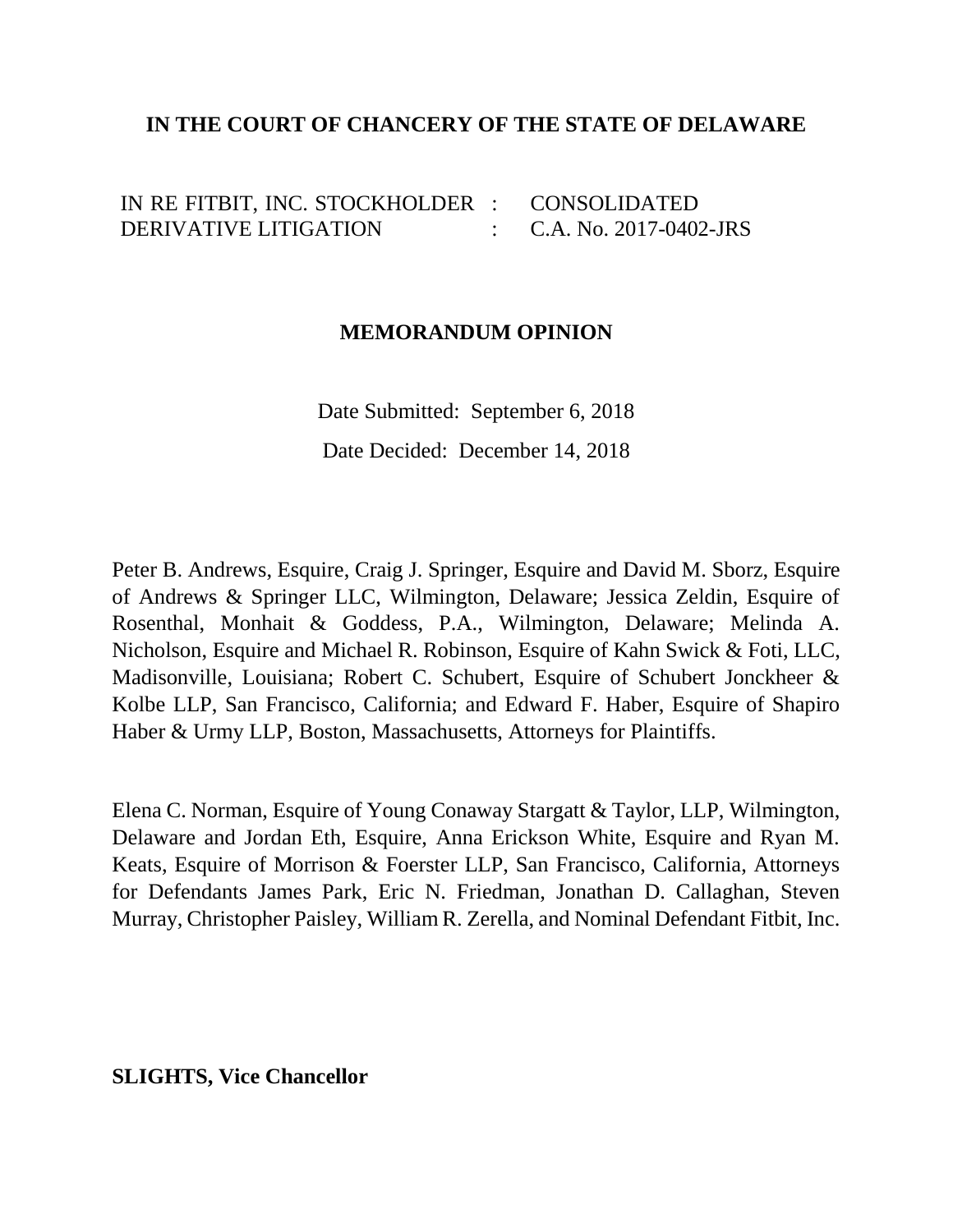In this derivative action, stockholders of Fitbit, Inc. (or the "Company") allege that certain members of the Company's Board of Directors (the "Board") and the chief financial officer breached their fiduciary duties by using insider knowledge of a faulty product to profit personally from the Company's stock issuances. Plaintiffs seek to recover on behalf of the Company the profits realized by the fiduciaries as a result of their breaches.

The alleged insider knowledge concerns the accuracy of Fitbit's "PurePulse™" technology. PurePulse™ was designed to allow Fitbit devices to calculate and record a user's real-time heart rate with superior accuracy. Fitbit hailed the technology as best in class. Indeed, PurePulse™ was meant to differentiate Fitbit from its competitors and soon accounted for almost 80% of the Company's revenue. According to Plaintiffs, however, PurePulse™ was not what it was cracked up to be. As Fitbit touted the promise of its new technology, behind the scenes, PurePulse™ consistently failed accuracy tests and caused "paranoia" among Fitbit management.

Amidst this paranoia, it is alleged that members of the Board manipulated Fitbit's June 18, 2015 initial public offering (the "IPO") and its November 13, 2015 secondary offering (the "Secondary Offering") (together with the IPO, the "Offerings") to prop up active trading notwithstanding PurePulse's failures. The Board first structured the IPO to permit insiders to sell an unusually large percentage of the stock being offered to the market. Then, just a few months later, in advance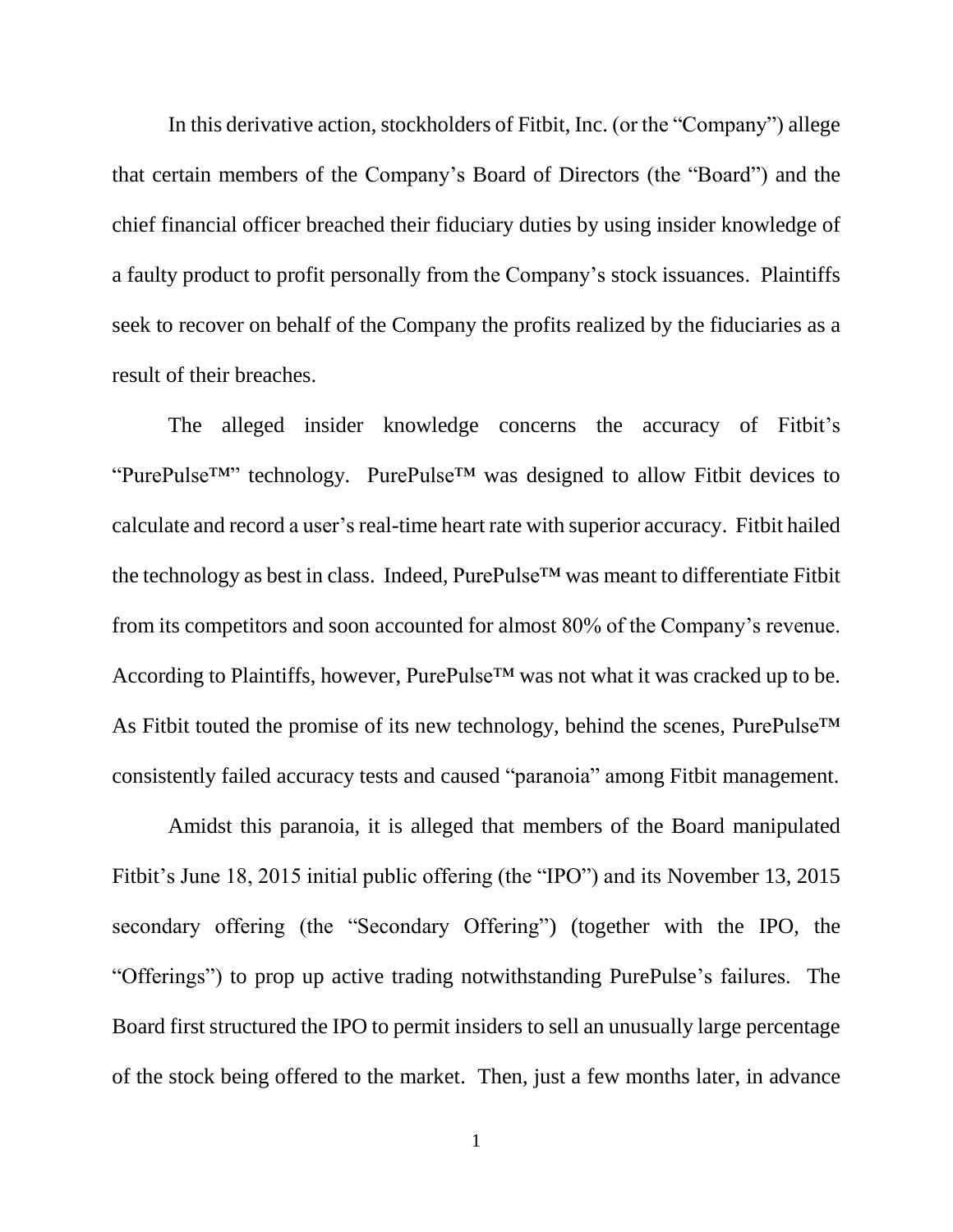of the Secondary Offering, the Board voted to waive "lock-up" agreements that were intended to prevent insiders from selling more shares for a period after the IPO. Without the waivers, insiders would have been restricted from transferring shares until March 2016, when the stock traded at a significantly lower price compared to the prevailing price at the time of the Secondary Offering.

Plaintiffs allege that six Fitbit fiduciaries breached their duty of loyalty by structuring the Offerings to favor insiders, and that five of the fiduciaries violated Delaware law by profiting directly from the Offerings based on insider knowledge. Defendants have moved to dismiss under Court of Chancery Rule 23.1 for failure, without excuse, to make a pre-suit demand upon the Board, and Court of Chancery Rule 12(b)(6) for failure to state a claim upon which relief may be granted.

In this Memorandum Opinion, I conclude that Plaintiffs have pled particularized facts that raise a reasonable doubt that a majority of the Board could impartially consider Plaintiffs' insider trading and breach of fiduciary duty claims and that Plaintiffs have stated viable claims. 1 Accordingly, the Motion to Dismiss must be denied.<sup>2</sup>

<sup>&</sup>lt;sup>1</sup> Given these findings, I deny as moot Plaintiffs' Motion to Strike (D.I. 31) the 25 selfselected exhibits spanning over 650 pages that were appended to the Motion to Dismiss.

 $2$  To be clear, and this must be emphasized given the serious nature of these claims, I have found that Plaintiffs have *alleged* facts that are adequate to survive dismissal given the liberal pleading stage inferences to which they are entitled. Whether they can *prove* these facts very much remains to be seen.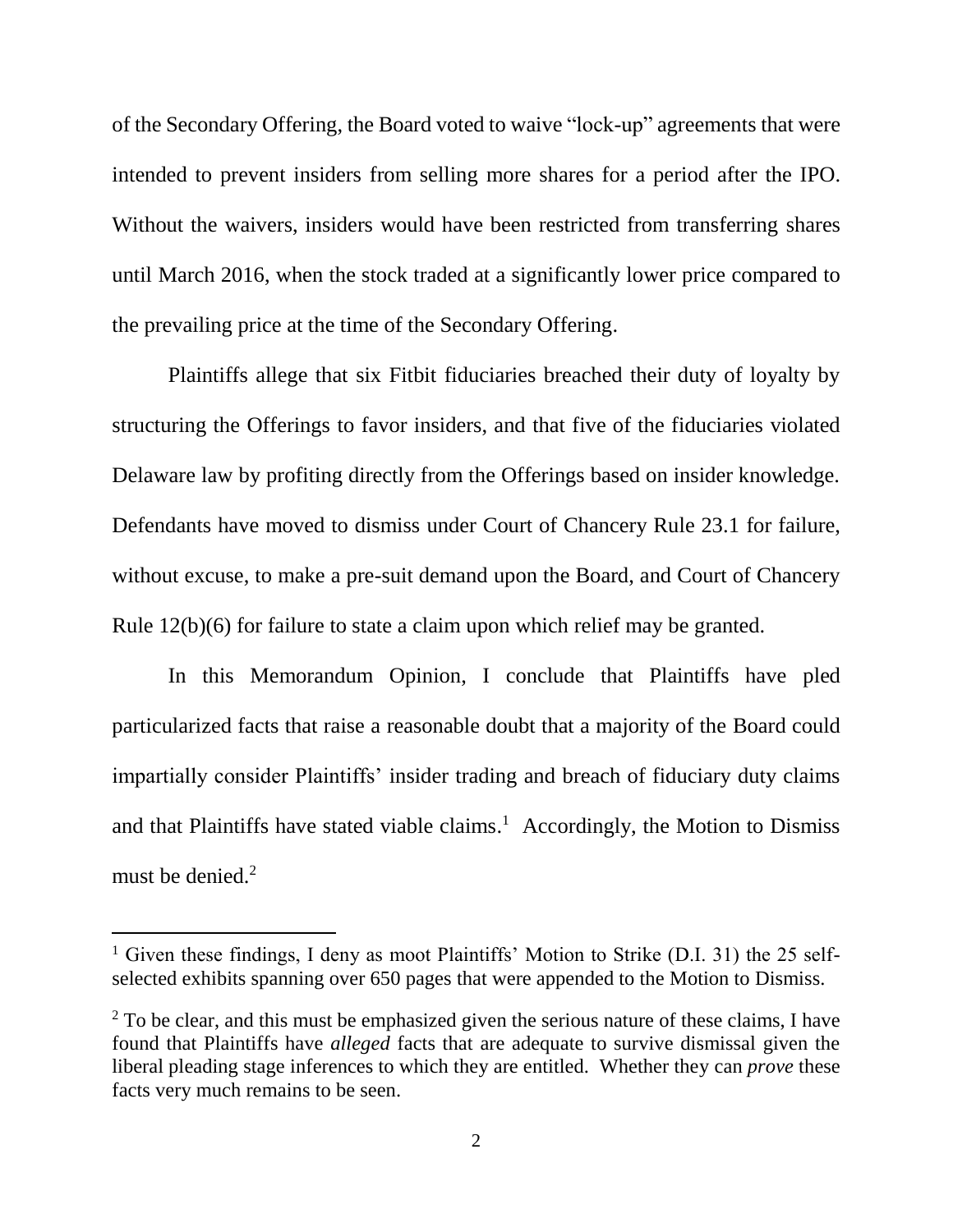#### **I. BACKGROUND**

I draw the facts from the allegations in the Verified Second Amended Consolidated Stockholder Derivative Complaint (the "SAC"), documents incorporated by reference or integral to that pleading and judicially noticeable facts.<sup>3</sup> In resolving the Motion to Dismiss, I have accepted as true the SAC's well-pled factual allegations and have drawn all reasonable inferences in Plaintiffs' favor.

#### **A. The Parties and Relevant Non-Parties**

 $\overline{a}$ 

Plaintiffs, Anne Bernstein, Michael Hackett and Bright Agyapong, are current holders of Fitbit common stock. Bernstein and Agyapong have owned Fitbit shares continuously since before the closing of the IPO and Hackett has owned shares continuously since before the Secondary Offering.<sup>4</sup>

<sup>3</sup> *See Wal-Mart Stores, Inc. v. AIG Life Ins. Co.*, 860 A.2d 312, 320 (Del. 2004) (holding that on a motion to dismiss, the Court may consider documents that are "incorporated by reference" or "integral" to the complaint (quoting *In re Santa Fe Pac. Corp. S'holder Litig.*, 669 A.2d 59, 69 (Del. 1995)); D.R.E. 201–02 (codifying Delaware's judicial notice doctrine). *See also Amalgamated Bank v. Yahoo! Inc.*, 132 A.3d 752, 797 (Del. Ch. 2016) (holding that where, as here, the nominal defendant has produced documents in response to a demand for books and records under 8 *Del. C.* § 220 on the condition that such documents be deemed incorporated by reference in any complaint that might later be filed, it is appropriate for the Court to consider the documents in their entirety as opposed to only the portions "cherry-picked" by the plaintiff).

<sup>4</sup> Defendants argue that, contrary to the pled facts, none of the Plaintiffs have been stockholders "since prior to the closing of the IPO" (SAC ¶ 22) and, therefore, none of them have standing to prosecute these derivative claims. I decline to address this argument at the pleading stage as it implicates a fact-intensive inquiry that extends beyond the allegations in the SAC or properly considered evidence. With that said, standing is a predicate to the Court's exercise of subject matter jurisdiction and must be addressed as a "threshold issue." *El Paso Pipeline GP Co. LLC v. Brinckerhoff*, 152 A.3d 1248, 1256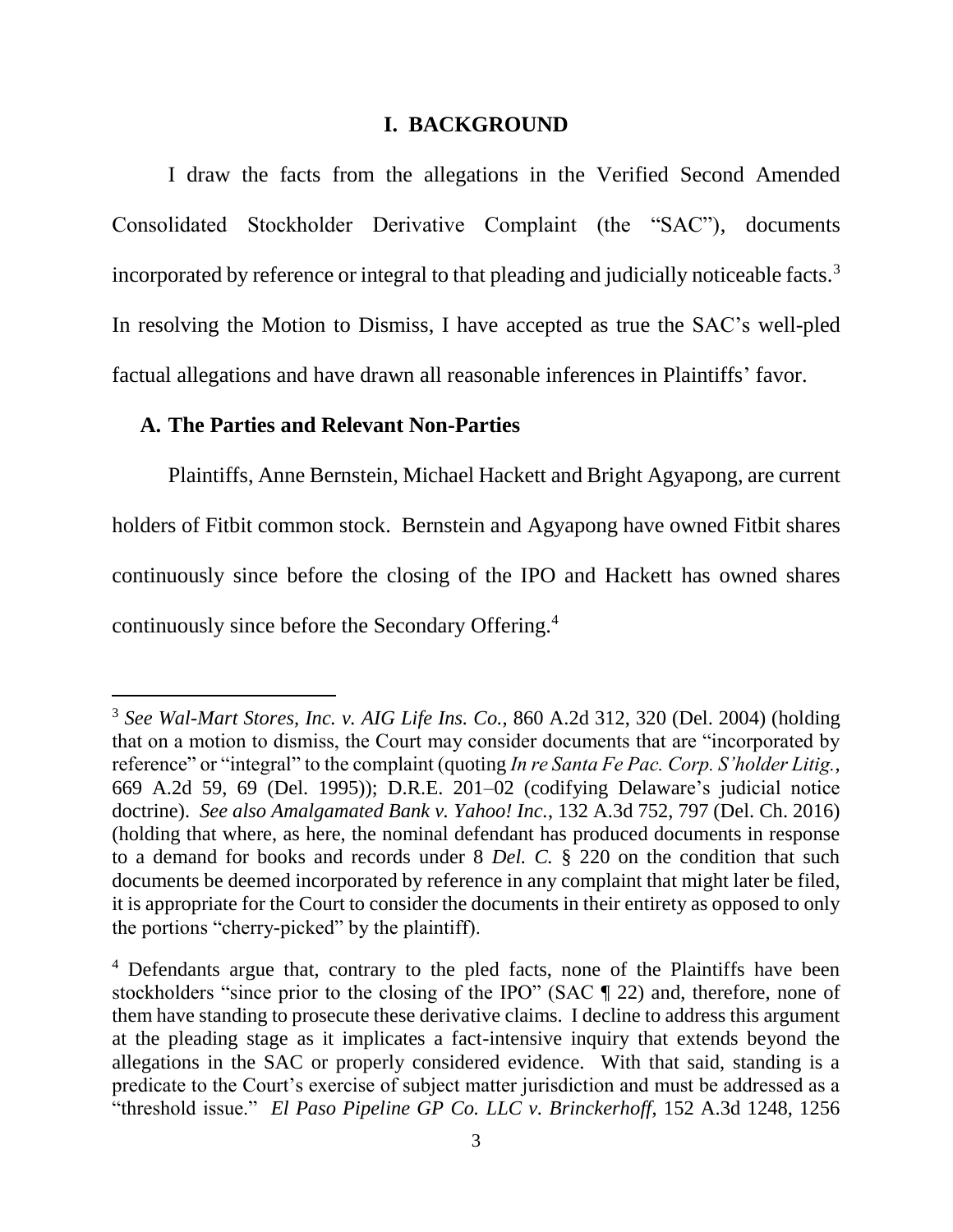Nominal defendant, Fitbit, is a Delaware corporation founded in 2007 that produces wearable devices that monitor health and wellness for consumers. 5 The most well-known of these devices, and the ones relevant here, are Fitbit's fitness wrist bands.

The "Director Defendants," as described below, are those Board members who Plaintiffs allege structured the Offerings to benefit Fitbit insiders and voted to waive the lock-up agreements that permitted Fitbit insiders prematurely to sell stock in the Secondary Offering. The "Selling Defendants" are those Director Defendants and the Company's chief financial officer who Plaintiffs allege personally profited from their inside knowledge of PurePulse's flaws by participating in the Offerings when the market was unaware of this information.

## **1. Director Defendants**

Defendant, James Park, is a co-founder of Fitbit and has been its CEO and President since September 2007.<sup>6</sup> Park has served as a member of the Board since

<sup>(</sup>Del. 2016). Accordingly, before the parties commence merits discovery, they shall first engage in limited "standing discovery" to address the discrepancies in Plaintiffs' stock ownership. Upon completion of that discovery, the Court will revisit the standing issue and adjudicate it as "a question of law." *Id. See also Stratton v. American Ind. Ins. Co.*, 2010 WL 37006617, at \*8 (Del. Super. Ct. Sept. 16, 2010) (ordering "limited discovery" on the standing issue when the facts as pled in plaintiff's complaint to establish standing were denied by the defendants).

<sup>5</sup> SAC ¶¶ 23, 32.

 $6$  SAC ¶ 24.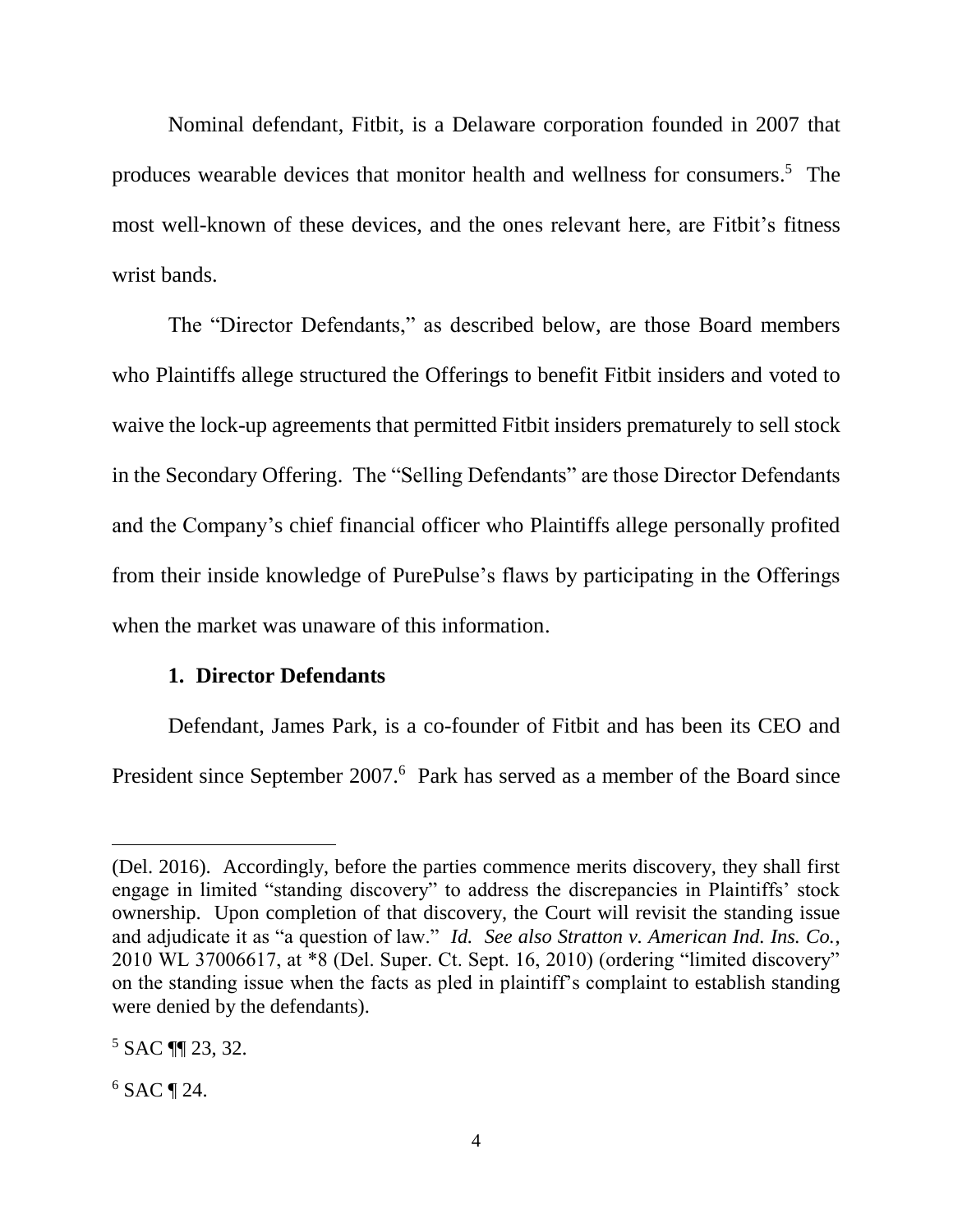March 2007 and as its Chairman since May 2015.<sup>7</sup> Between the IPO and Secondary Offering, Park sold more than 3.3 million shares of Fitbit stock for more than \$83 million.<sup>8</sup> He is, therefore, a Selling Defendant.

Defendant, Eric Friedman, is a co-founder of Fitbit.<sup>9</sup> He has been an executive officer of the Company since September 2007 and is currently its Chief Technology Officer.<sup>10</sup> He has also been a member of the Board since March  $2007$ .<sup>11</sup> Between the IPO and Secondary Offering, Friedman sold over 2.2 million shares of Fitbit stock for more than \$51 million.<sup>12</sup> He is, therefore, a Selling Defendant.

Defendant, Jonathan Callaghan, has served as a member of the Board since September 2008.<sup>13</sup> Callaghan is also a founder and managing member of True Ventures, a venture capital firm that was an early Fitbit investor and has controlled as much as one third of Fitbit's total voting power.<sup>14</sup> Between June and August

7 *Id.*

 $\overline{a}$ 

8 *Id.*

<sup>9</sup> SAC ¶ 26.

<sup>10</sup> *Id.*

 $11$  *Id.* 

<sup>12</sup> *Id.*

<sup>13</sup> SAC ¶ 27.

<sup>&</sup>lt;sup>14</sup> *Id.* True Ventures II, L.P., an entity affiliated with True Ventures, is the corporate entity that holds Fitbit stock and voting power. *Id.* n.13. True Ventures and its affiliated entities are collectively referred to as "True Ventures."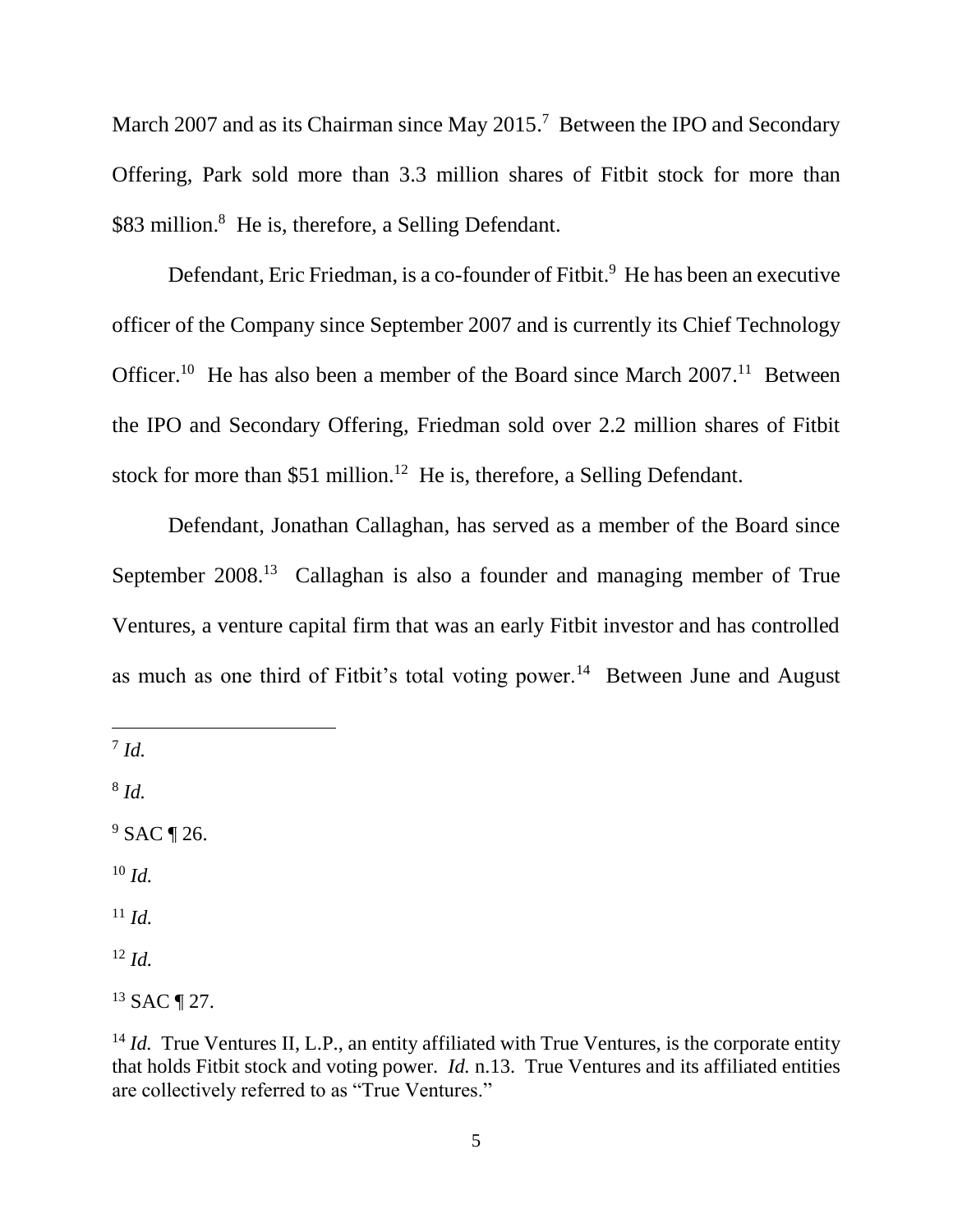2013, True Ventures paid \$999,999 for 677,904 shares of Fitbit's Series D Convertible Preferred Stock.<sup>15</sup> These shares were automatically converted to Class B shares of the Company in the IPO. $16$  During the IPO and Secondary Offering, True Ventures sold over 7.9 million shares of Fitbit stock for more than \$195 million.<sup>17</sup> For reasons explained below, Callaghan is a Selling Defendant.

Defendant, Steven Murray, has served as a member of the Board since June 2013.<sup>18</sup> He is a partner at SoftBank Capital, a venture capital firm, where he has worked since 1996.<sup>19</sup> Between June and August 2013, SoftBank paid \$15 million for 10,168,572 shares of Fitbit's Series D Convertible Preferred Stock.<sup>20</sup> These shares were automatically converted to Class B shares of the Company in the IPO.<sup>21</sup> During the IPO and Secondary Offering, SoftBank sold over 2 million shares of

<sup>16</sup> *Id.*

 $\overline{a}$ 

<sup>17</sup> *Id.*

<sup>18</sup> SAC ¶ 28.

 $20$  SAC ¶ 28.

<sup>21</sup> *Id.*

 $15$  SAC ¶ 27.

<sup>&</sup>lt;sup>19</sup> *Id.* SoftBank PrinceVille Investments, L.P., an entity affiliated with SoftBank Capital, is the corporate entity that holds Fitbit stock and voting power. *Id.* n.14. SoftBank Capital and its affiliated entities are collectively referred to as "SoftBank."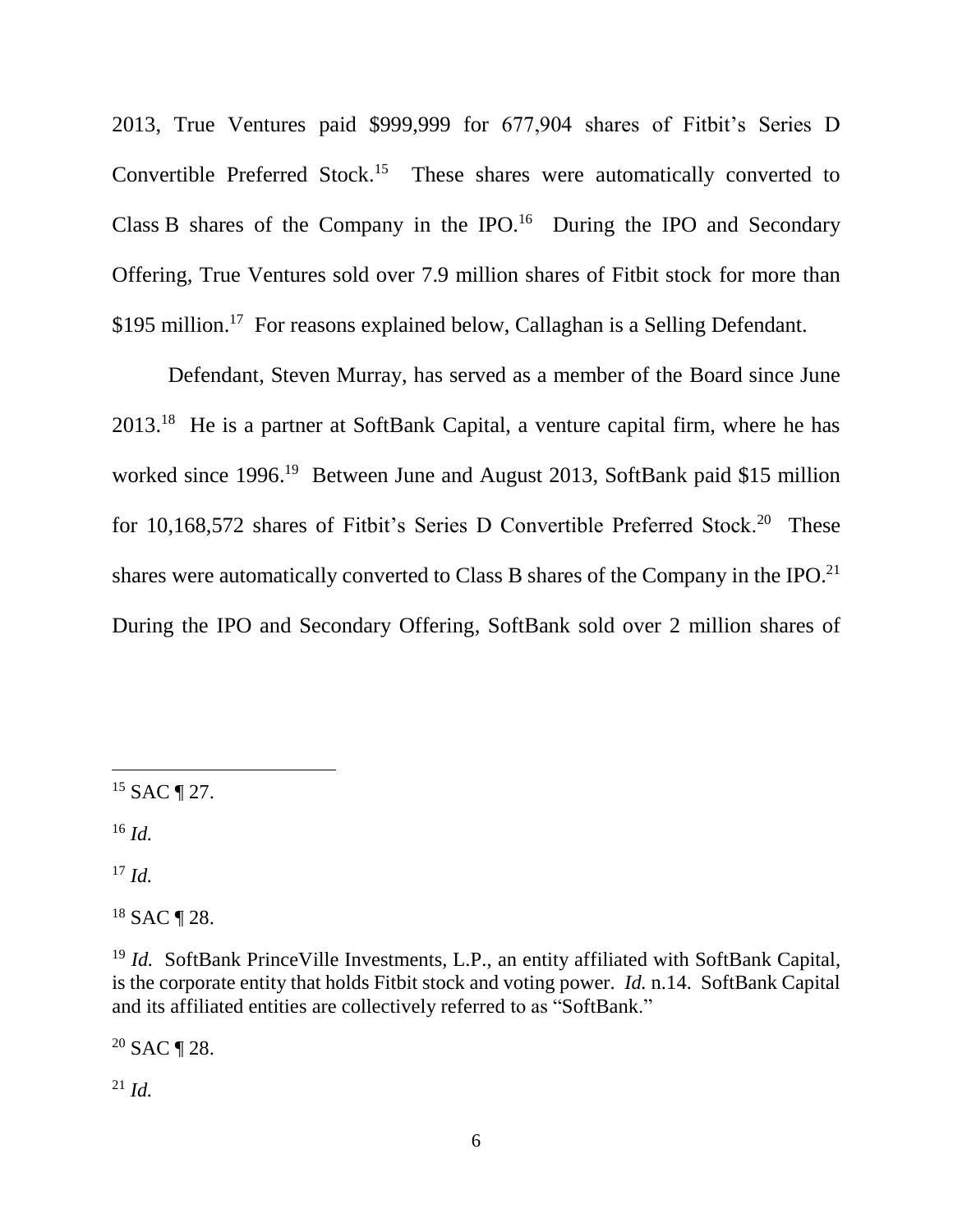Fitbit stock for more than \$49 million.<sup>22</sup> For reasons explained below, Murray is a Selling Defendant.

Defendant, Christopher Paisley, has served as a member of the Board since January 2015.<sup>23</sup> He did not sell Fitbit stock during the Offerings and is not, therefore, a Selling Defendant. 24

## **2. The CFO**

Defendant, William Zerella, has served as Fitbit's CFO since June 2014.<sup>25</sup> In connection with the Secondary Offering, Zerella sold 216,000 shares of the Company's stock for more than \$6 million.<sup>26</sup> He is, therefore, a Selling Defendant.

## **3. Individual Non-Defendant Directors**

Brad Feld was a member of the Board from August 2010 until May 2015.<sup>27</sup> Although he had left the Board at the time of the IPO, Plaintiffs allege that Feld participated in Board discussions regarding the IPO in advance of the offering and continued to attend Board meetings after he left the Board. 28 Feld is a managing

 $\overline{a}$ 

<sup>24</sup> *Id*.

<sup>26</sup> *Id.*

 $27$  SAC ¶ 30.

<sup>28</sup> *Id.*

<sup>22</sup> *Id.*

<sup>23</sup> SAC ¶ 29.

 $25$  SAC ¶ 25.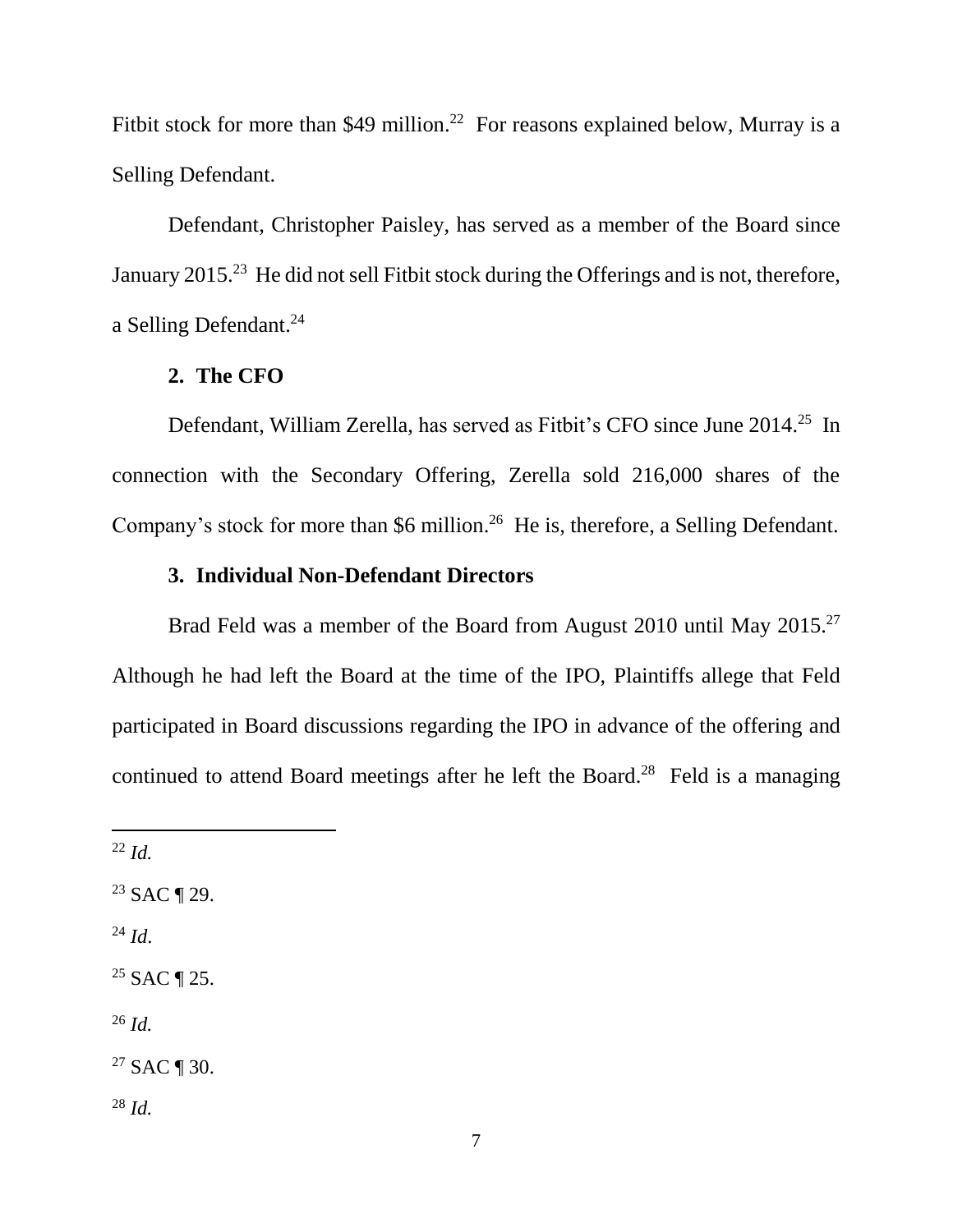member of the Foundry Group Funds.<sup>29</sup> At the time of the Offerings, the Foundry Group Funds held between 26% and 27% of Fitbit's voting power.<sup>30</sup> Neither Feld nor the Foundry Group Funds are named as defendants.

Laura Alber and Glenda Flanagan joined the Board after the Offerings.<sup>31</sup> While not named as defendants, they were members of the Board at the time this action was filed and are relevant, therefore, to the demand futility analysis.<sup>32</sup>

## **B. Fitbit's PurePulse™ Technology**

In September 2012, Fitbit released the Fitbit One™ and Fitbit Zip™ as its first activity trackers that synched wirelessly to smartphones.<sup>33</sup> The Fitbit Flex<sup>TM</sup>— Fitbit's first wrist-based device—launched in May 2013 and incorporated an LED display of specific user data.<sup>34</sup> Although these second-generation products tracked more health and wellness data categories than the original "Fitbit™" devices, none measured heart rate activity.<sup>35</sup> In October 2013, the Company launched the Fitbit

<sup>29</sup> *Id.*

 $\overline{a}$ 

<sup>30</sup> *Id.*

 $31$  SAC ¶ 31.

 $32$  *Id.* 

<sup>33</sup> SAC ¶ 36.

<sup>34</sup> SAC ¶ 37.

<sup>35</sup> Pls.' Corrected Answering Br. in Opp'n to Defs.' Mots. to Dismiss ("PAB") 6 (D.I. 33).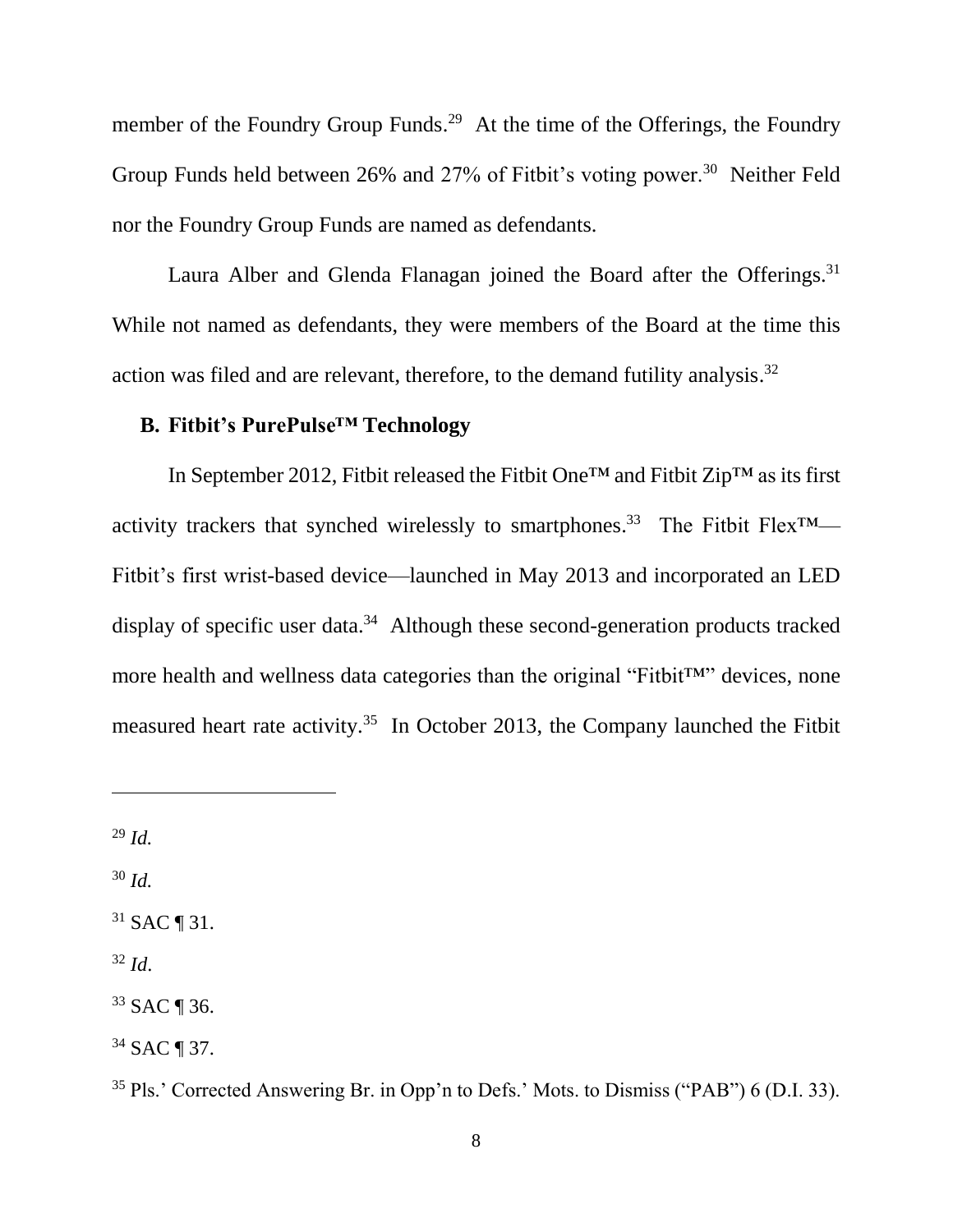Force®, which added new features to the Flex<sup>™, 36</sup> The Force® was a "lemon," however, that ultimately prompted lawsuits and a product recall after widespread complaints of skin irritation.<sup>37</sup> In the wake of the Force® fiasco, Fitbit was left with an inventory of dated and unmarketable products. 38 It was in need of an innovative device that would drive sales and continue growth.<sup>39</sup>

In October 2014, Fitbit announced its development of PurePulse™, a wristbased heart rate monitoring technology. 40 A launch of two devices featuring the technology, the Charge HR™ and the Surge™, followed soon after.<sup>41</sup> The incorporation of heart rate data allowed Fitbit to market important health metrics and to raise the price of the products containing PurePulse<sup>TM</sup> technology.<sup>42</sup> Indeed, the price of the Charge HR™ was half again the price of essentially the same device without PurePulse™. 43

<sup>36</sup> SAC ¶ 39.

<sup>37</sup> *Id*.

 $\overline{a}$ 

<sup>38</sup> *Id.*

 $39$  *Id.* 

 $40$  SAC ¶ 40.

 $41$  SAC ¶ 41.

<sup>42</sup> SAC ¶¶ 43, 45.

<sup>43</sup> SAC ¶ 45.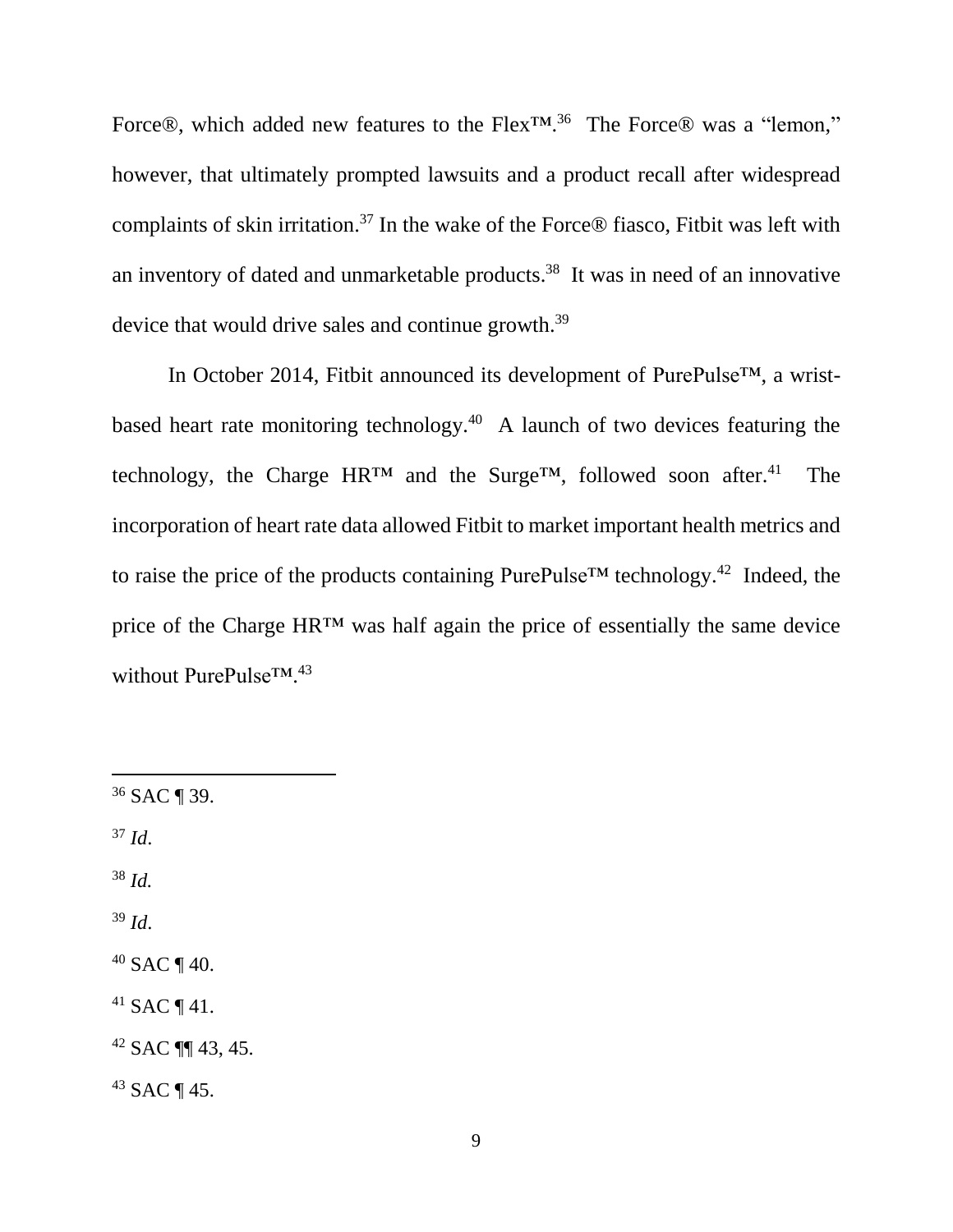Fitbit implemented an aggressive marketing campaign featuring its heart rate tracking technology leading up to the IPO.<sup>44</sup> For instance, a Fitbit press release issued on October 27, 2014, claimed that PurePulse™ "'provides continuous and automatic wrist-based heart rate tracking, without an uncomfortable chest strap . . . and applies Fitbit's finely tuned algorithms to deliver heart rate tracking 24/7."<sup>45</sup> Fitbit's advertising campaign in late 2014–2015 also proclaimed the efficacy—and significance—of PurePulse<sup>™</sup> technology with slogans like: "The Difference Between Good and Great . . . Is Heart"; "For Better Fitness, Start with Heart"; "Get More Benefits with Every Beat—Without an Uncomfortable Chest Strap"; "Every Beat Counts"; and "Know Your Heart."<sup>46</sup> On February 12, 2015, Fitbit's website featured a blog post from an ultra-marathoner who wrote

[A] heart rate monitor is an invaluable tool for maximizing your training . . . .

When I'm training, I monitor my heart rate to stay within certain parameters during certain stages of the run . . . during interval training I push toward the upper ranges for set intervals of time during speed bursts.

To make the most out of your ChargeHR or Surge, wear it 24/7 to get used to watching fluctuations in your heartbeat and correlating those

<sup>45</sup> *Id*.

 $\overline{a}$ 

<sup>46</sup> SAC ¶ 49.

 $44$  SAC ¶ 47.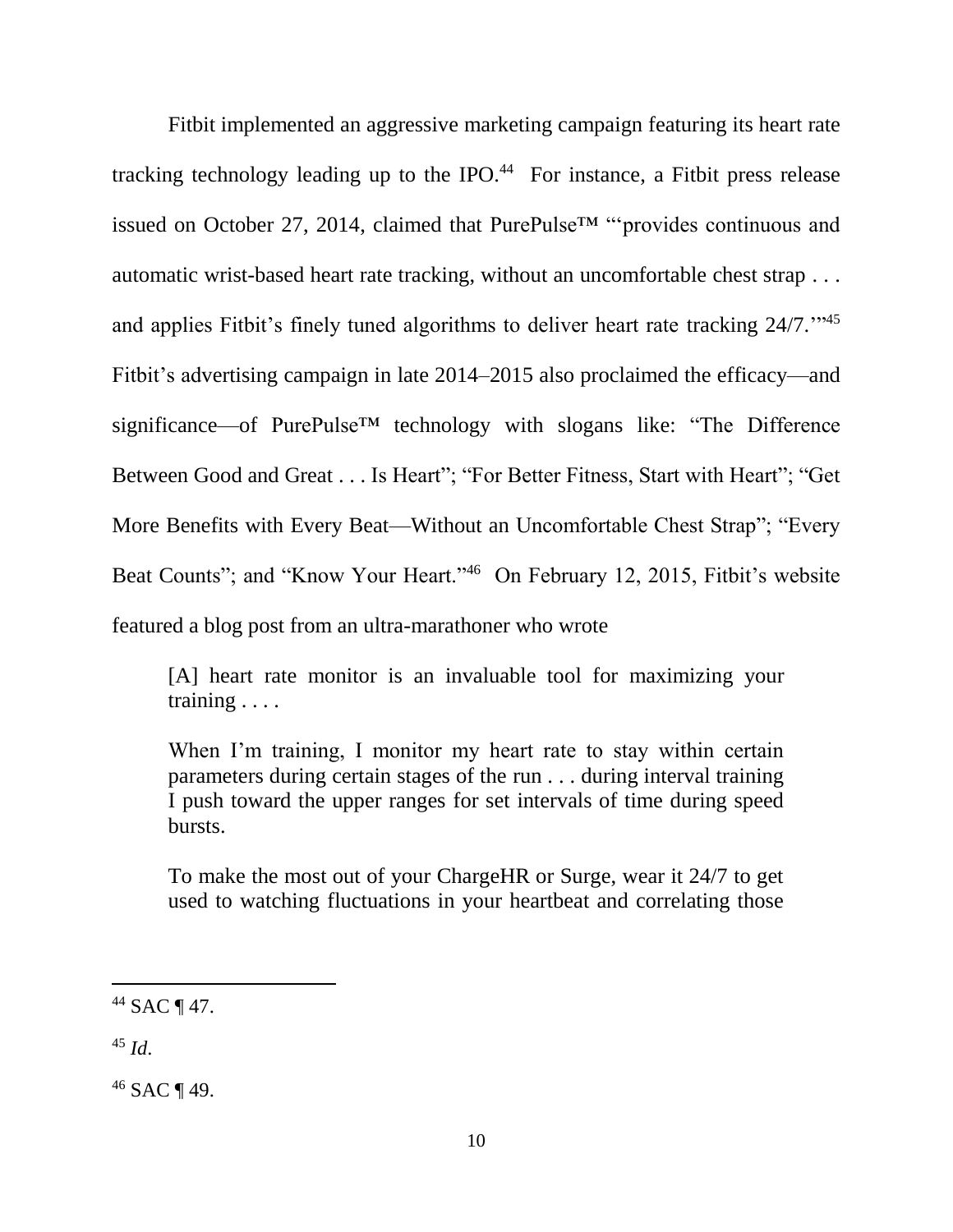with the way you feel. This will give you a more innate understanding of how your body works . . . .<sup>47</sup>

What Fitbit did not tout, or even reveal, is that PurePulse<sup>™</sup> only worked at low or resting heart rates.<sup>48</sup>

## **C. The Real PurePulse™ Story**

The truth, as Plaintiffs allege it, is that PurePulse<sup>™</sup> was "wildly inaccurate"; and only people within Fitbit, including the Selling Defendants, knew it.<sup>49</sup> Internal PurePulse™ testing results for the fifteen months preceding the Secondary Offering consistently showed that PurePulse™ had accuracy problems that were never sufficiently addressed.<sup>50</sup> As early as September 2014—the month before the technology was announced—heart rate measuring errors reached as high as 53% in testing.<sup>51</sup> A month later, errors still remained near  $35\%$ .<sup>52</sup>

Fitbit tracked PurePulse's developing problems and its executives were updated monthly on these issues through summary presentations. <sup>53</sup> An internal

- <sup>48</sup> SAC ¶ 50.
- <sup>49</sup> SAC ¶ 88.
- <sup>50</sup> SAC ¶ 103.
- <sup>51</sup> *Id.*

 $\overline{a}$ 

<sup>52</sup> *Id.*

<sup>53</sup> SAC ¶¶ 104–05.

 $47$  SAC ¶ 52.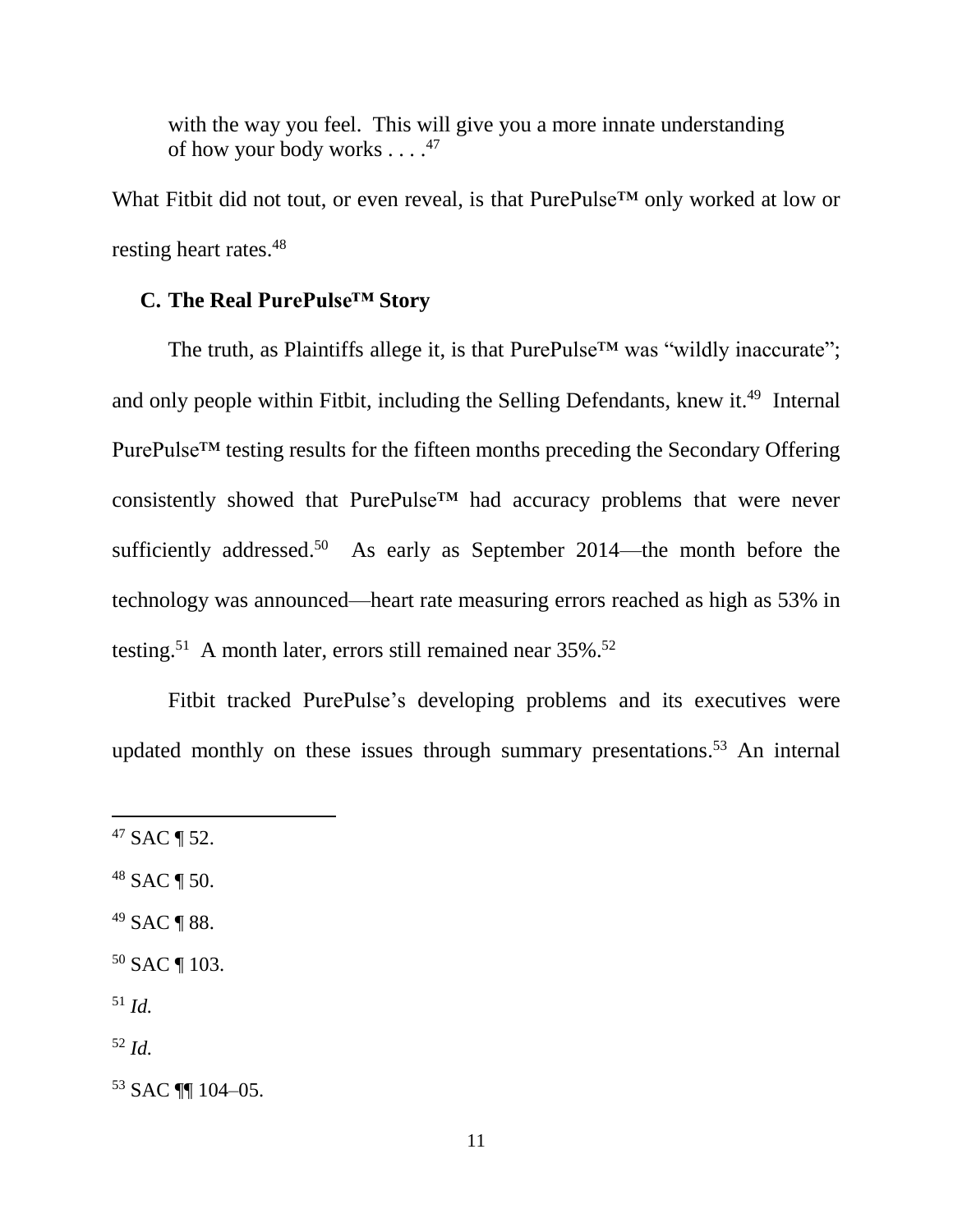presentation, dated January 22, 2015, which was emailed to Friedman, identified "Heart Rate Sensor Failing" as the most common problem reported by users for returned devices.<sup>54</sup> The presentation also notes, "Sensor testing—[heart rate monitor ('HRM')] continuing investigation possible noise/crosstalk issue," suggesting that Fitbit had begun to investigate its heart rate monitoring devices before the end of January 2015.<sup>55</sup> On February 19, 2015, Park and Friedman received an "Executive" Update" dated "January & February 2015."<sup>56</sup> This presentation included charts summarizing analyses of returned Charge HR<sup>™</sup> and Surge<sup>™</sup> units.<sup>57</sup> For Charge HR<sup>™</sup> devices, "HRM not working" was the most common "symptom/defect."<sup>58</sup> "Data accuracy" was also noted as a common "symptom/defect."<sup>59</sup> For Surge<sup>TM</sup> devices, "Heart Rate Sensor Failing" was the prevailing defect.<sup>60</sup> These same concerns were reiterated in subsequent presentations emailed to Friedman. 61

<sup>54</sup> SAC ¶ 105.

- <sup>55</sup> SAC ¶ 106.
- <sup>56</sup> SAC ¶ 107.
- <sup>57</sup> SAC ¶¶ 107–08.
- <sup>58</sup> SAC ¶ 107.
- <sup>59</sup> *Id.*
- <sup>60</sup> SAC ¶ 108.
- <sup>61</sup> SAC ¶ 109.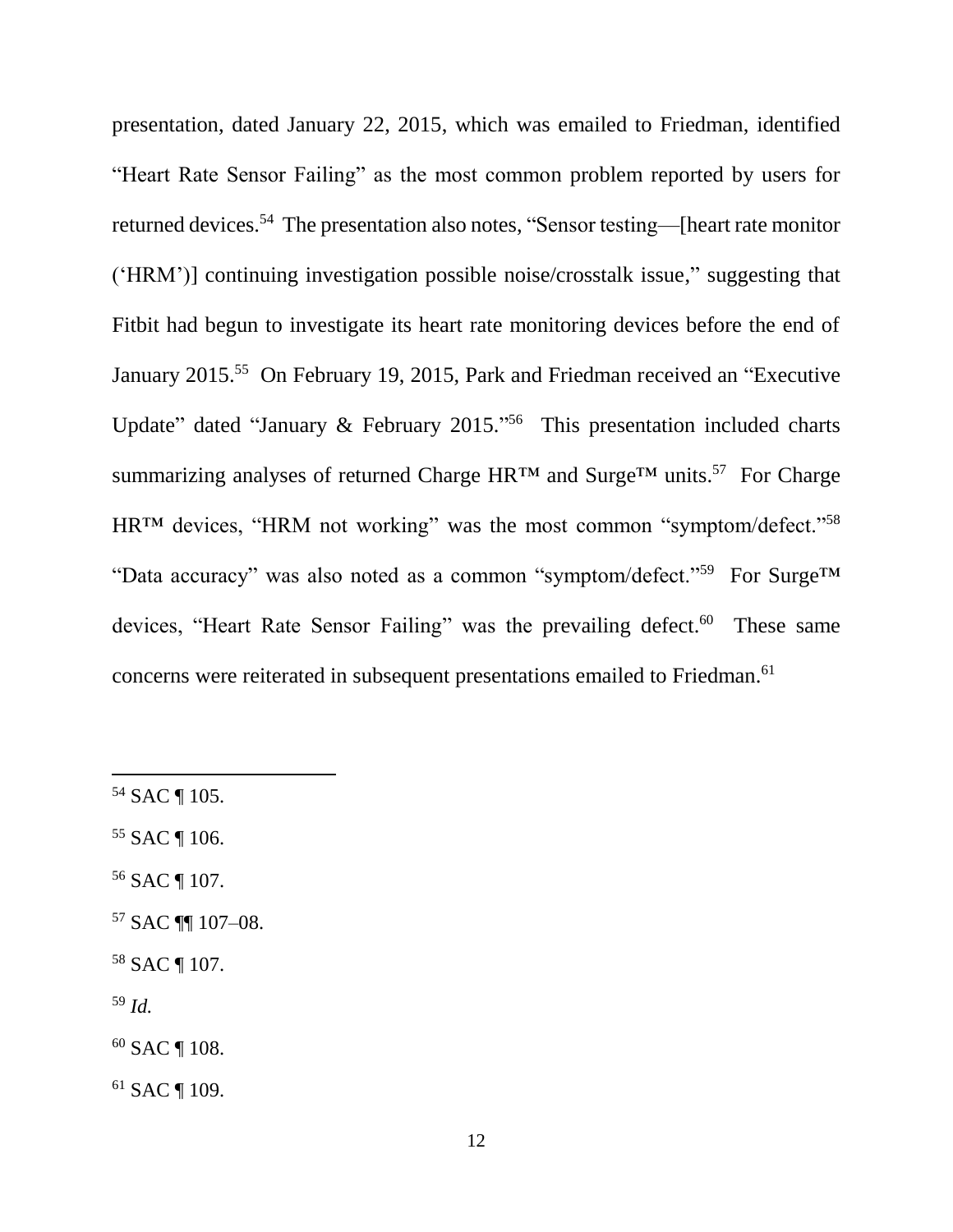Fitbit attempted to develop various technological repairs or enhancements to address the PurePulse<sup>TM</sup> flaws.<sup>62</sup> In May 2015, Friedman received a presentation informing him and other Fitbit executives of the Company's efforts to correct the heart rate technology.<sup>63</sup> Specifically, Fitbit had begun developing a software algorithm codenamed "Hydra" that could be incorporated into future products to reduce the misreporting of heart rate data.<sup>64</sup> The May 2015 presentation noted that the "Hydra team" had "previously" presented a laboratory analysis showing improvements for workout and running modes.<sup>65</sup> The presentation also included charts documenting the results of comparisons between a chest strap monitor and the version of the Surge™ without Hydra (i.e., the version available for purchase on the market).<sup>66</sup> During running or similarly stressful activities, the Surge<sup>™</sup> substantially underreported heart rates by roughly 10–40 beats per minute.<sup>67</sup> During biking, the Surge<sup>TM</sup> underreported heart rates by as much as 50 beats per minute.<sup>68</sup> During

<sup>63</sup> *Id*.

 $\overline{a}$ 

<sup>64</sup> *Id.*

<sup>65</sup> SAC ¶ 111.

<sup>66</sup> SAC ¶ 112.

<sup>67</sup> SAC ¶¶ 112–13.

<sup>68</sup> SAC ¶ 114.

<sup>62</sup> SAC ¶ 110.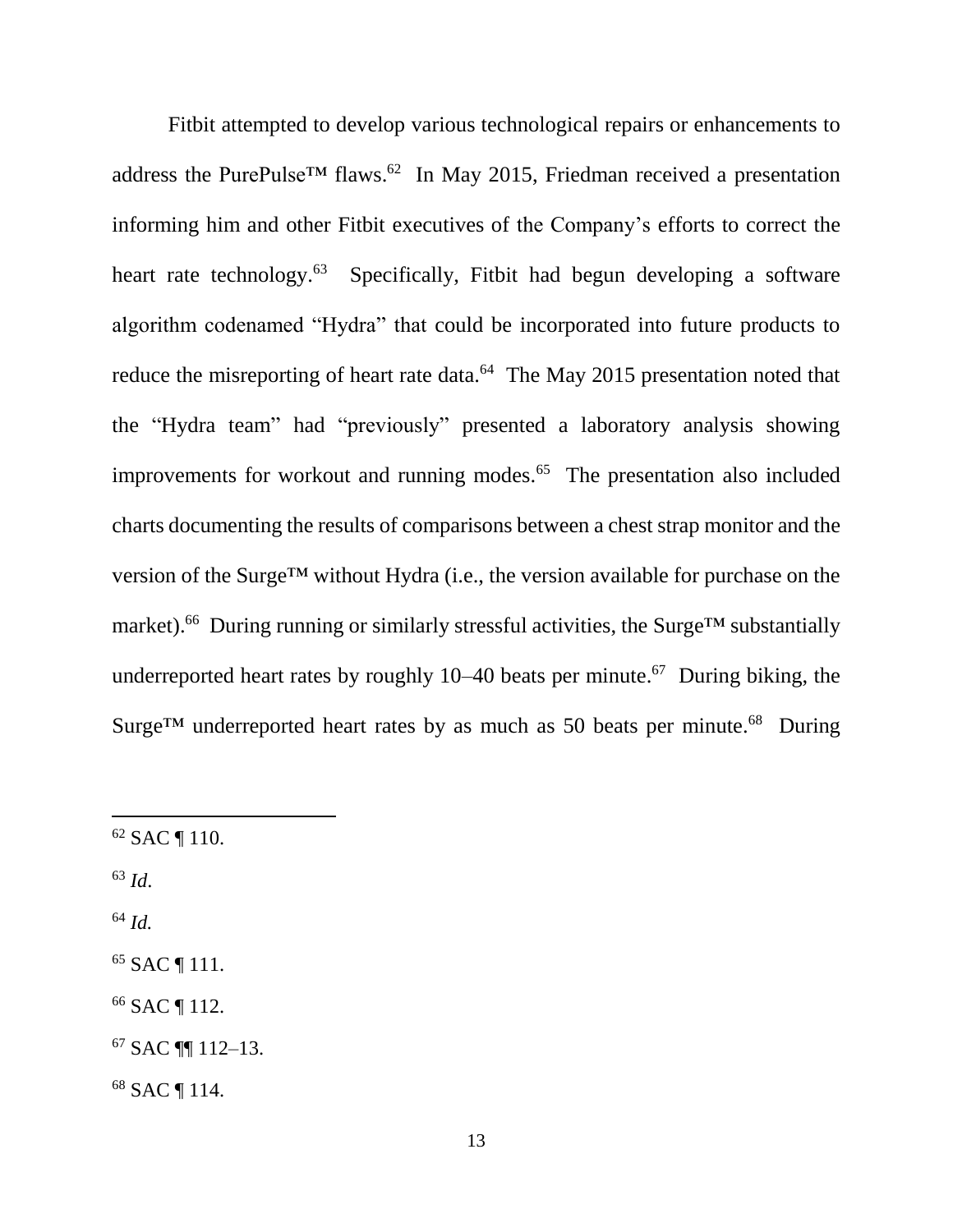spinning (i.e., stationary bicycling), the Surge<sup>™</sup> reported "heart rates . . . almost unintelligible for the test subject, swinging wildly back and forth from as much as 160 beats per minute to below 100 beats per minute." <sup>69</sup> It is alleged that Friedman received this presentation just as Fitbit coincidentally was accelerating its efforts to commence the IPO.<sup>70</sup>

Despite reports of PurePulse's inaccuracy, Fitbit and its executives continued to hold out the technology as the differentiator in the wellness tracker industry. The Company's IPO Prospectus, issued on June 18, 2015, repeated positive claims about the devices' "highly accurate measurements." <sup>71</sup> Among other things, the Prospectus lauded that Fitbit is a leader in the industry because its "health and fitness devices leverage industry-standard technologies . . . as well as proprietary technologies, such as [its] PurePulse continuous heart rate tracking and [its] algorithms that more accurately measure and analyze user health and fitness metrics."<sup>72</sup>

<sup>69</sup> SAC ¶ 115.

<sup>70</sup> SAC ¶ 110.

<sup>71</sup> SAC ¶¶ 5 n.3, 91.

 $72$  SAC ¶ 66.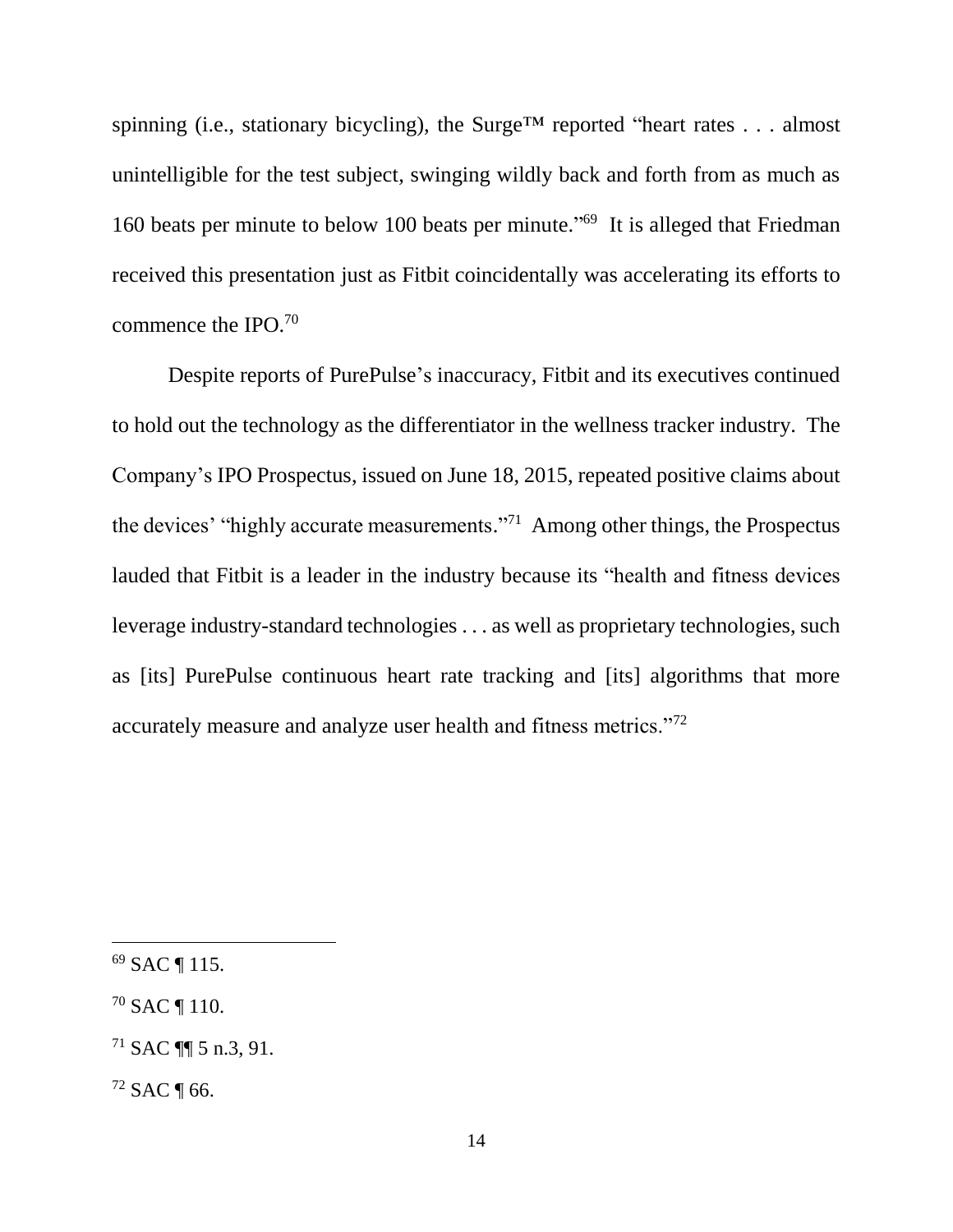## **D. The Fitbit IPO and Lock-up Agreements**

Fitbit's public statements with respect to PurePulse™-equipped devices led to investor enthusiasm and a strong reception for the IPO.<sup>73</sup> It is alleged that, in the midst of this artificially positive response, Fitbit insiders took advantage of their confidential knowledge about PurePulse<sup>TM</sup> to structure the IPO in their favor.<sup>74</sup>

### **1. The IPO Structure**

The Board structured Fitbit's IPO to permit Park, Friedman, Callaghan, Murray and the Foundry Group Funds to provide more than 39% of the approximately 36.6 million IPO shares.<sup>75</sup> And Fitbit fiduciaries, not the Company, contributed the overallotment of roughly  $5.5$  million shares.<sup>76</sup> Since the overallotment was fully exercised, the fiduciaries' shares ultimately came to 47% of all shares sold in the IPO.<sup>77</sup>

The Selling Defendants' plan to unload unusually large blocks of Fitbit stock began as early as February 27, 2015, when the Board and Zerella held a meeting to

 $^{73}$  SAC ¶ 5.

 $74$  SAC ¶ 2.

 $75$  SAC ¶ 55.

<sup>76</sup> *Id*.

<sup>77</sup> *Id.*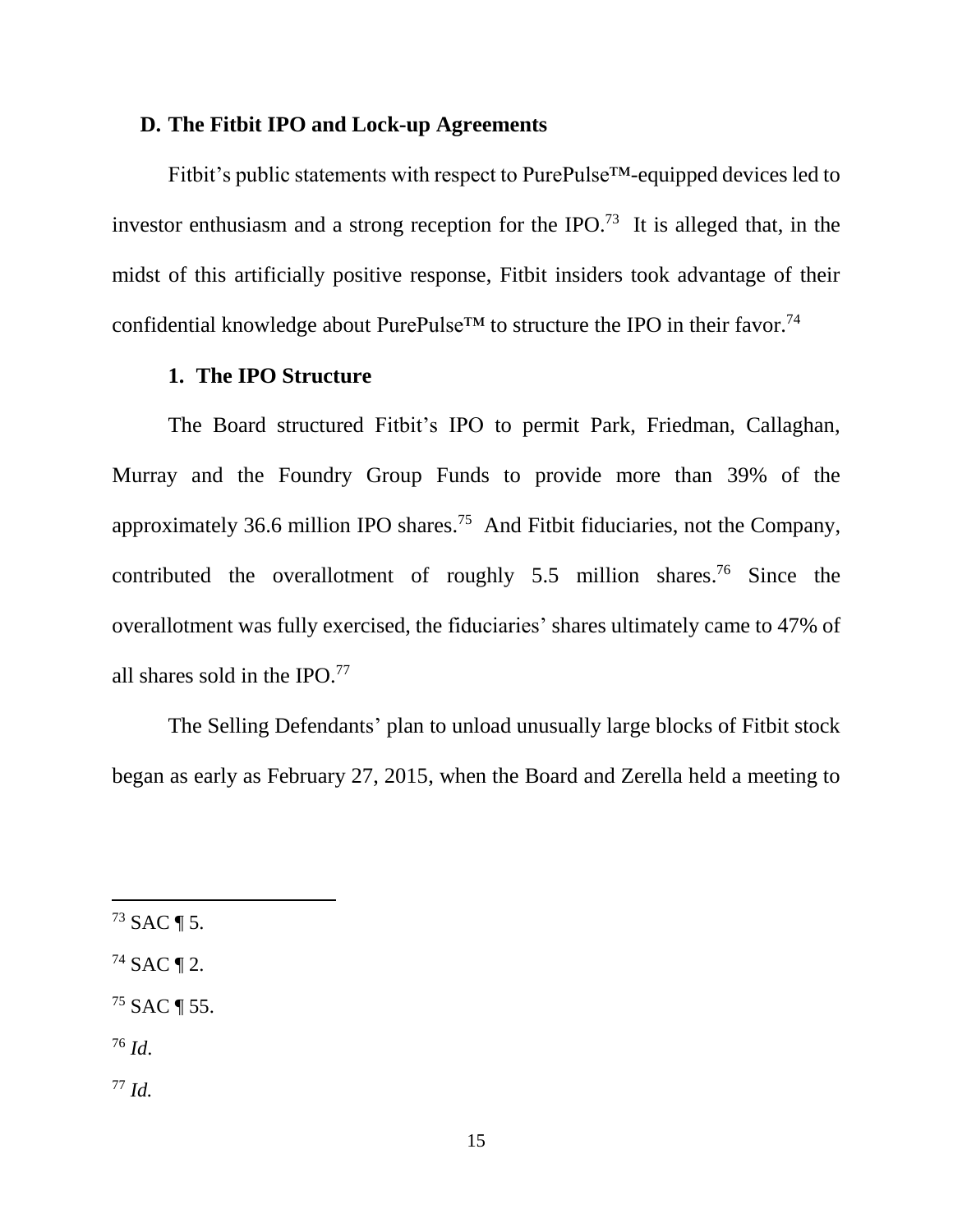discuss the IPO.<sup>78</sup> On May 1, 2015, the IPO Pricing Committee (consisting of Callaghan, Murray and Paisley) determined the number of shares that Park, Friedman, Callaghan and Murray could sell.<sup>79</sup> That same day, the Board designated Callaghan as its lead independent director.<sup>80</sup> Murray and Callaghan's respective firms proceeded to collect nearly \$75 million through the IPO, with Callaghan's True Venture's share accounting for nearly \$60 million.<sup>81</sup>

As often occurs in an initial public offering process, Fitbit insiders entered lock-up agreements with Fitbit IPO underwriters that prohibited insiders from selling Fitbit stock until December 14, 2015—180 days after the IPO.<sup>82</sup> **Because** December 14, 2015 fell during a "blackout period," Selling Defendants would have been prohibited from selling additional Fitbit shares until March 1, 2016, had the lock-up agreements remained in place.<sup>83</sup>

 $\overline{a}$ 

 $81$  SAC ¶ 63.

<sup>82</sup> SAC ¶¶ 70–71.

 $78$  SAC  $\P$  54-57.

<sup>79</sup> SAC ¶¶ 61, 63.

<sup>80</sup> SAC ¶ 62. Plaintiffs allege that this designation is problematic because, on February 17, 2015, Callaghan had resigned from his service on the Audit Committee "due to lack of independence." *Id.*

<sup>83</sup> SAC ¶ 143. The "blackout period" prohibits insiders from selling stock during a designated time around the release of the Company's quarterly earnings. *Id*.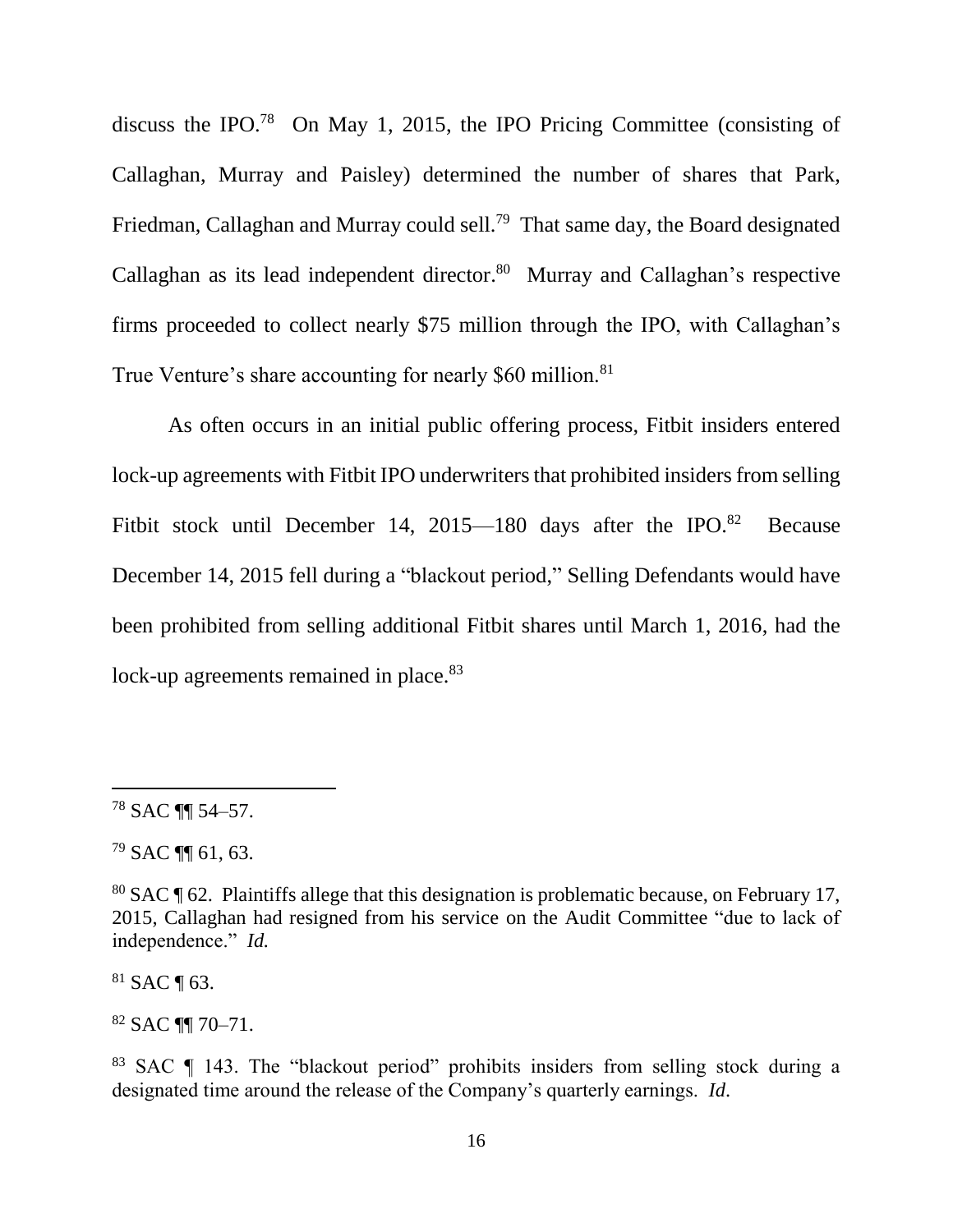#### **2. The IPO Sales**

On June 17, 2015, the SEC declared effective Fitbit's IPO Registration Statement, which incorporated by reference the IPO Prospectus and related IPO filings.<sup>84</sup> As noted, the IPO Prospectus advertised Fitbit's role as a leader in health and fitness because of its PurePulse<sup>™</sup> technology and "highly accurate" devices.<sup>85</sup> The SEC filings also underscored the importance of PurePulse™ devices to Fitbit's bottom line, stating that "the Fitbit Charge™, Fitbit Charge HR™, and Fitbit  $Surge<sup>TM</sup>$ ... were the primary drivers of our revenue growth in the first quarter of  $2015.^{86}$  Notably, concerns regarding the accuracy of the PurePulse<sup>TM</sup> technology and Company efforts to correct the problems were nowhere to be found in the IPO disclosures.<sup>87</sup>

Fitbit conducted its IPO on June 18, 2015, and sold over 22 million shares at \$20 per share, raising approximately \$416 million in proceeds.<sup>88</sup> Park, Friedman, Callaghan and Murray sold about 6.2 million shares for over \$115 million.<sup>89</sup> The

- <sup>86</sup> SAC ¶ 96.
- $87$  SAC ¶ 68.
- <sup>88</sup> SAC ¶ 67.
- $89$  SAC ¶ 6.

 $84$  SAC ¶ 65.

<sup>85</sup> *See* SAC ¶¶ 66, 91.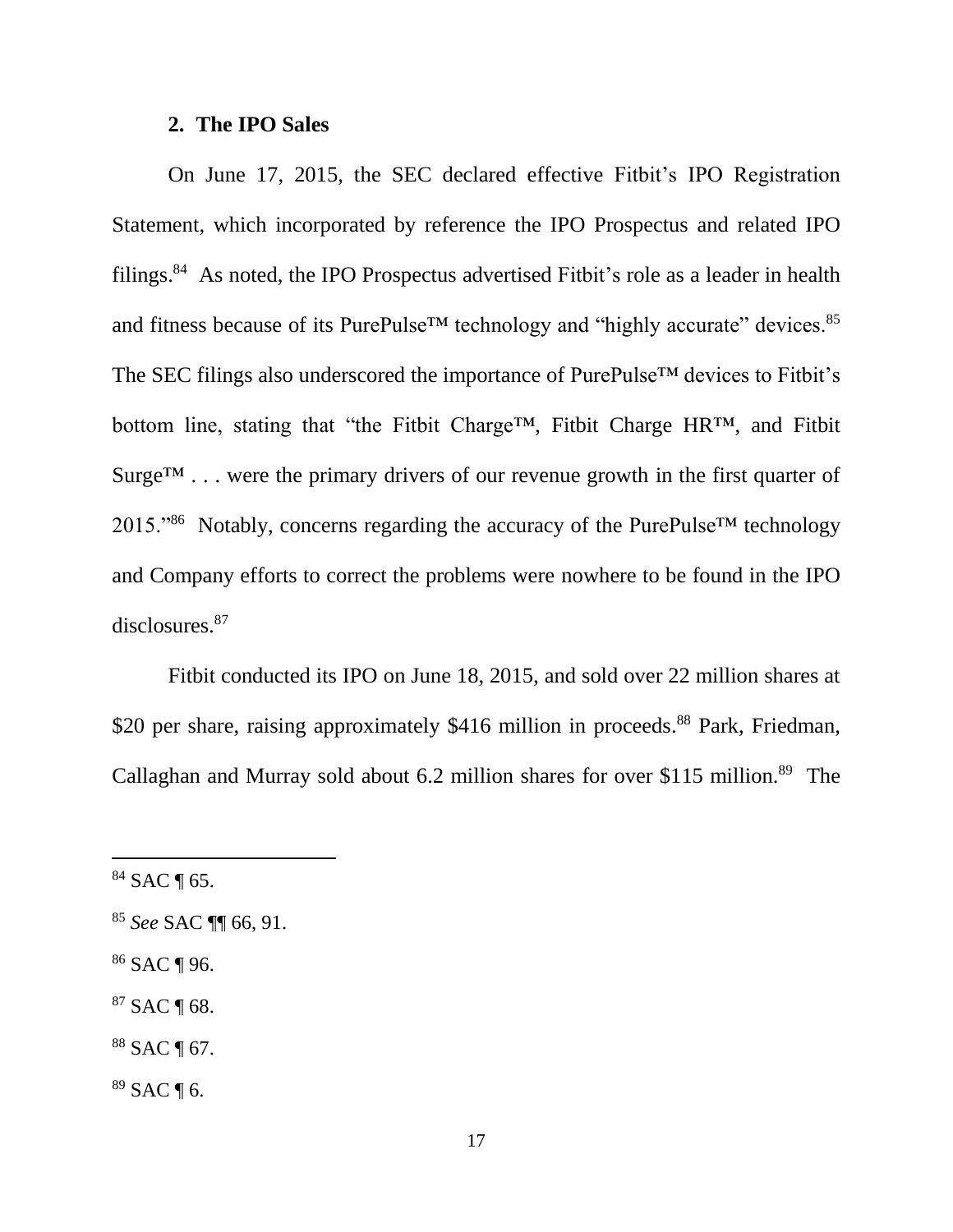proceeds, as broken down by Selling Defendant, are depicted in the following  $char<sup>90</sup>$ :

| <b>Selling Defendant</b> | <b>Shares Sold</b> | <b>Proceeds</b>  |
|--------------------------|--------------------|------------------|
| Park                     | 1,095,817          | \$20,601.359.60  |
| Friedman                 | 1,095,817          | \$20,601.359.60  |
| Callaghan                | 3,133,707          | \$58,913.691.60  |
| Murray                   | 825,000            | \$15,510,000.00  |
| Totals                   | 6,150,341          | \$115,626,410.80 |
|                          |                    |                  |

# **E. The Fitbit Secondary Offering, Lock-up Waivers and Additional Insider Stock Sales**

In the months that followed the IPO, Fitbit's now-publicly traded common stock traded above the \$20 IPO price, reaching a high of \$51.64 on August 5, 2015.<sup>91</sup> The Company continued to herald PurePulse™ technology and to introduce purported advancements.<sup>92</sup> According to Fitbit, the software updates "improve[d] upon an already positive heart rate tracking offering."<sup>93</sup> Around this time, Park

<sup>92</sup> SAC ¶ 86.

<sup>93</sup> *Id.*

<sup>90</sup> PAB 12. Within the chart, True Ventures-owned Fitbit stock is attributed to Callaghan, and Softbank-owned Fitbit stock is attributed to Murray. SAC ¶¶ 27–28.

<sup>91</sup> SAC ¶ 69.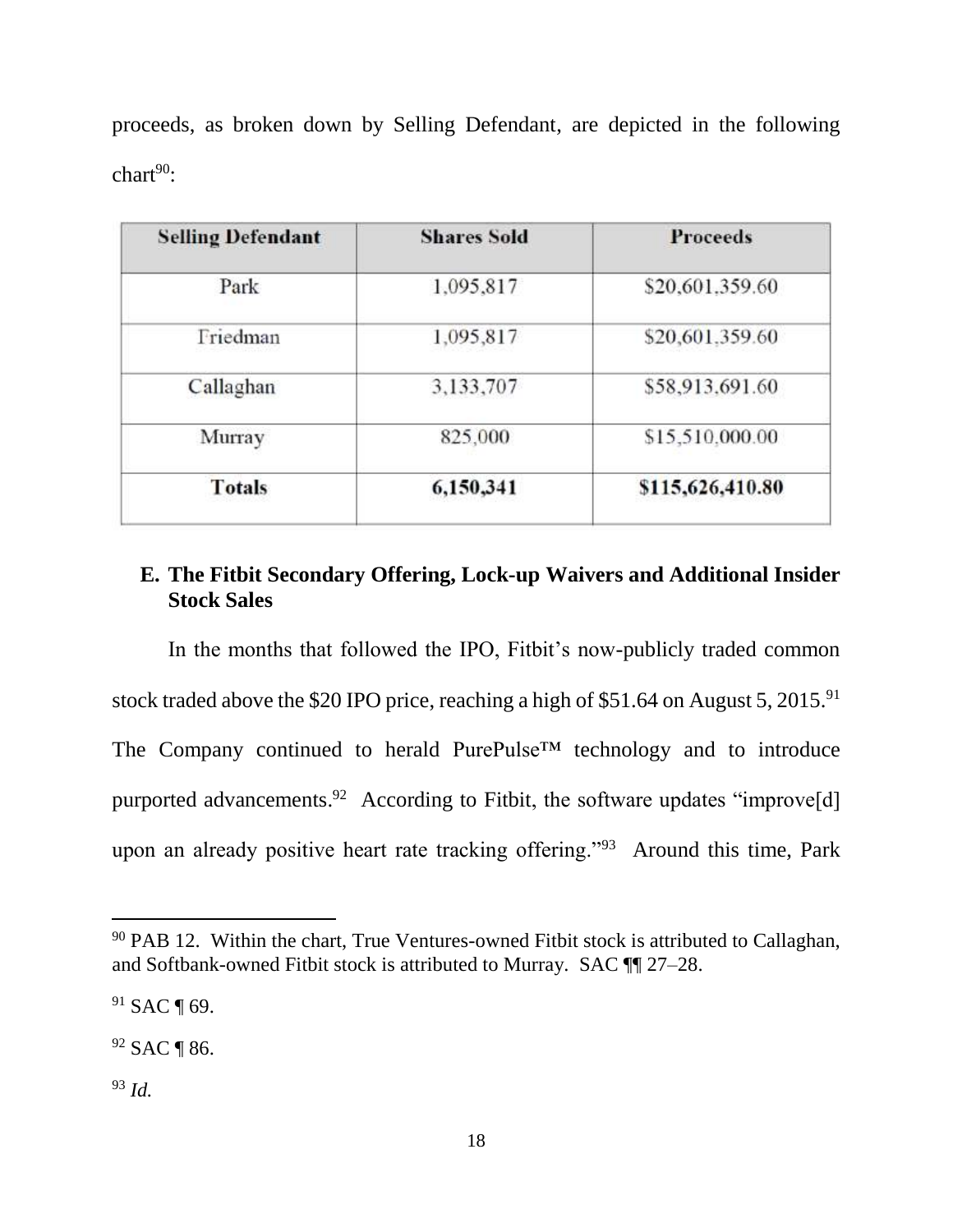professed on an earnings call that he had "never been more confident in Fitbit's future."<sup>94</sup> Behind the scenes, however, a different story was playing out. On June 23, 2015, five days after Fitbit's IPO, Fitbit management circulated an internal memorandum that included an analysis of ways to improve PurePulse's accuracy and noted thousands of customer complaints about heart-rate monitoring. 95 The next month, Friedman received a presentation concerning updates on the status of testing the Hydra algorithm.<sup>96</sup> The presentation described additional challenges in the research process to improve the PurePulse™ technology, including that "Hydra workout algorithms are ill-suited to walking and can result in HR [heart rate] overestimation." 97

At this point, Hydra remained a work in progress and was not ready to be implemented in new devices.<sup>98</sup> A July 20, 2015 executive presentation specifically highlighted testing results and the poor performance of the PurePulse™ technology and confirmed that the development of the Hydra algorithm was "ongoing."<sup>99</sup>

<sup>97</sup> *Id*.

 $\overline{a}$ 

<sup>98</sup> *Id.*

<sup>94</sup> SAC ¶ 89 (citing James Park, Nov. 2, 2015, Fitbit Earnings Call).

<sup>95</sup> SAC ¶ 116. Park received the memorandum by email on July 17, 2015. *Id.*

<sup>96</sup> SAC ¶ 117.

<sup>99</sup> SAC ¶¶ 12, 118. Plaintiffs allege Friedman and Park reviewed the presentation and Friedman received the presentation by email on July 19, 2015. SAC ¶ 118.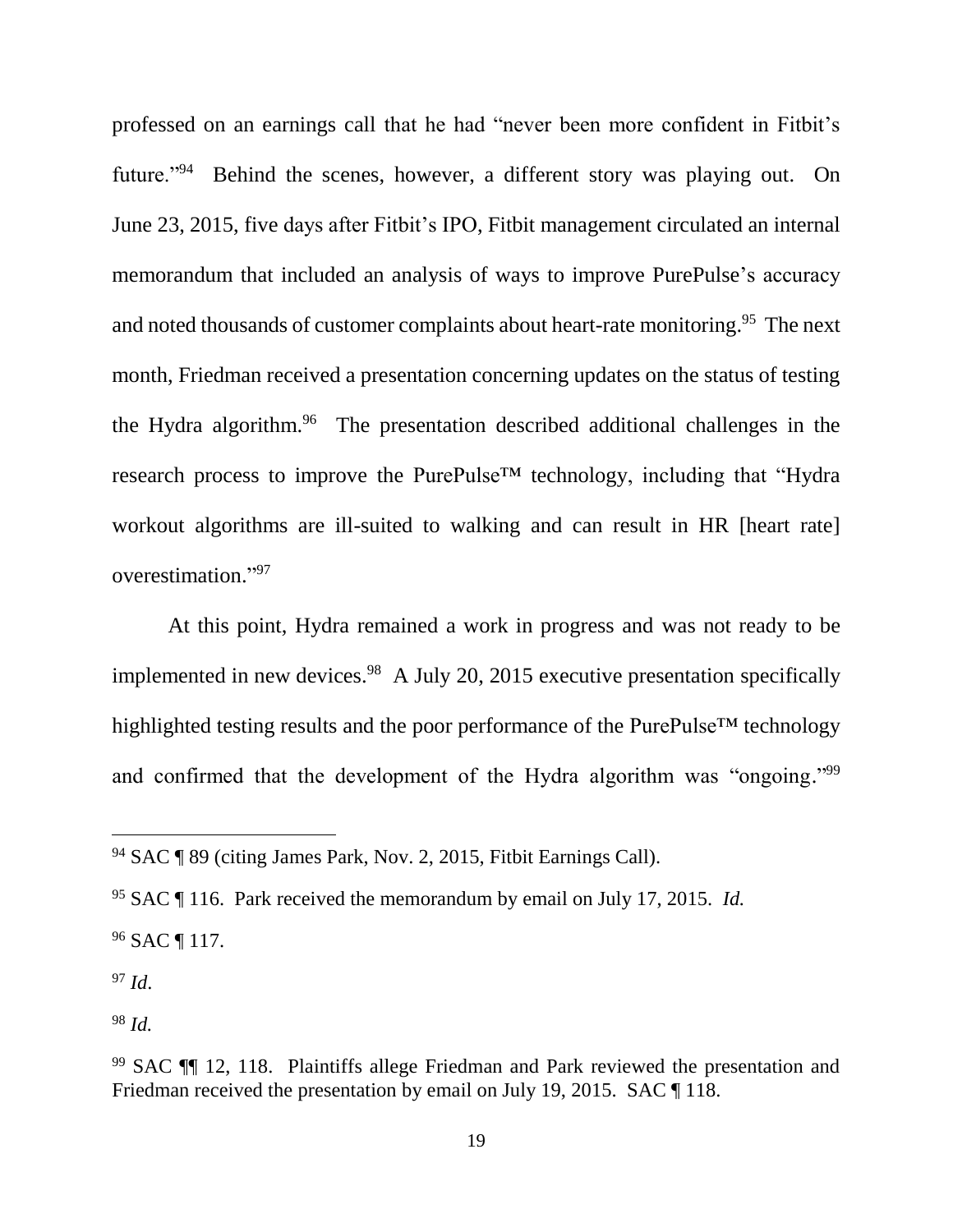Notably, the communication circulating this presentation expressed pervasive concern regarding public disclosure of PurePulse's flaws:

[Friedman] & [Park] instructed us that these slides not be distributed in any form as a leave behind, whether it be printed, emailed, Dropbox'ed etc. at the end of the session.

Frankly, I think they'd like you to destroy the slides once the presentation is over, but I've cc'ed [Friedman] so that he can correct the appropriate level of paranoia if I got it wrong  $\circledcirc$ .<sup>100</sup>

Defendants began planning for the Secondary Offering during a Board meeting on July 30, 2015, or just over a week after this email was circulated internally within Fitbit.<sup>101</sup> At the meeting, the Board reviewed a presentation from an advisor in which it was observed that, since 2011, only a "small subgroup" of companies that had conducted an IPO in Fitbit's range of success had quickly thereafter conducted a secondary offering.<sup>102</sup>

Another presentation emailed to Friedman on October 20, 2015, a few weeks before the Secondary Offering issued, listed "Improve heart rate accuracy during exercise" as Fitbit's first objective for the third quarter.<sup>103</sup> The presentation also detailed continued improvement efforts behind Hydra as well as "Project Tiwi,"

 $100$  SAC  $\P$  12 (emphasis omitted) (smiley emoji in original).

<sup>101</sup> SAC ¶¶ 73–74.

 $102$  SAC ¶ 73.

<sup>103</sup> SAC ¶ 119.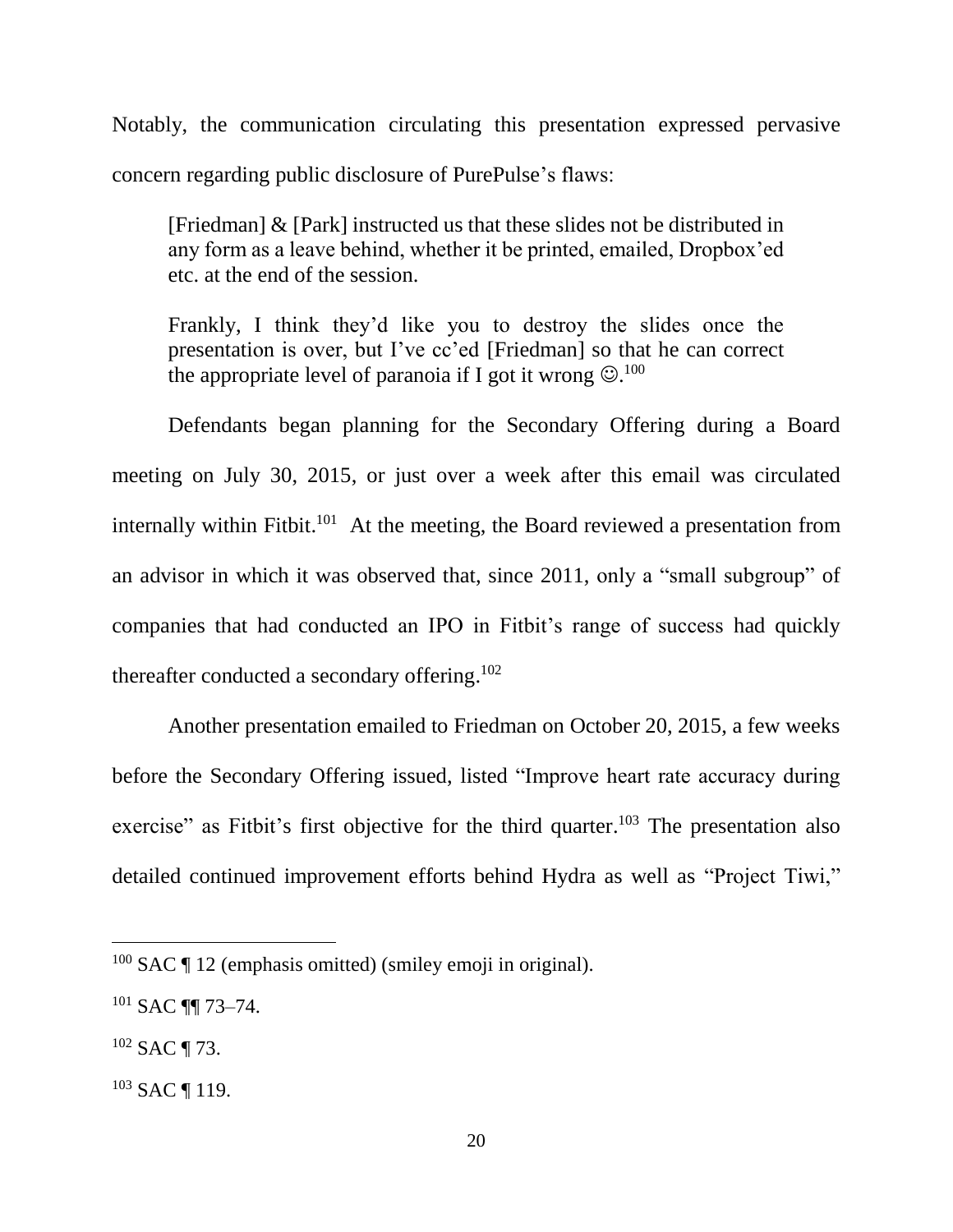which was described as a "hardware" solution to the problem of "heart rate accuracy." 104

On October 28, 2015, with Morgan Stanley representing the Fitbit IPO underwriters in attendance, the Board approved the Secondary Offering and a waiver of the lock-up agreements.<sup>105</sup> Fitbit publicly announced the waivers in a Form 8-K on November 2, 2015,<sup>106</sup> and contemporaneously filed a Form S-1 announcing the Secondary Offering.<sup>107</sup> The Form S-1 stated that the Secondary Offering would include 21 million shares, with the Company offering seven million shares and the Selling Defendants (along with the Foundry Group Funds) offering the remaining 14 million shares. <sup>108</sup> The Selling Defendants also offered the underwriters an option for an overallotment of 3.15 million shares.<sup>109</sup> If the underwriters exercised the

 $104$  *Id.* 

<sup>105</sup> SAC ¶¶ 76–77. "[I]n connection with the Public Offering, Morgan Stanley, on behalf of the Underwriters, has agreed to release certain of the Company's employees and contractors (the "Eligible Service Providers") . . . from the IPO Lock-Up Agreements with respect to 10% of the aggregate number of shares of Class A Common Stock . . . ." SAC ¶ 77 (citing Oct. 28, 2015 meeting minutes, Ex. A).

<sup>&</sup>lt;sup>106</sup> SAC ¶ 78.

 $107$  SAC ¶ 79.

<sup>108</sup> *Id.*

<sup>109</sup> *Id.*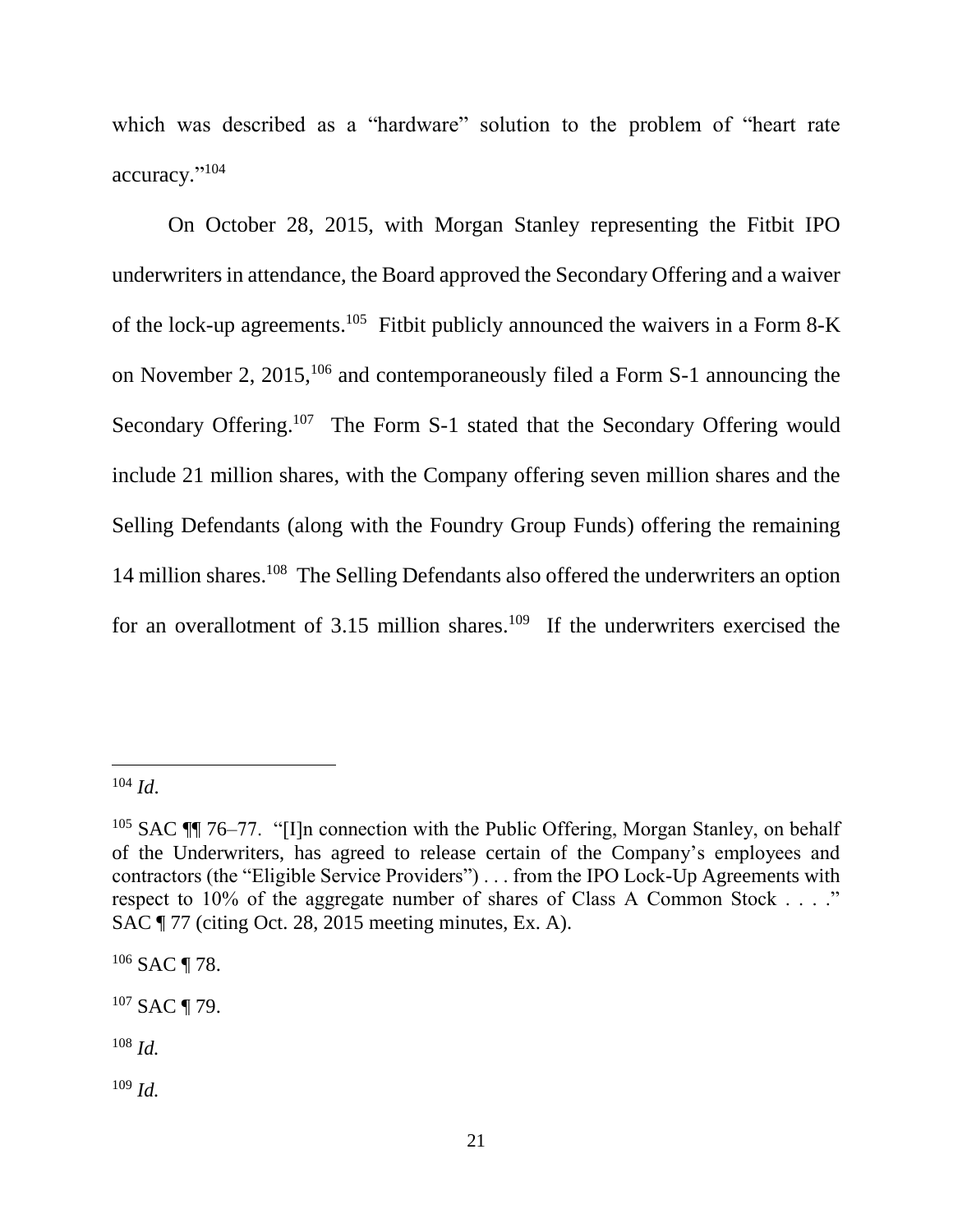overallotment option, the Selling Defendants' shares would account for 71% of the Secondary Offering.<sup>110</sup> The Company did not offer an overallotment option.<sup>111</sup>

On November 12, 2015, the Board revised the terms of the Secondary Offering to remove four million shares from what Fitbit intended to sell, thereby increasing the likelihood that the underwriters would exercise the Selling Defendants' overallotment option.<sup>112</sup> After these changes, the Selling Defendants were set to offer roughly 85% of the Secondary Offering shares.<sup>113</sup>

Fitbit's Secondary Offering Registration Statement and Prospectus contained the same descriptions as the IPO filings with respect to Fitbit's devices and competitive strengths.<sup>114</sup> Nevertheless, as with the Company's IPO, Defendants continued to appreciate at the time of the Secondary Offering that Fitbit's PurePulse<sup>TM</sup> technology was flawed.<sup>115</sup> In spite of this knowledge, the Board proceeded with the Secondary Offering on November 18, 2015, and the Selling Defendants sold 9.62 million shares of Fitbit stock at \$28.13 per share for proceeds

l

<sup>113</sup> SAC ¶ 84.

 $110$  SAC ¶ 82.

 $111$  SAC ¶ 79.

<sup>112</sup> SAC ¶¶ 82–84.

<sup>114</sup> SAC ¶¶ 91–92.

<sup>115</sup> SAC ¶ 127.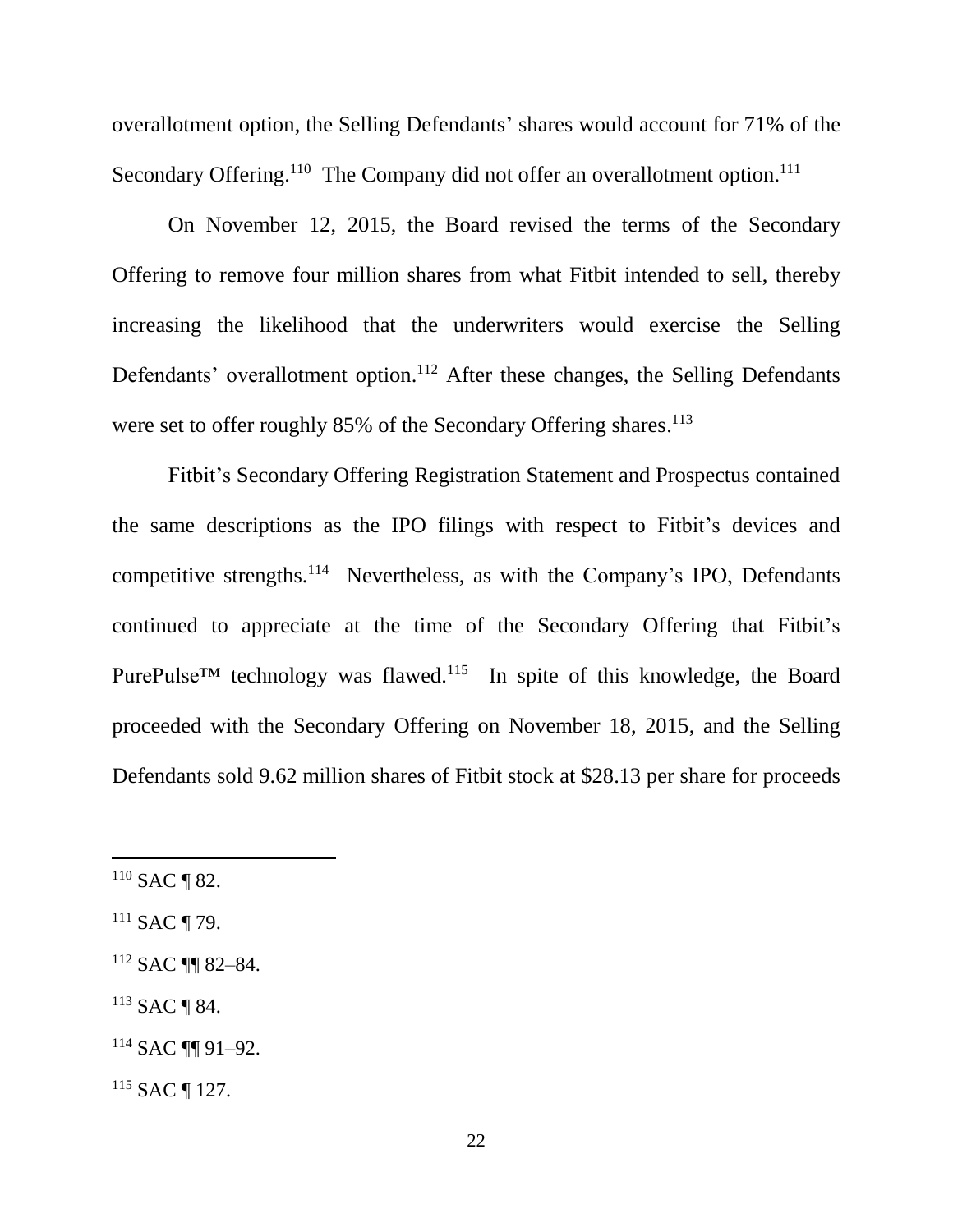exceeding \$270 million.<sup>116</sup> The proceeds, as broken down by Selling Defendant, are depicted in the chart below<sup>117</sup>:

| 2,226,980 |                  |
|-----------|------------------|
|           | \$62,644,947.40  |
| 1,113,490 | \$31,322,473.70  |
| 4,860,338 | \$136,721,307.94 |
| 1,203,579 | \$33,856,677.27  |
| 216,000   | \$6,076,080.00   |
| 9,620,387 | \$270,621,486.31 |
|           |                  |

## **F. The PurePulse™ Problems Are Revealed**

Fitbit's devices with PurePulse™ technology continued to fail tests, with results varying by user activity, age, gender and skin color, as late as December  $2015<sup>118</sup>$  On January 5, 2016, the cat was let out of the bag when a consumer class action was filed, captioned *McLellan, et al. v. Fitbit, Inc.*, 3:16-cv-00036-JD

<sup>116</sup> SAC ¶¶ 139–40, 144. The Selling Defendants collected \$386 million between the IPO and the Secondary Offering. SAC ¶ 140.

<sup>&</sup>lt;sup>117</sup> PAB 25. Here again, within the chart, True Ventures-owned Fitbit stock is attributed to Callaghan, and Softbank-owned Fitbit stock is attributed to Murray. SAC ¶¶ 27–28.

<sup>118</sup> SAC ¶ 104.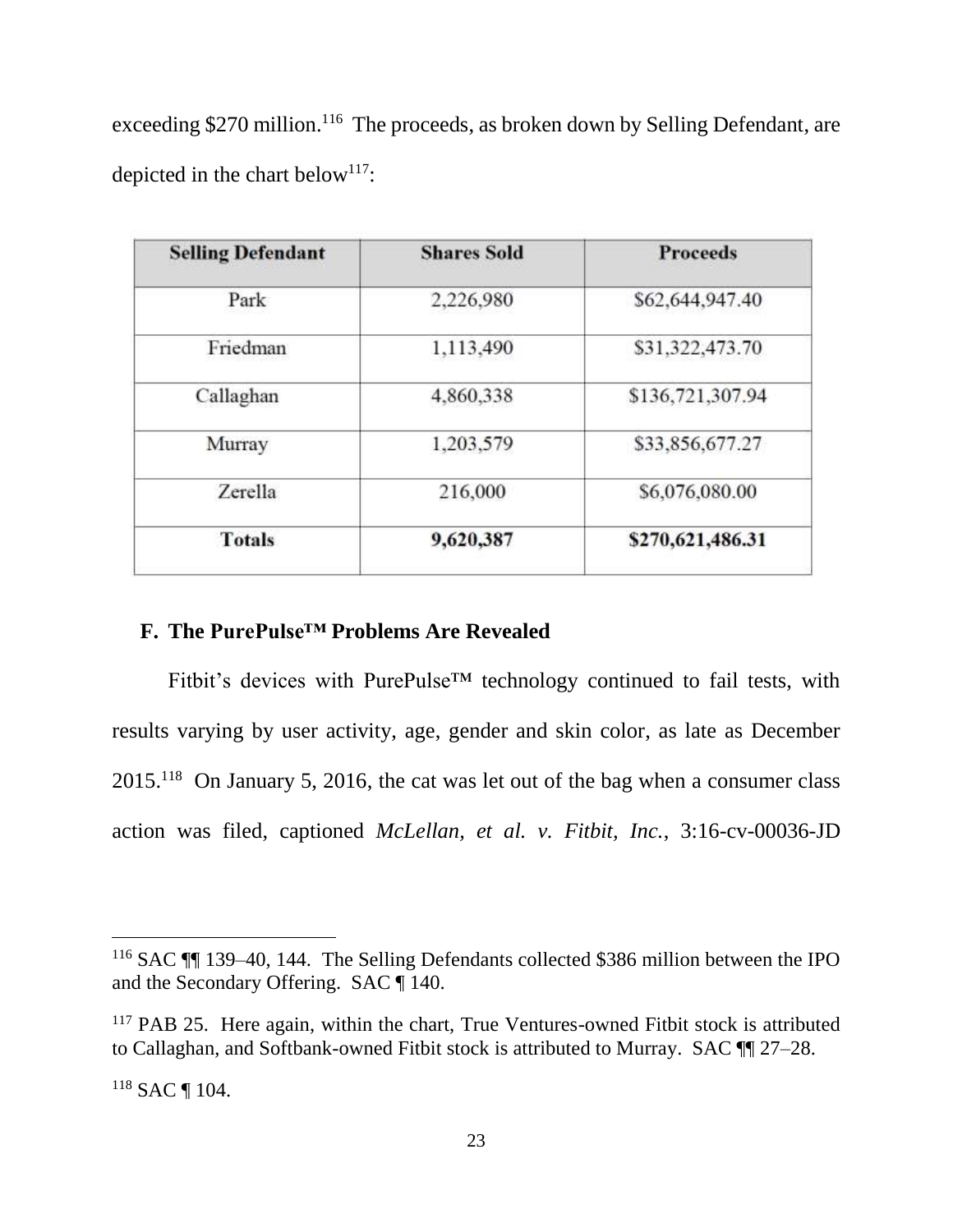(N.D. Cal. Jan. 5, 2016) (the "Consumer Action").<sup>119</sup> The plaintiffs in that lawsuit alleged:

Expert analysis has further corroborated the inability of the PurePulse™ Trackers to perform as promised and warranted. A boardcertified cardiologist tested the PurePulse™ Trackers against an electrocardiogram ("ECG"), the gold standard of heart rate monitoring, on a number of subjects at various exercising intensities . . . .

The results were as expected: the PurePulse™ Trackers consistently misrecorded the heart rates by a significant degree. At intensities over 110 bpm [beats per minute], the Heart Rate Trackers often failed to record any heart rate at all. And even when they did record heart rates, the Heart Rate trackers were inaccurate by an average of 24.34 bpm, with some readings off by as much as 75 bpm. With those margins of error, the Heart Rate Trackers are effectively worthless as heart rate monitoring devices.<sup>120</sup>

On the day the Consumer Action was filed, the intraday high for Fitbit stock was

 $$30.96<sup>121</sup>$  Just two days later, the stock hit a low of \$20.25—a drop of more than

 $33\%$ .<sup>122</sup> As alleged, the stock devaluation was caused by the unanticipated release

of the truth about PurePulse™: the technology did not work and Fitbit could not fix

 $it^{123}$ 

 $120$  SAC ¶ 145.

<sup>121</sup> SAC ¶ 146.

 $122 \, Id$ 

<sup>123</sup> SAC ¶ 15.

l  $119$  SAC ¶ 15 n.9, 145.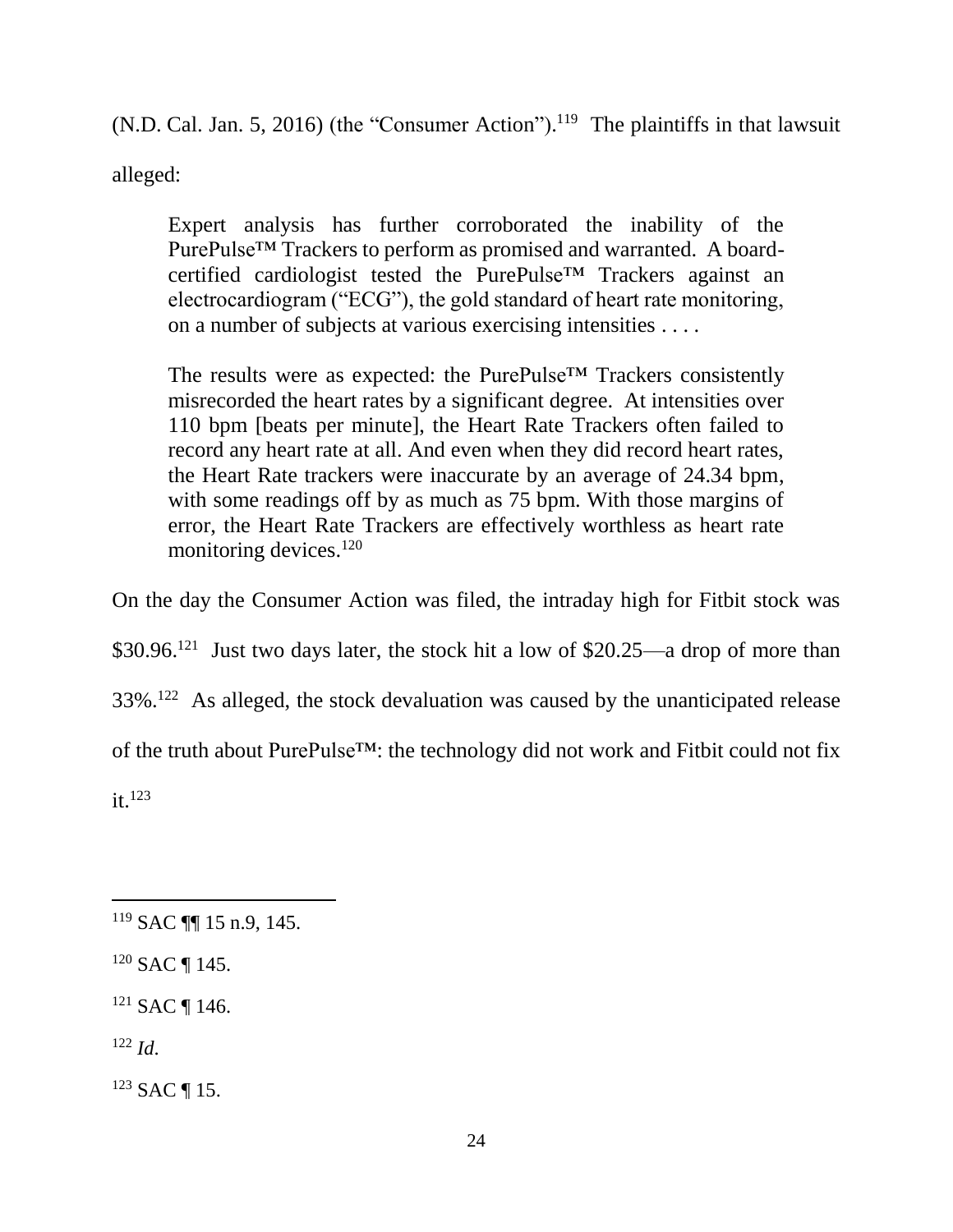On March 1, 2016, the earliest date the Selling Defendants would have been able to sell their shares had the lock-up agreements remained in place, Fitbit stock traded at \$12.35 per share.<sup>124</sup> At the time the SAC was filed, Fitbit stock traded at \$5.00 per share.<sup>125</sup>

### **G. Procedural History**

This past summer, Judge James Donato of the Unites States District Court for the Northern District of California denied Fitbit's motion to dismiss the Consumer Action. 126 In January 2016, a federal securities class action, captioned *Robb v. Fitbit Inc., et al.*, 3:16-cv-00151-SI (N.D. Cal. Jan. 11, 2016) (the "Securities Action"), was also filed, which alleged securities fraud under Sections 10(b) and 20(a) of the Securities Exchange Act of 1934 and Rule 10b-5, and violations of Sections 11 and 15 of the Securities Act of 1933, for issuing materially false or misleading statements related to IPO sales.<sup>127</sup> All Defendants—Park, Friedman, Zerella, Callaghan,

 $\overline{a}$ 

 $127$  SAC  $\P\P$  15, 17.

<sup>124</sup> SAC ¶¶ 143–44.

<sup>125</sup> SAC ¶ 154.

<sup>&</sup>lt;sup>126</sup> Compendium of Unreported Authorities Cited in PAB ("Pls.' Compendium") Tab 3 (*McLellan v. Fitbit, Inc.*, Case No. 3:16-cv-00036-JD (N.D. Cal. June 5, 2018) (ORDER)). The order stated, "Given the magnitude of the aberrant heart rate readings and multiple allegations that the devices under-report heart rate, [plaintiff] has plausibly alleged an 'unreasonable safety hazard' that may arise when users rely on Fitbit heart rate readings during exercise." *Id*. at 4.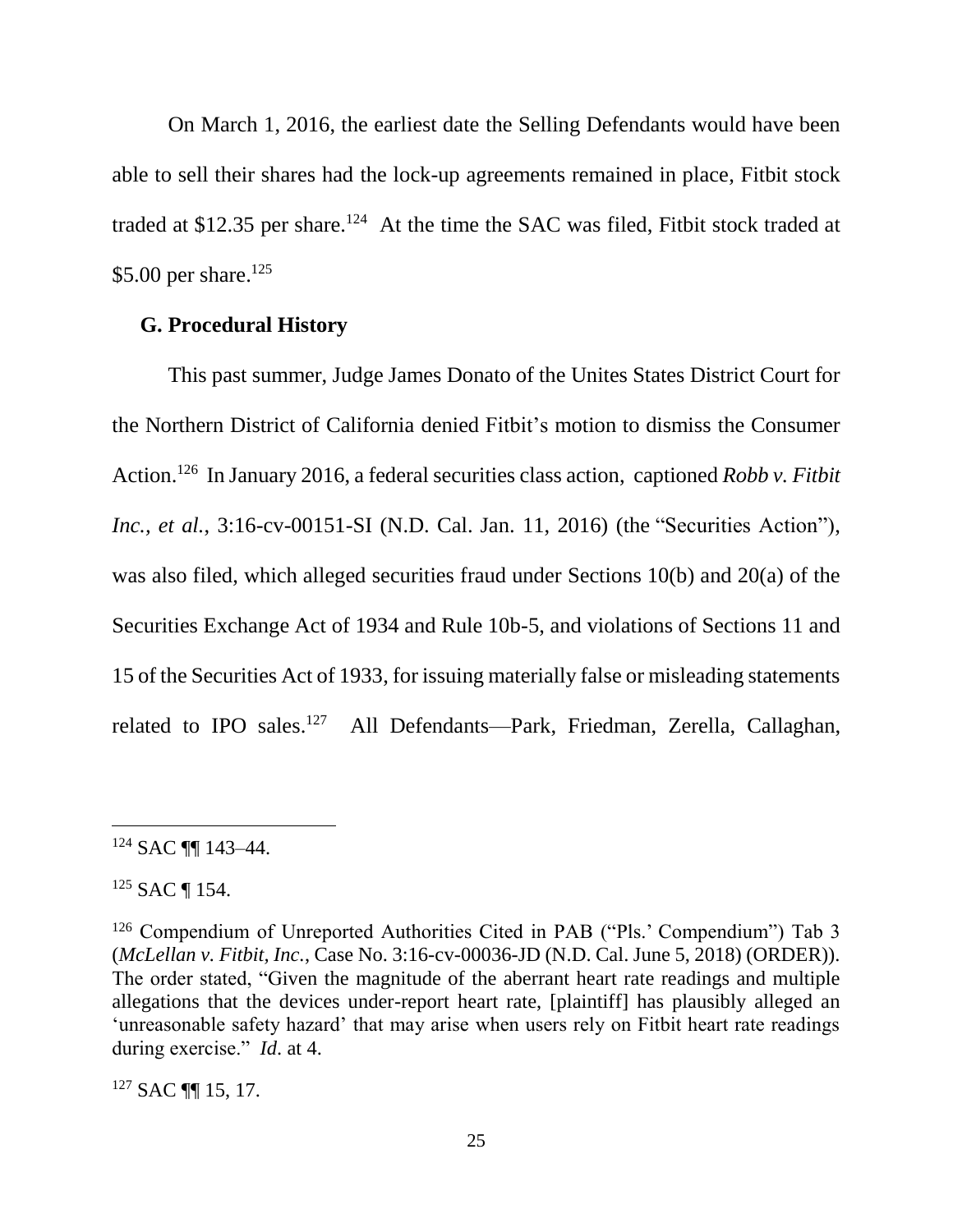Murray and Paisley—were named as individual defendants in the Securities Action.<sup>128</sup> On October 26, 2016, Judge Susan Illston denied the defendants' motion to dismiss the Securities Action and thereafter denied the defendants' motion for partial reconsideration.<sup>129</sup> The Securities Action was settled on April 23, 2018, nearly a year after this action commenced.<sup>130</sup>

This stockholder derivative action is the result of a Court-ordered consolidation of three complaints, the first of which was filed on May  $26$ ,  $2017$ .<sup>131</sup> The operative complaint was amended on June 30, 2017, and again on March 20, 2018 in response to the consolidations.<sup>132</sup> On April 4, 2018, Defendants moved to dismiss the SAC under Court of Chancery Rules 23.1 and 12(b)(6).<sup>133</sup>

<sup>130</sup> Opening Br. in Supp. of Defs.' Mot. to Dismiss ("DOB") 14 (D.I. 21); Transmittal Aff. of Nicholas Rohrer in Supp. of DOB ("Rohrer Aff."), Ex. 18 (D.I. 22).

<sup>131</sup> Bernstein initiated a derivative action on May 26, 2017, captioned *Bernstein v. James Park, et al.*, C.A. No. 2017-0402-JRS (D.I. 1). Hackett initiated an action on June 9, 2017, captioned *Hackett v. James Park, et al.*, C.A. No. 2017-0444-JRS. On June 21, 2017, the Court consolidated these actions into the present Action (D.I. 6). Agyapong initiated his derivative action on August 8, 2017, captioned *Agyapong v. Park, et al.*, C.A. No. 2017- 0562-JRS. The Court consolidated that action with this one on September 8, 2017 (D.I. 11).

<sup>132</sup> D.I. 7, D.I. 18.

 $133$  D.I. 20.

<sup>128</sup> Pls.' Compendium Tab 2 (*Robb v. Fitbit, Inc.*, Case No. 16-cv-00151-SI, at 3 n.3 (N.D. Cal. Oct. 26, 2016) (ORDER) (denying motion to dismiss)).

<sup>129</sup> *Id*. at 3; Pls.' Compendium Tab 1 (*Robb v. Fitbit, Inc.*, Case No. 16-cv-00151-SI, at 3 (N.D. Cal. Jan. 19, 2017) (ORDER) (denying motion for partial reconsideration)).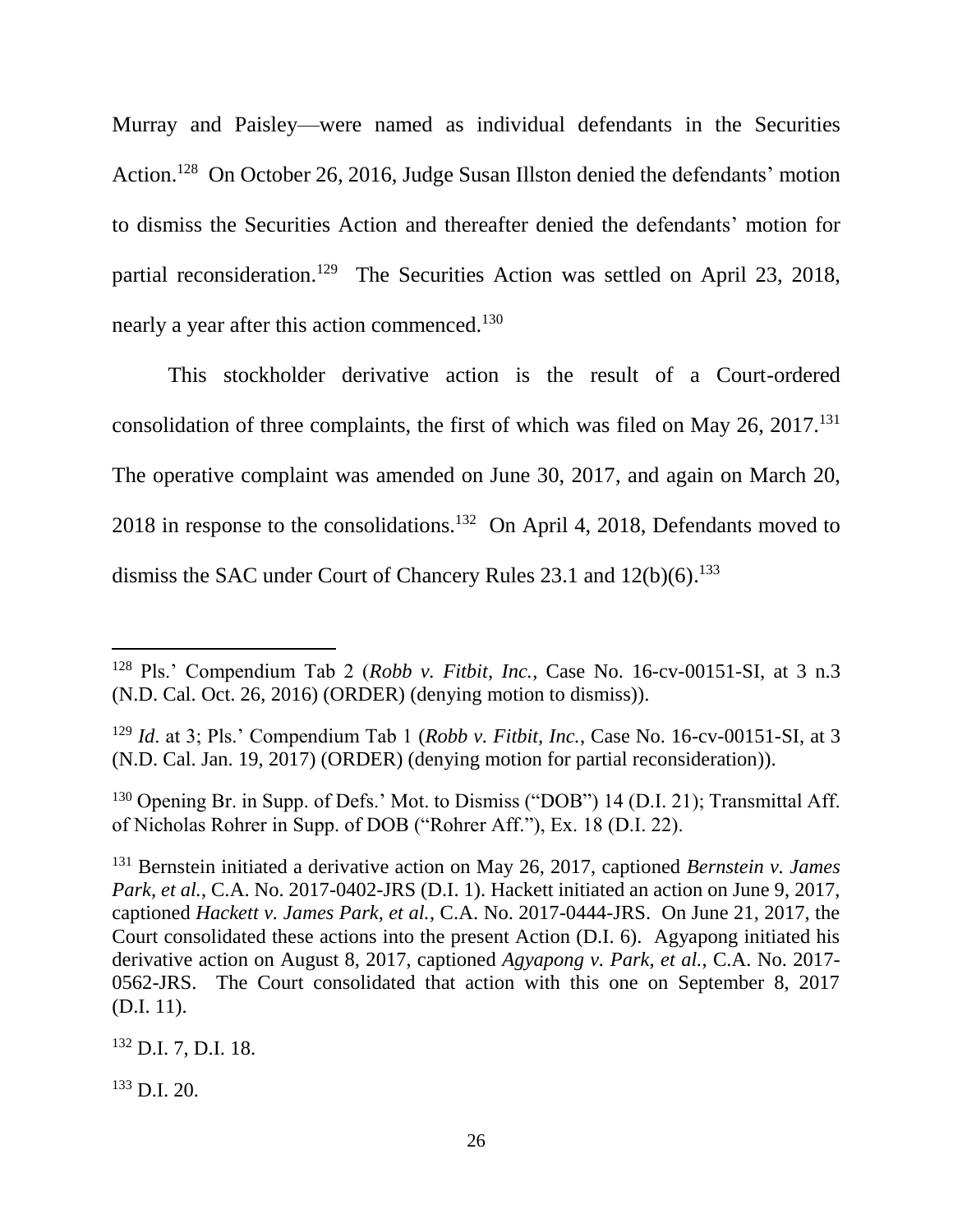#### **II. ANALYSIS**

The SAC states two causes of action: Count I is a derivative claim for breach of fiduciary duty (i) against all Defendants for allowing the Selling Defendants to sell stock in the Offerings based on insider information and (ii) against the Director Defendants for waiving the lock-up agreements<sup>134</sup>; Count II is a derivative claim for breach of fiduciary duty against the Selling Defendants under *Brophy v. Cities*  Service Co.,<sup>135</sup> which permits a corporation to recover from its fiduciaries for harm caused by insider trading.<sup>136</sup>

I start my analysis with an assessment of Plaintiffs' showcase claim (the *Brophy* claim), as stated in Count II, and conclude that Plaintiffs have pled particularized facts that "create a reasonable doubt that, as of the time the complaint [was] filed, the board of directors could have properly exercised its independent and disinterested business judgment in responding to a demand."<sup>137</sup> I next consider whether Plaintiffs have pled demand futility with respect to the Board's decision to waive the lock-up agreements, as alleged in Count I. Again, I find that they have.

<sup>134</sup> SAC ¶¶ 199–204.

<sup>135</sup> 70 A.2d 5 (Del. Ch. 1949).

<sup>136</sup> SAC ¶¶ 205–11.

<sup>137</sup> *Rales v. Blasband*, 634 A.2d 927, 934 (Del. 1993). The parties agree that both of Plaintiffs' claims are derivative. *See* DOB 18–19, PAB 29.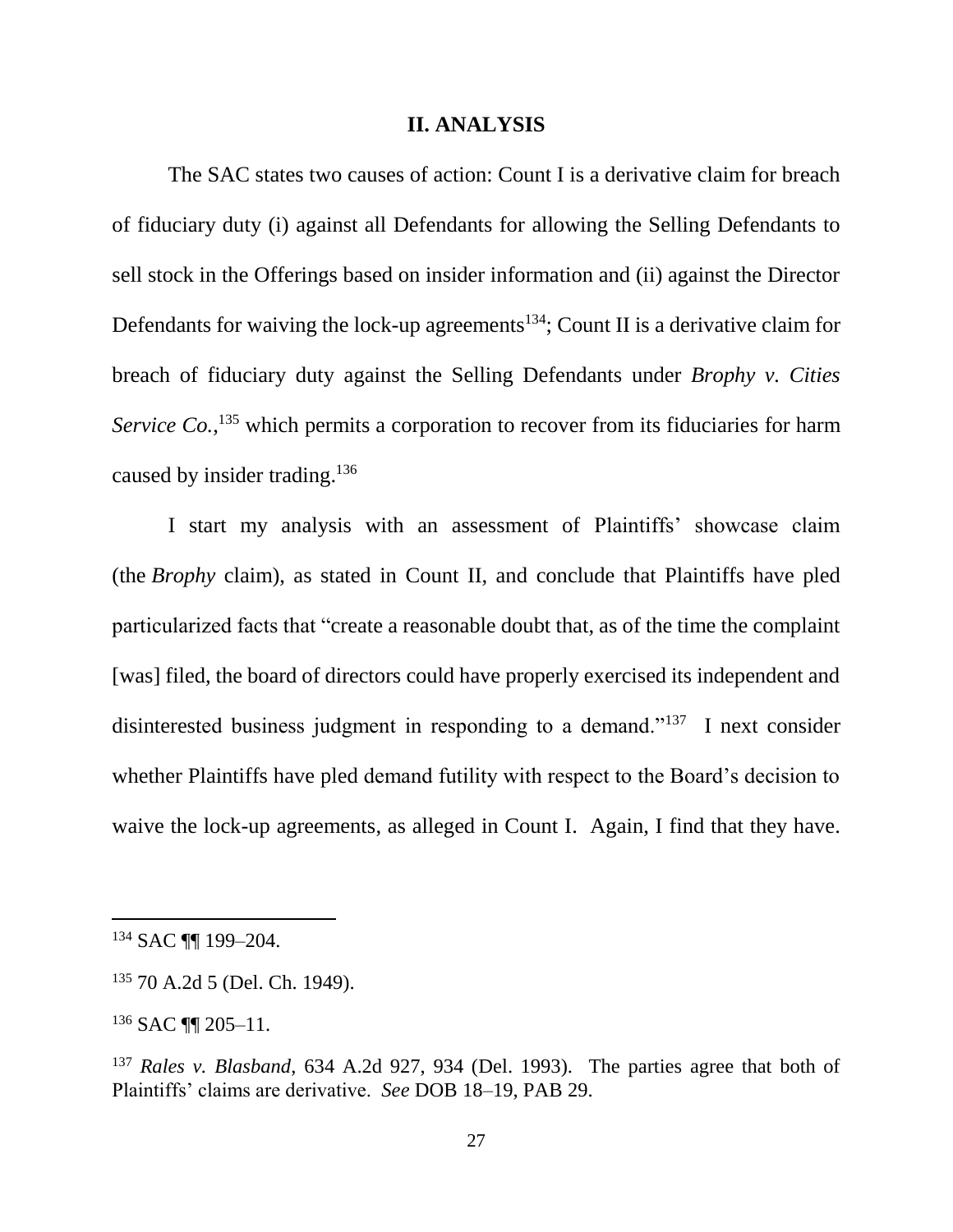I therefore deny the Motion to Dismiss under Rule 23.1. Because I find in the demand futility analysis that the SAC states viable claims, I deny the motion to dismiss under Rule 12(b)(6) as well.

## **A. Legal Standard**

"A cardinal precept of the General Corporation Law of the State of Delaware is that directors, rather than shareholders, manage the business and affairs of the corporation."<sup>138</sup> Accordingly, where a plaintiff seeks to file a derivative suit—which "[b]y its very nature . . . impinges on the managerial freedom of directors"—the plaintiff must cross a threshold framed by Rule  $23.1^{139}$  To meet the requirements, the plaintiff must demand that the board pursue the claim or, alternatively, must demonstrate that demand on the board would be futile such that the demand requirement should be excused.<sup>140</sup>

Plaintiffs acknowledge they made no pre-suit demand upon the Board.<sup>141</sup> Thus, they also acknowledge they must plead demand futility by meeting Rule 23.1's "stringent requirements of factual particularity that differ substantially

<sup>138</sup> *Aronson v. Lewis*, 473 A.2d 805, 811 (Del. 1984), *overruled on other grounds by Brehm v. Eisner*, 746 A.2d 244 (Del. 2000) (citing 8 *Del. C.* § 141(a)).

<sup>139</sup> *Aronson*, 473 A.2d at 811.

<sup>140</sup> *See Beam ex rel. Martha Stewart Living Omnimedia, Inc. v. Stewart*, 845 A.2d 1040, 1044 (Del. 2004).

<sup>141</sup> SAC ¶ 180.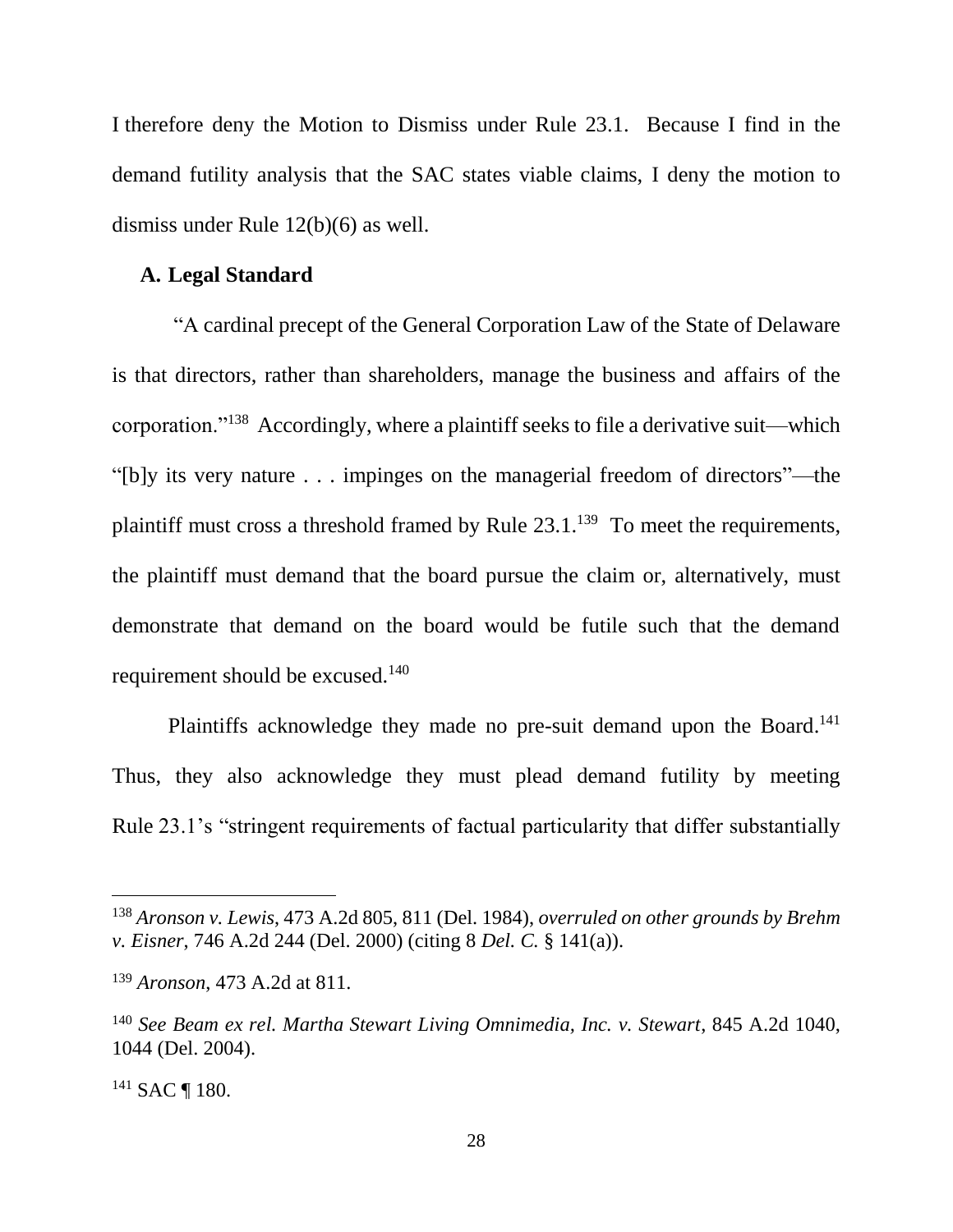from the permissive notice pleadings" embodied in Chancery Rule 8 and facilitated by Rule  $12(b)(6)$ 's reasonable conceivability standard.<sup>142</sup>

A plaintiff can satisfy Rule 23.1 only by setting forth "particularized factual statements that are essential to the claim."<sup>143</sup> In that sense, as noted, conclusory statements or mere notice pleading are insufficient to satisfy Rule 23.1.<sup>144</sup> "The pleader is not required to plead evidence," <sup>145</sup> however, and "all reasonable inferences from the pled facts must . . . be drawn in favor of the plaintiff in determining whether the plaintiff has met its burden under *Aronson.*" 146

# **B. The "Demand Board"**

The goal of a demand futility analysis is to determine "whether the board that would be addressing the demand can impartially consider its merits without being influenced by improper considerations."<sup>147</sup> With this in mind, Plaintiffs maintain that demand futility must be assessed in reference to the seven-member Board as comprised at the time the first complaint in this consolidated action was filed on

<sup>143</sup> *Id.*

l

<sup>144</sup> *Id.*

<sup>145</sup> *Id.*

<sup>142</sup> *Brehm*, 746 A.2d at 254.

<sup>146</sup> *Del. Cty. Empls. Ret. Fund v. Sanchez*, 124 A.3d 1017, 1020 (Del. 2015). <sup>147</sup> *Rales*, 634 A.2d at 934.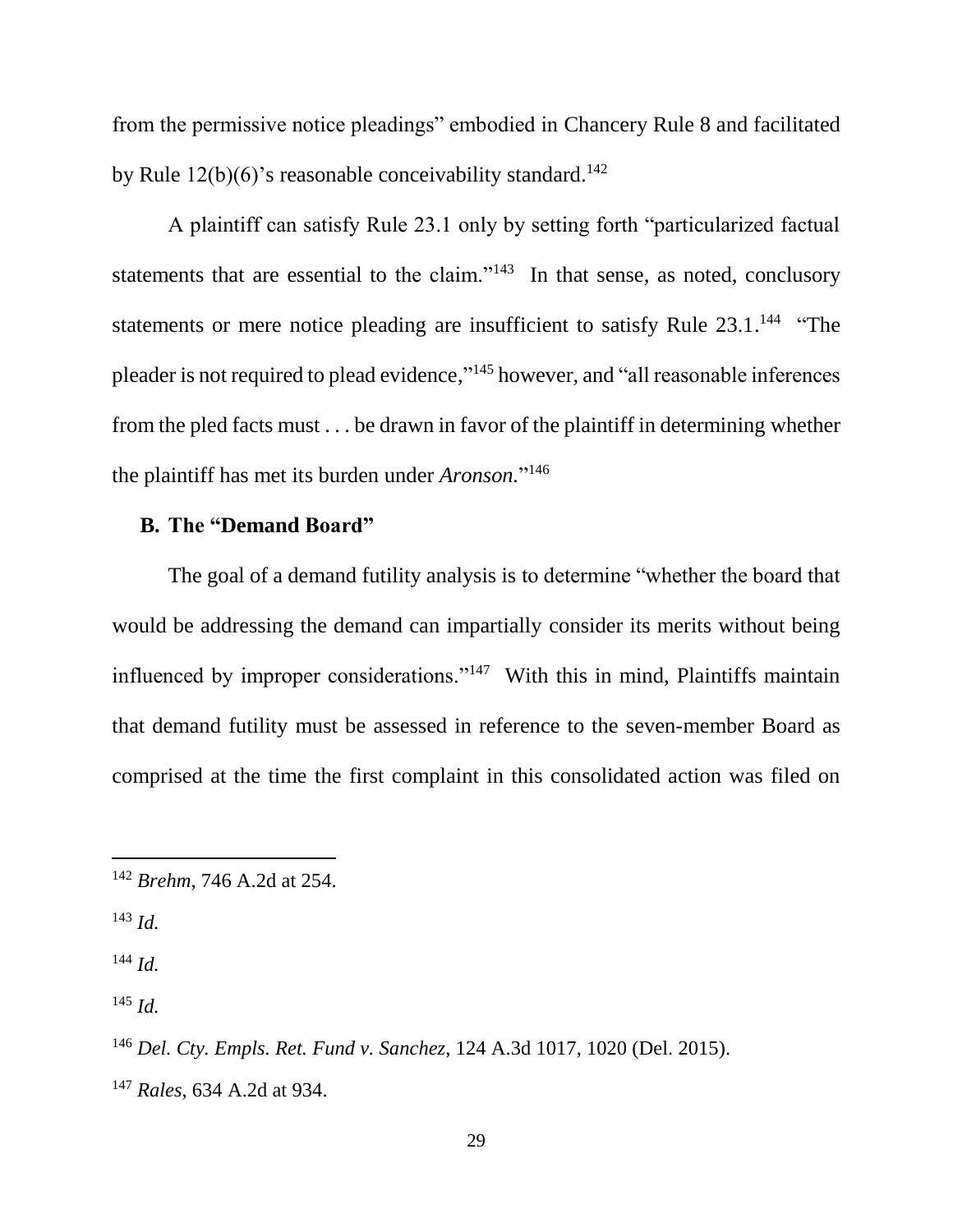May 26, 2017. Defendants see it differently and argue that demand futility should be evaluated against Fitbit's board as it existed—with nine members—when the SAC was filed. $148$  I agree with Plaintiffs.

Under *Braddock v. Zimmerman*,<sup>149</sup> a plaintiff is excused from making a (new) demand on the board in place at the time an amended (as opposed to original) complaint is filed when three elements are present: "first, the original complaint was well pleaded as a derivative action; second, the original complaint satisfied the legal test for demand excusal; and third, the act or transaction complained of in the amendment is essentially the same as the act or transaction challenged in the original complaint."<sup>150</sup> Of these factors, Defendants challenge only whether the original complaint satisfied the legal test for demand excusal. As explained below, because I find that demand was excused in connection with the original complaint, I am satisfied under *Braddock* that there would have been no need to make a new demand at the time the SAC was filed. Accordingly, I evaluate demand futility with respect to the Board that existed at the time the original complaint was filed (the "Demand Board").

<sup>148</sup> Reply Br. in Further Supp. of Defs.' Mot. to Dismiss ("DRB") 28 (D.I. 39).

<sup>149</sup> 906 A.2d 776 (Del. 2006).

<sup>150</sup> *Id.* at 786.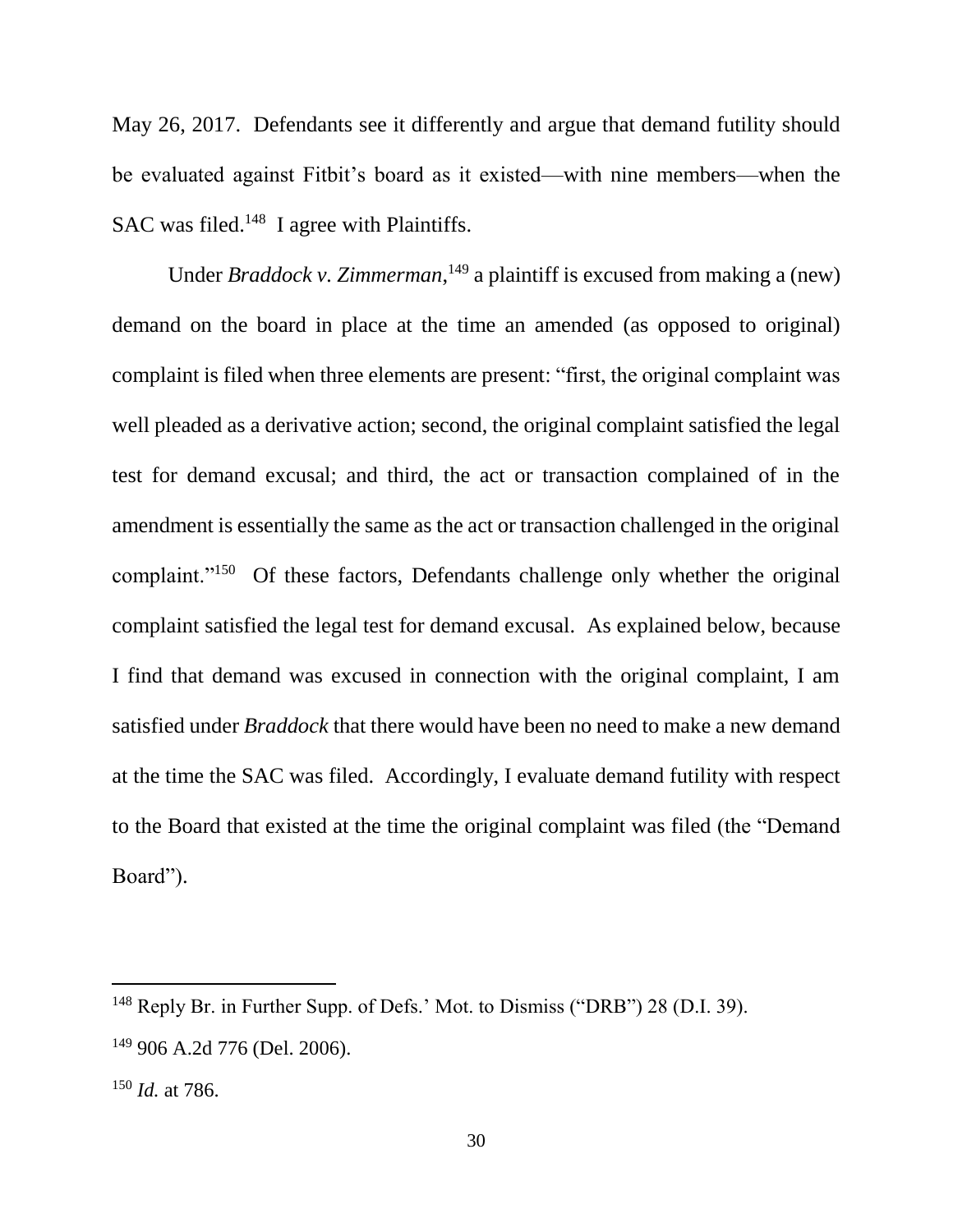# **C. Count II – The** *Brophy* **Claim**

The parties agree that the test set forth in *Rales v. Blasband* governs demand futility with respect to Count II. <sup>151</sup> As noted, under *Rales*, demand is excused only if the plaintiff's particularized factual allegations "create a reasonable doubt that, as of the time the complaint is filed, the board of directors could have properly exercised its independent and disinterested business judgment in responding to a demand."<sup>152</sup> A board will be deemed interested in a transaction and unable to make an impartial decision in response to a demand if a majority of the members face "a 'substantial likelihood' of personal liability."<sup>153</sup>

In this case, the demand futility question as to Count II turns on whether a majority of the Demand Board faces a substantial likelihood of liability on the *Brophy* claim. As to that claim, Plaintiffs are required to well-plead that Fitbit insiders: "1) . . . possessed material, nonpublic company information; and 2) . . . used that information improperly by making trades because [they were] motivated, in whole or in part, by the substance of that information."<sup>154</sup> I address these elements in turn.

<sup>151</sup> *See* DOB 22, PAB 29.

<sup>152</sup> *Rales*, 634 A.2d at 934.

<sup>153</sup> *Guttman v. Huang*, 823 A.2d 492, 501 (Del. Ch. 2003) (quoting *Rales*, 634 A.2d at 936).

<sup>154</sup> *In re Oracle Corp.*, 867 A.2d 904, 934 (Del. Ch. 2004). *See also Guttman*, 823 A.2d at 502 ("The balanced approach that is more in keeping with the spirit of [*Aronson* and *Rales*]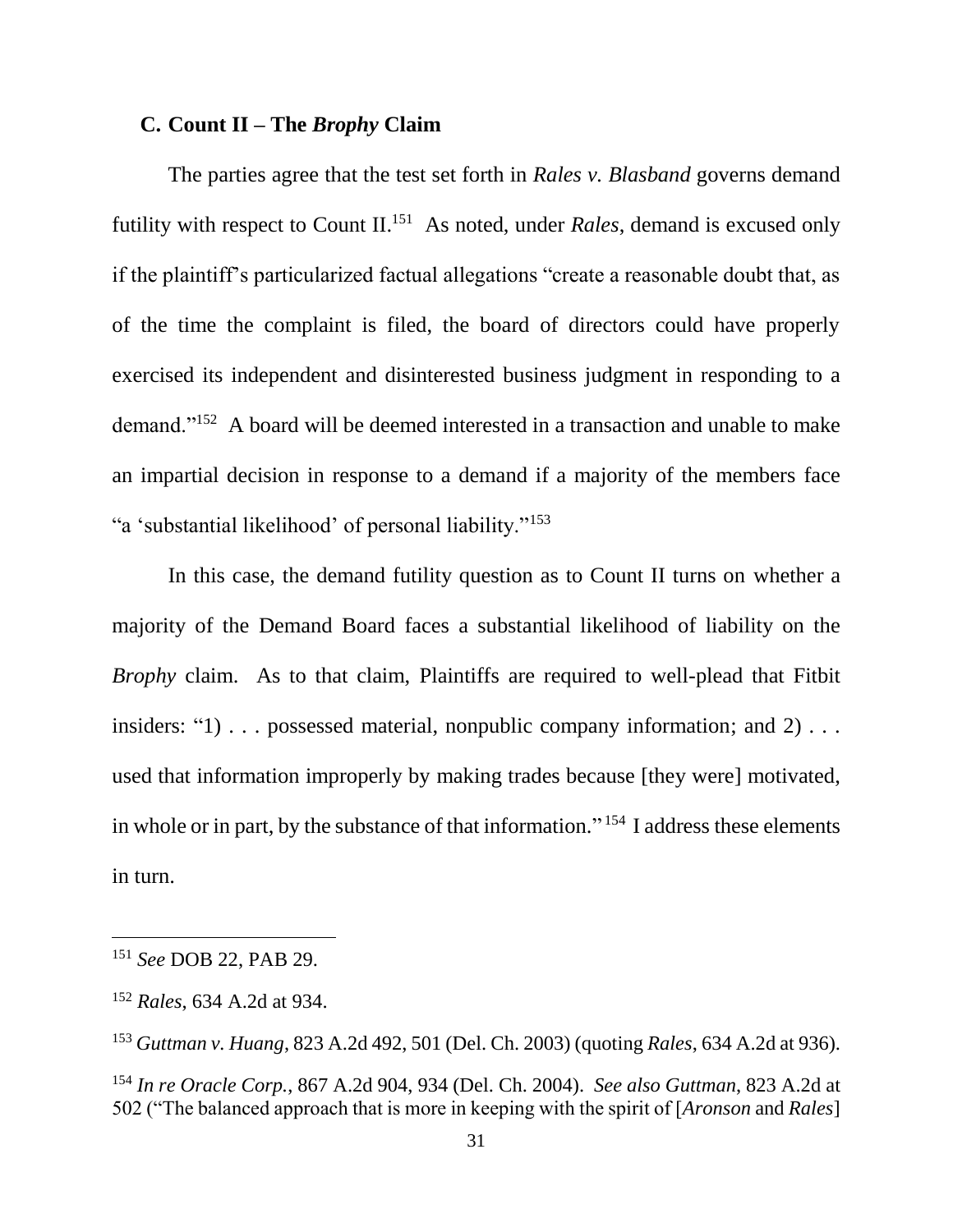# **1. The SAC Well-Pleads that Knowledge of PurePulse™'s Design Flaws and the Company's Attempts To Fix Them Were Material and Nonpublic**

Plaintiffs allege the Selling Defendants had reason to know that PurePulse<sup>™</sup> devices had serious problems with accurately reporting heart rates and that Fitbit was struggling to fix those problems. The Selling Defendants counter that these issues were well known in the market and by no means the subject of inside information. Relying mostly on negative online consumer reviews, the Selling Defendants claim that "the market was flooded with information about the accuracy of the heart-rate trackers."<sup>155</sup> The Selling Defendants also maintain that the internal documents on which Plaintiffs rely do not conflict with Fitbit's public statements. According to the Selling Defendants, both acknowledge that "there were issues with

is to focus the impartiality analysis on whether the plaintiffs have pled particularized facts regarding the directors that create a sufficient likelihood of personal liability because they have engaged in material trading activity at a time when (one can infer from the particularized facts that) they knew material, non-public information about the Company's financial condition.").

<sup>&</sup>lt;sup>155</sup> DRB 17; *see, e.g.*, Rohrer Aff., Ex. 28 at  $\P$  156 ("However, as early as January 2015, product reviews on Amazon.com reported that the Charge HR was 'absolutely horrible for tracking heart rate during exercise,' 'completely inaccurate if you're doing anything besides steady state cardio like a jog,' 'horribly inaccurate when doing any . . . high intensity interval training,' 'fairly useless as a HR monitor during any exercise other than jogging,' and prone to under-reporting users' heart rates by up to 50%.").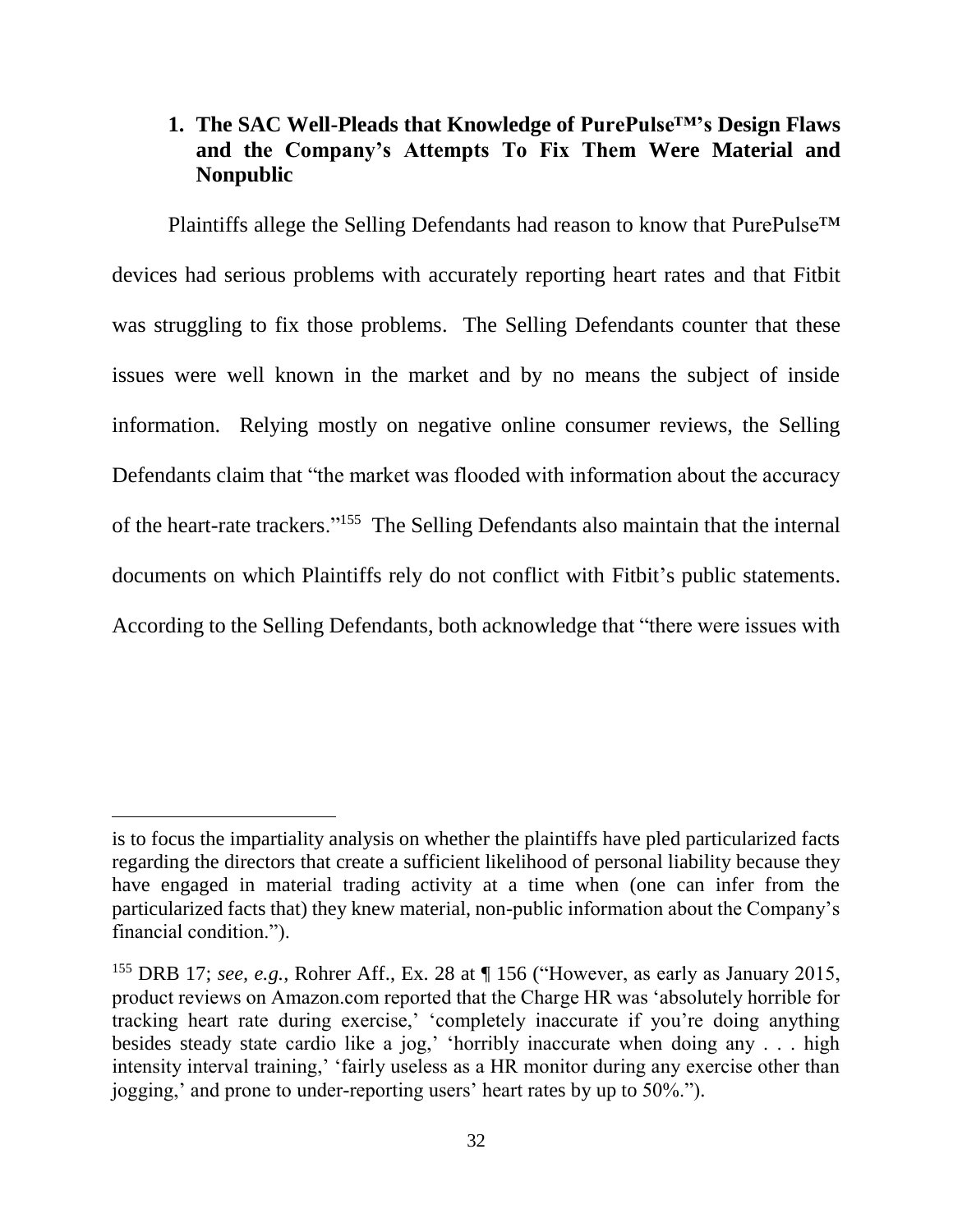the accuracy of the heart-rate tracking devices under certain circumstances, with certain users, for some exercises." 156

The Selling Defendants misconstrue the information Plaintiffs allege was nonpublic. The challenged information is not that *some* consumers experienced *some* issues with PurePulse™-equipped devices. Rather, it is the alleged internal discussions regarding the scope and severity of PurePulse's technology problems, and the Company's persistent inability to fix them, that Plaintiffs allege was known by the insider traders but not by the public. In this regard, Plaintiffs point to internal documents showing that PurePulse's flaws were so significant that the Company could not resolve them even after developing a curative algorithm (Project Hydra) and hardware solution (Project Tiwi).<sup>157</sup> Moreover, Plaintiffs have alleged with particularity that at least Park and Friedman made an effort to keep these failures confidential by directing employees to destroy documents in which management was recounting the problems and the failed efforts to solve them.<sup>158</sup> All the while, Fitbit issued public statements claiming that PurePulse™ devices could track heart rates

<sup>156</sup> DRB 20–21.

<sup>157</sup> SAC ¶¶ 104–19.

<sup>158</sup> SAC ¶ 12. *See also* Pls.' Compendium Tab 4 (*Diep v. Sather, et. al.*, C.A. No. 12760- VCL (Del. Ch. Mar. 17, 2017) (TRANSCRIPT) ("The fact that they had been locked up for awhile and that this was the first time they could sell . . . heightens the likelihood that there was incentive to keep this information quiet until people could at least unload something.")).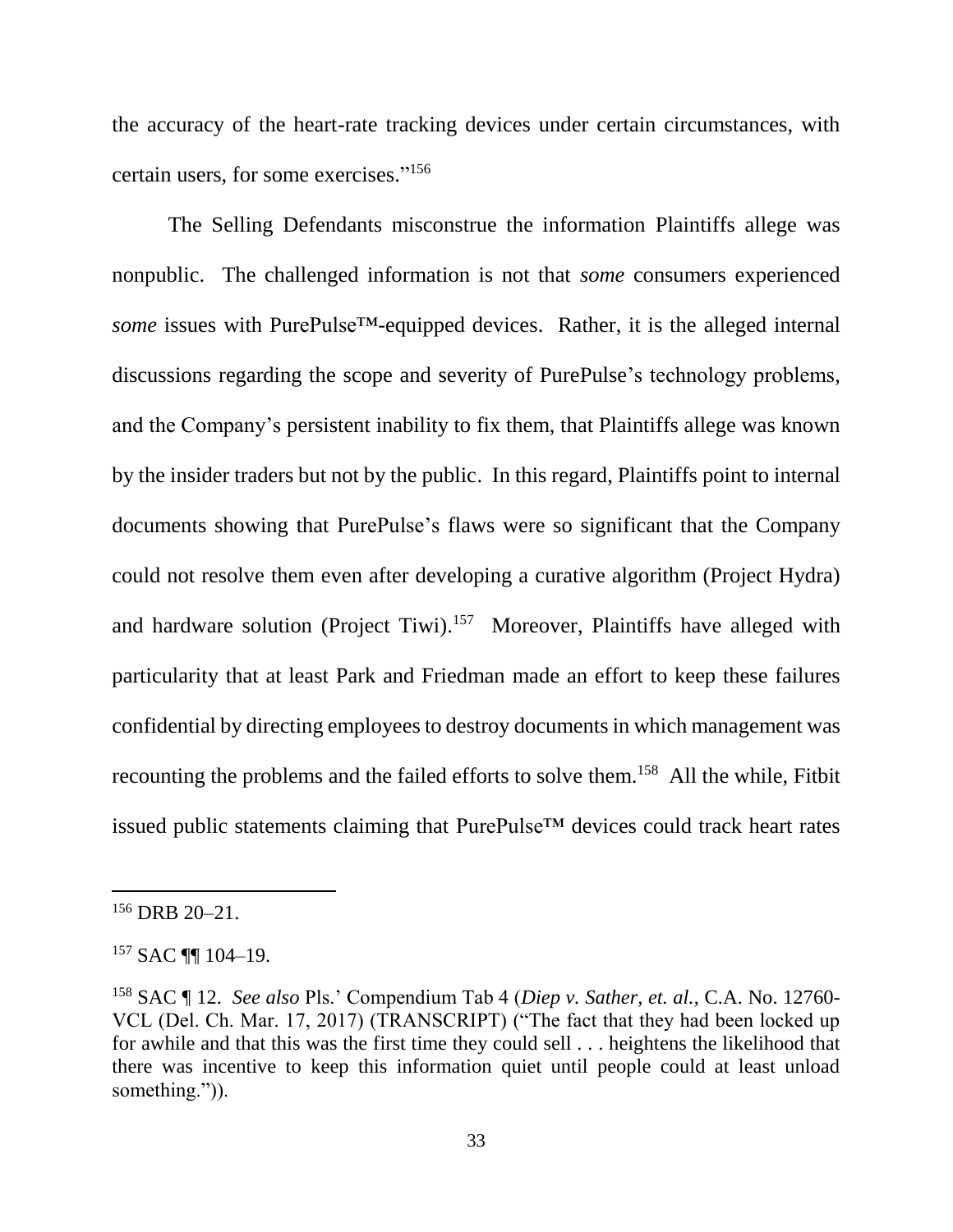with a high degree of accuracy. Contrary to Defendants' argument, a statement in the IPO Prospectus that Fitbit "must continually . . . improve and enhance our existing products" does not sufficiently temper the Company's endorsement of PurePulse™ or its bullish forecast of the Company's future, fueled by sales of products with PurePulse™ technology.<sup>159</sup>

Judge Illston determined on a motion to dismiss the Securities Action that the precipitous and continuous decline in the Fitbit stock price following the filing of the Consumer Action plausibly suggested the market did not know about the severity of PurePulse's flaws.<sup>160</sup> The Selling Defendants respond to that finding with several reasons why the stock price declined the way it did.<sup>161</sup> Those reasons may well prove true on a developed record. For now, however, just as the federal court found it plausible that the market's discovery of the PurePulse™ issues prompted the decline in stock price, I find that the causal connection is pled with particularity and is reasonably conceivable. Plaintiffs have adequately pled that the information at issue was material and nonpublic.

 $159$  DRB 22 (citing Rohrer Aff., Ex. 1 at 16).

<sup>160</sup> Pls.' Compendium Tab 2 at 18–19.

<sup>161</sup> *See, e.g.*, DOB 33 (arguing that on the same day as the filing of the Consumer Action, the Company launched a new product, the Fitbit Blaze™, which analysts panned); *id*. 33– 34 (arguing that the Indianapolis local news report concerning the results of the Ball State Study on the accuracy of Fitbit devices aired on the same day that Fitbit announced its first financial guidance for Q1 and FY 2016, which fell below analysts' expectations).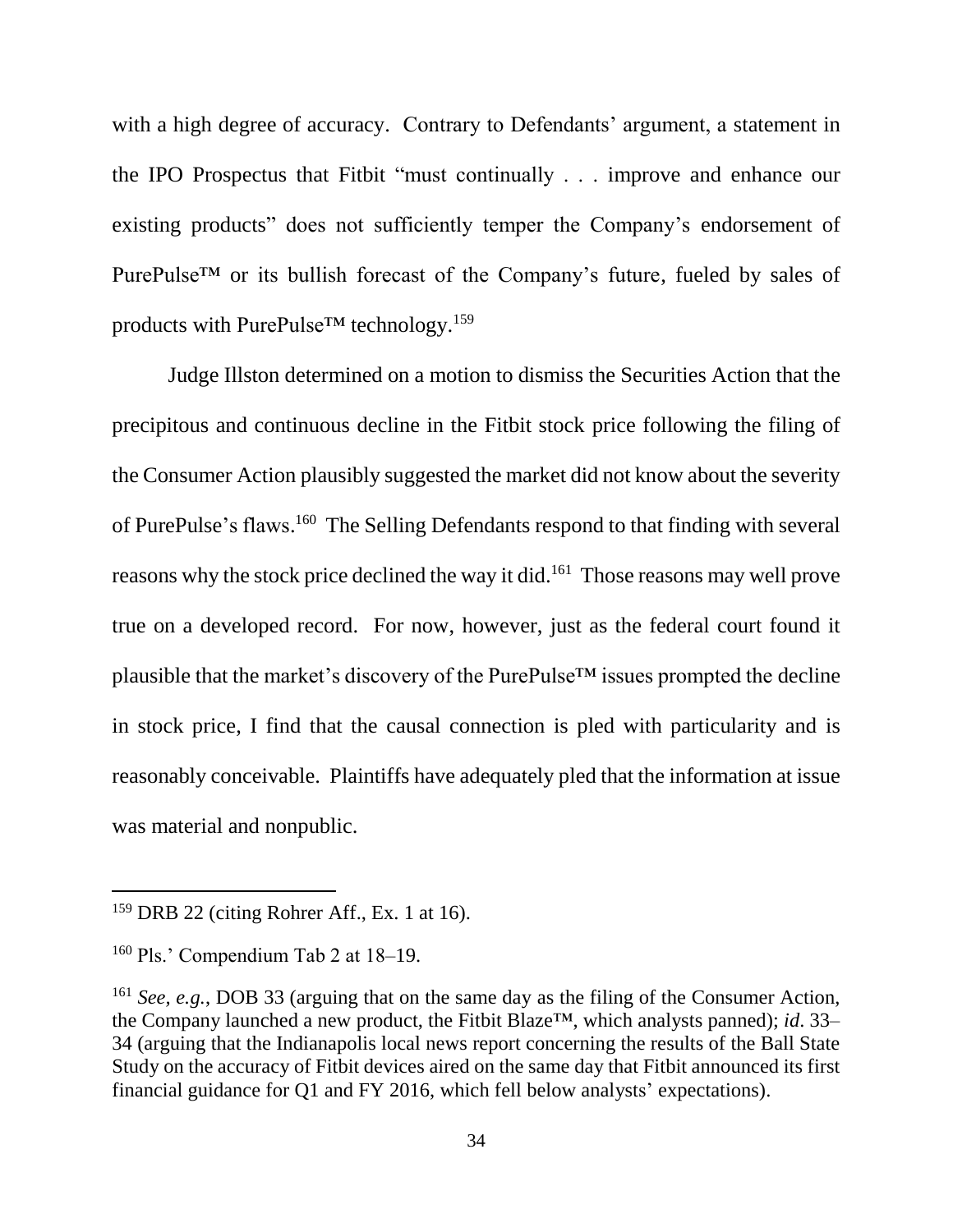# **2. The SAC Well Pleads that the Selling Defendants Acted With Scienter When They Sold Their Fitbit Shares**

The second *Brophy* element requires a plaintiff to well-plead (and ultimately prove) that the corporate fiduciary used material inside information he possessed to make trades based, at least in part, on the substance of that information.<sup>162</sup> In other words, Plaintiffs must show that the Selling Defendants acted with scienter.<sup>163</sup>

In seeking dismissal, Defendants call the predicate question of whether Plaintiffs have adequately pled that all of the Selling Defendants actually sold stock in the Offerings. In doing so, Defendants implicitly question whether Plaintiffs have well-pled that a majority of the Demand Board faces a substantial likelihood of liability on the *Brophy* claim. It is undisputed that Park and Friedman sold their Fitbit shares during the IPO and the Secondary Offering.<sup>164</sup> The parties disagree, however, as to whether True Ventures's and SoftBank's sales during the Offerings can be attributed to Callaghan and Murray, respectively. Defendants argue that Plaintiffs have failed to allege facts showing that Callaghan and Murray benefited

<sup>162</sup> *Silverberg ex rel. Dendreon Corp. v. Gold*, 2013 WL 6859282, at \*14 (Del. Ch. Dec. 31, 2013).

<sup>163</sup> *Guttman*, 823 A.2d at 505.

<sup>164</sup> DRB 1 ("[O]nly two Directors of Fitbit's seven-member demand board—Park and Friedman—personally sold stock.").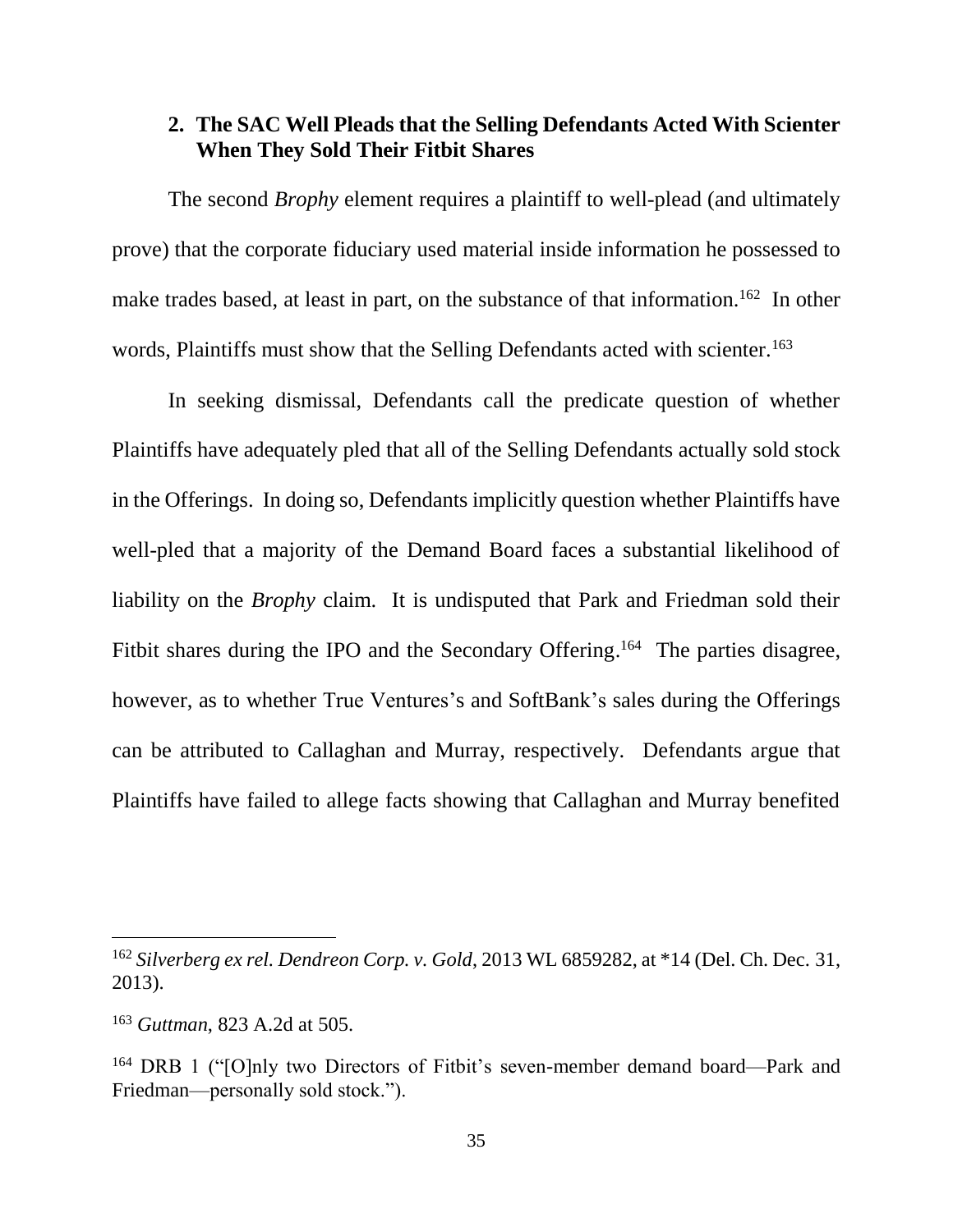financially from their funds' sales.<sup>165</sup> They also claim that Callaghan and Murray could only be disabled from considering a pre-suit demand as a consequence of these sales if Plaintiffs had named True Ventures and Softbank as defendants, which they did not do.<sup>166</sup> Neither argument is persuasive.

The parties have not provided (and the Court has not found) any instance where a Delaware court has considered whether a fiduciary may be held liable on a *Brophy* claim for trades that an entity or fund associated with that fiduciary executed in its name. While I see no basis or reason to state a hard and fast rule, I am satisfied that finding *ipso jure* that the True Ventures and Softbank trades cannot be attributed to Callaghan and Murray would frustrate the policy that animates *Brophy*. Chancellor Harrington's *Brophy* decision is a descendant of Chief Justice Layton's seminal *Guth v. Loft, Inc.* decision, in which our Supreme Court elucidated the scope of the fiduciary duty of loyalty and the range of remedies available to address a fiduciary's usurpation of a corporate opportunity<sup>167</sup>:

[T]he law charges the interest so acquired with a trust for the benefit of the corporation . . . while it denies to the betrayer all benefit and profit. The rule, inveterate and uncompromising in its rigidity,  $\dots$  rest[s]  $\dots$ upon a broader foundation of a wise public policy that, for the purpose

<sup>165</sup> DRB 8.

<sup>166</sup> DRB 9; Oral Arg. on Defs.' Mot. to Dismiss Tr. 46:1–12 (Sept. 6, 2018) (D.I. 50). <sup>167</sup> 5 A.2d 503 (Del. 1939).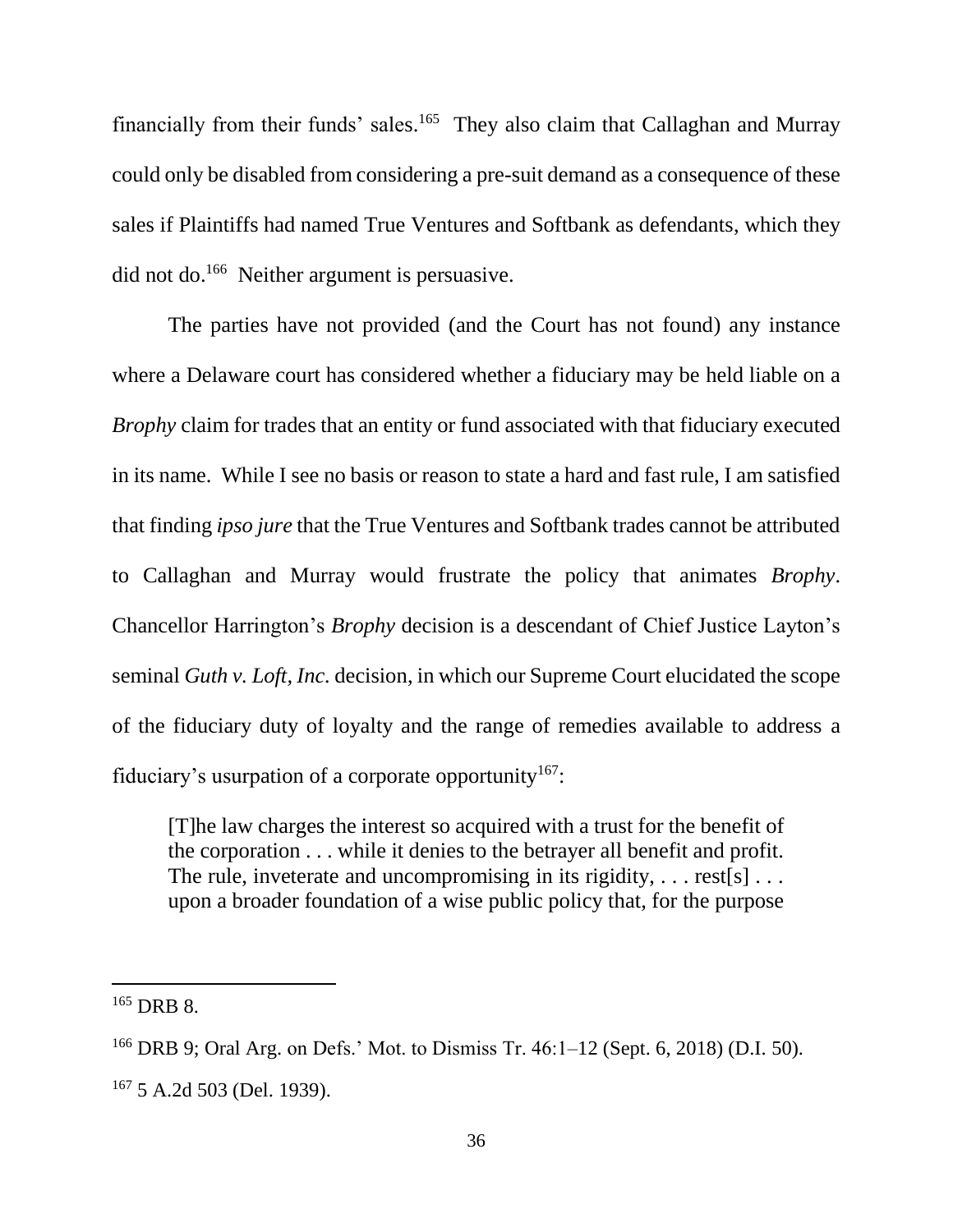of removing all temptation, *extinguishes all possibility of profit flowing from a breach of the confidence imposed by the fiduciary relation*. 168

*Brophy* applied this policy to insider trading, recognizing that "[p]ublic policy will not permit an employee occupying a position of trust and confidence toward his employer to abuse that relation to his own profit, regardless of whether his employer suffers a loss."<sup>169</sup>

Here, the Selling Defendants seek a ruling that would permit a director to trade on inside material information without consequence just because the director did not trade personally but rather passed the information to an entity with which he is affiliated (and over which he exercised control) to do the trading. That is not and cannot be our law. Indeed, to allow these directors, through their controlled funds, to profit from inside information without recourse would be inconsistent with the policy of "extinguish[ing] all possibility of profit flowing from a breach of the confidence imposed by the fiduciary relation" that undergirds Delaware's insider trading law. 170

<sup>&</sup>lt;sup>168</sup> *Id.* at 510 (emphasis supplied).

<sup>169</sup> *Brophy*, 70 A.2d at 8. *See also Kahn v. Kolberg Kravis Roberts & Co., L.P.*, 23 A.3d 831, 840 (Del. 2011) (citing *Guth* in its refusal to restrict disgorgement in *Brophy* cases and explaining that "*Brophy* focused on the public policy of preventing unjust enrichment based on the misuse of confidential corporate information").

<sup>&</sup>lt;sup>170</sup> I also note that *Brophy* liability in this context is akin to tipper liability under federal law. Under *Dirks v. Sec. & Exch. Comm'n*, 463 U.S. 646 (1983), a tipper of inside information can be liable only if the tipper personally benefited from the disclosure of inside information. In *Salman v. United States*, 137 S. Ct. 420 (2016), the Supreme Court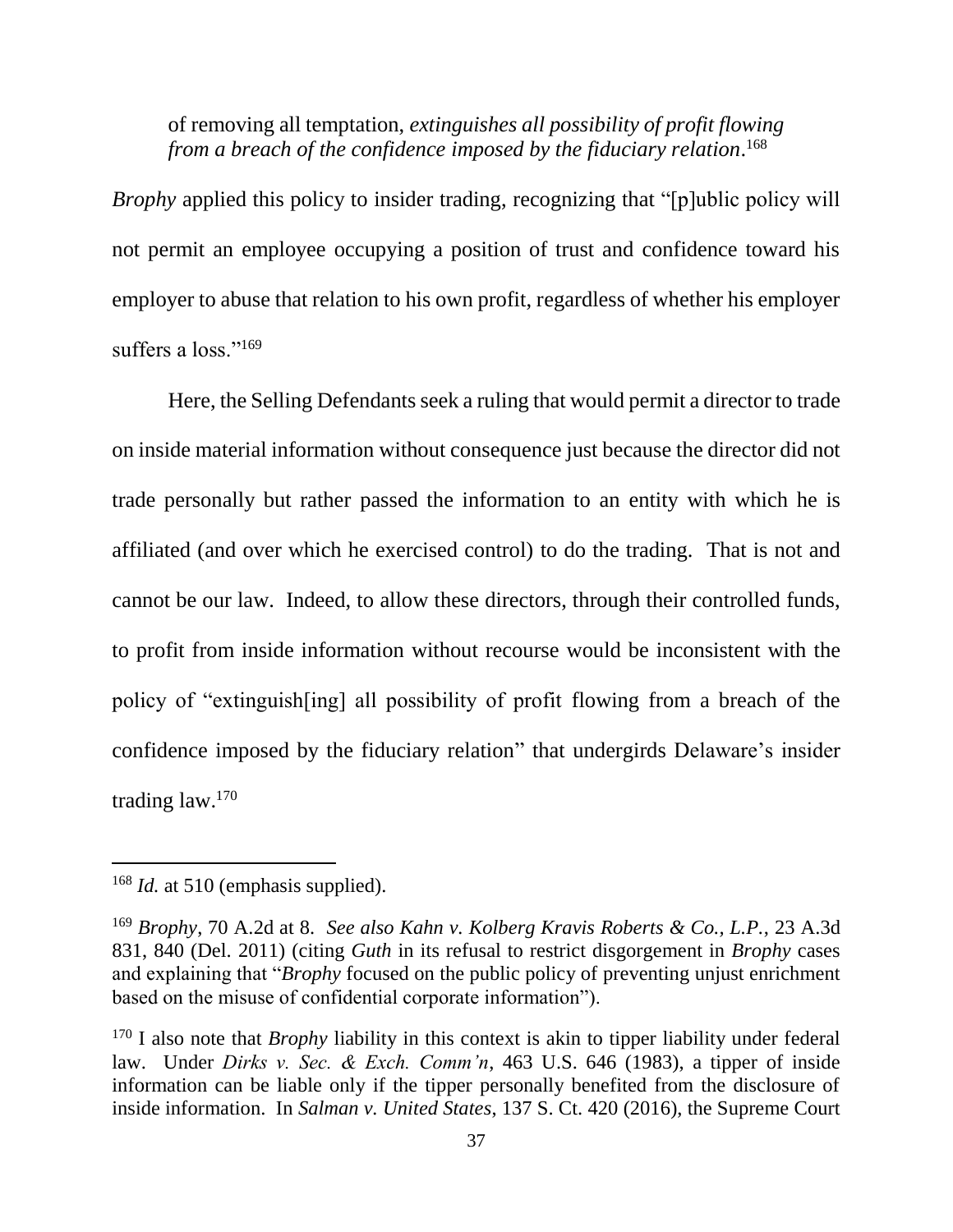Although no Delaware court has had occasion to consider whether *Brophy*  liability should be imposed under these circumstances, our courts have not foreclosed the possibility of personal liability for trades executed by a controlled fund either. In *Kahn v. Kolberg Kravis Roberts & Co., L.P.*, for example, our Supreme Court addressed a case in which plaintiffs alleged that designated directors supplied nonpublic information to the directors' sponsoring fund, which then traded on the information. Although the court upheld the special committee's recommendation not to pursue the *Brophy* claims, that ruling did not rest on a holding that the directors could not, as a matter of law, be held liable for the improper trades of their funds. Rather, the Court determined that the insider information was immaterial, the claims were time-barred and the sponsor did not intend to profit (and in fact did not profit) from the trades. 171

Callaghan and Murray are not simply board designees for their funds.<sup>172</sup> Plaintiffs allege that Callaghan is a co-founder and managing member of True Ventures, which held 37,731,585 Fitbit shares and received approximately

unanimously held that the requirement of personal benefit could be satisfied by a tipper's gift of inside information to a trading friend or relative.

<sup>171</sup> *See Kahn*, 23 A.3d at 841.

<sup>172</sup> Thus, Defendants' reliance on *In re Rouse Props., Inc. Fiduciary Litig.*, 2018 WL 1226015 (Del. Ch. Mar. 9, 2018) and *Gilbert v. El Paso Co.*, 575 A.2d 1131 (Del. 1990) is misplaced.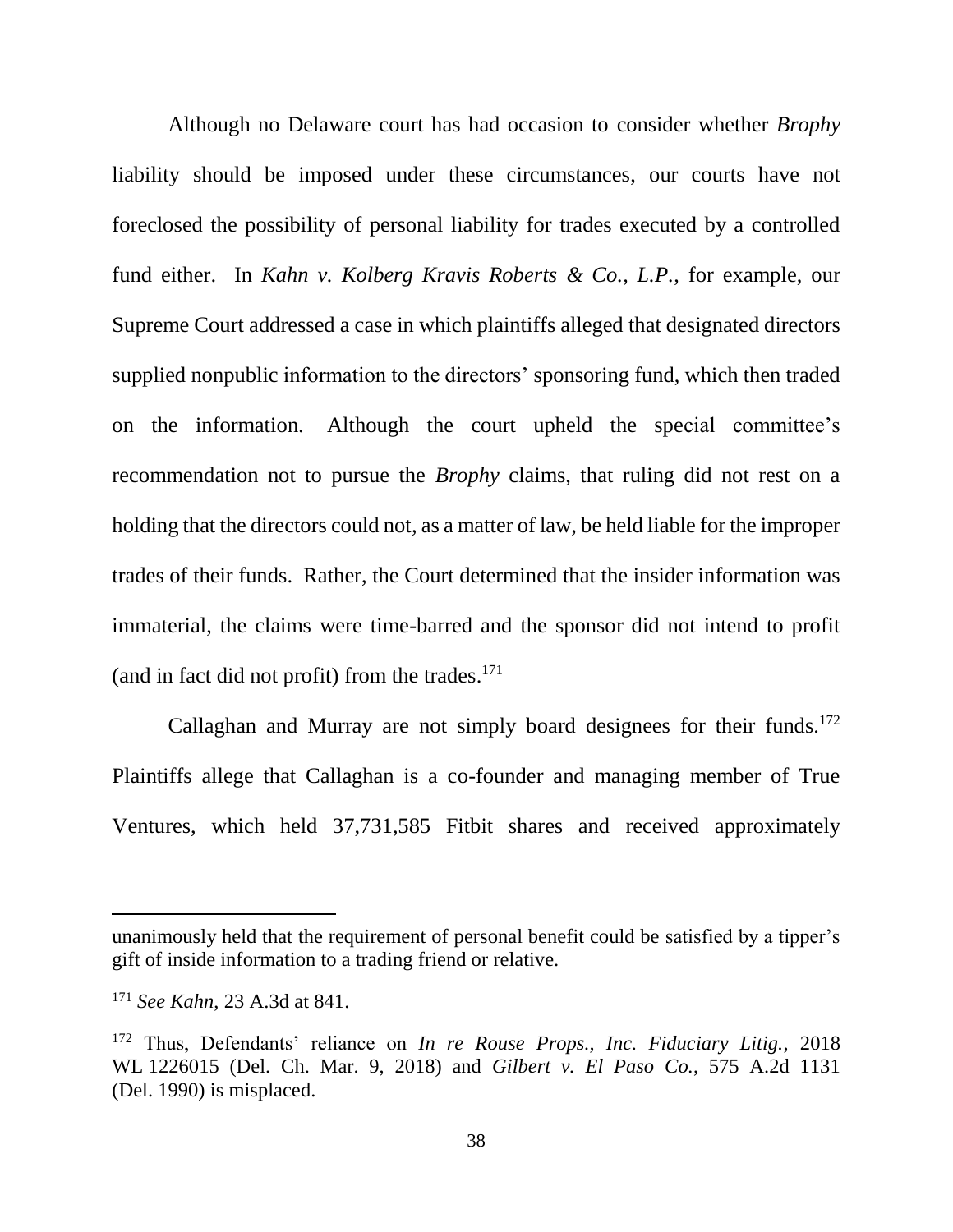\$136.7 million in proceeds from the Offerings.<sup>173</sup> As for Murray, Plaintiffs allege he is a partner of Softbank, which held 9,343,572 Fitbit shares and received \$33.8 million in proceeds from the Offerings.<sup>174</sup> Both directors share voting and dispositive power over the Fitbit stock owned by their respective funds.<sup>175</sup> Plaintiffs' particularized allegations are sufficient at the pleading stage to allow a reasonable inference that Callaghan and Murray personally and materially profited from the challenged stock sales through their ownership and control of their affiliated funds.<sup>176</sup>

Having determined that Plaintiffs have pled particularized facts supporting a reasonable inference that four of the seven Demand Board members sold stock during the Offerings, I turn next to the sufficiency of Plaintiffs' allegations that these four Board members acted with scienter.<sup>177</sup> The Selling Defendants argue that

<sup>173</sup> Rohrer Aff., Ex. 9 at 116 n.10.

<sup>174</sup> *Id*. at 116 n.11.

<sup>175</sup> *Id.* at 116 n.10, n.11.

<sup>&</sup>lt;sup>176</sup> I note that information regarding whether Callaghan and Murray personally profited from the trades in question would not likely be found in a Section 220 books and records production. In this regard, I am reminded of Justice Hartnett's admonition in his concurring opinion in *Brehm v. Eisner*: "Plaintiffs must not be held to a too-high standard of pleading because they face an almost impossible burden when they must plead facts with particularity and the facts are not public knowledge." *Brehm*, 746 A.2d at 268 (Hartnett, J., concurring).

<sup>&</sup>lt;sup>177</sup> Although this section explicitly addresses the inference of scienter as to Park, Friedman, Callaghan and Murray for purposes of assessing demand futility, the analysis applies equally to the question of whether Plaintiffs have well-pled that Zerella, as CFO, acted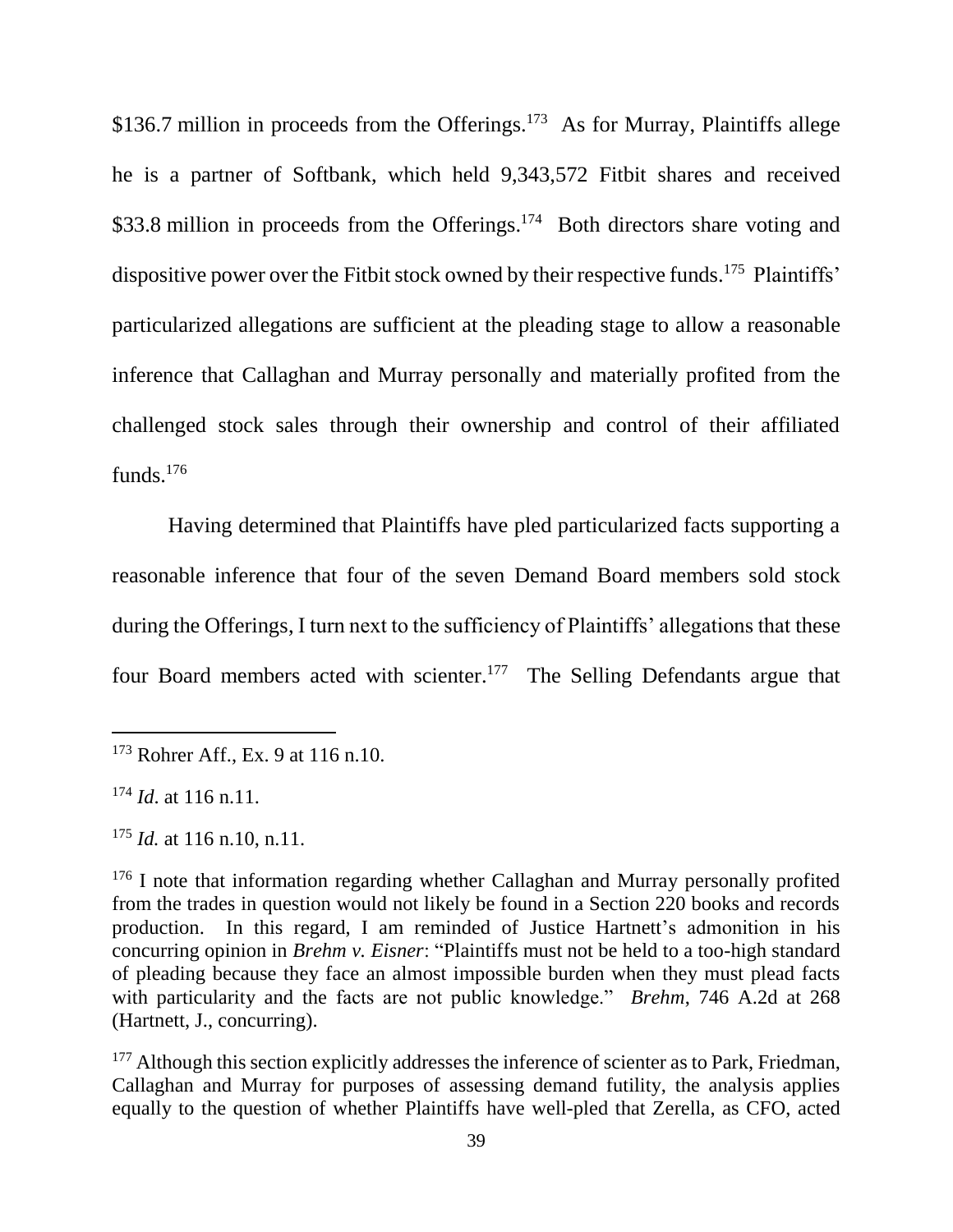Plaintiffs have failed to point to any evidence that a majority of the Selling Defendants received the material, nonpublic information that is at the heart of Plaintiffs' *Brophy* claim. Indeed, the evidence mentioned in the SAC expressly identifies only Park and Friedman as having received the internal documents that recount the problems Fitbit was experiencing with the PurePulse™ technology. Plaintiffs counter that they are not required to uncover and plead the "smoking scienter gun" in order to state a *Brophy* claim. Rather, at this stage, it is enough that they plead a series of particularized facts that would support a reasonable inference of knowledge, and resulting scienter, on the part of the insider traders. I agree and find they have done just that here.<sup>178</sup>

Plaintiffs have alleged that the products featuring the PurePulse™ technology accounted for 80% of Fitbit's revenue, $179$  that Fitbit experienced serious problems

with scienter when trading in the Secondary Offering. As for Paisley, who was a member of the Demand Board but did not trade in the Offerings, the analysis is relevant to his state of knowledge as a member of the Board when the Court later considers whether he is disabled from impartially considering a demand that the Company prosecute Count I.

<sup>&</sup>lt;sup>178</sup> See Sanchez, 124 A.3d at 1020 (holding that plaintiff is entitled to reasonable inferences when resisting a motion to dismiss under Rule 23.1).

<sup>&</sup>lt;sup>179</sup> Defendants argue that the core operations doctrine has no place under Rule 23.1's heightened pleading standard (DRB 11-12). The cases Defendants cite, however, suggest the doctrine is not sufficient *on its own* in the context of generally pled allegations to establish scienter. *See, e.g.*, *Sandys v. Pincus*, 2016 WL 769999, at \*17 (Del. Ch. Feb. 29, 2016), *rev'd on other grounds by Sandys v. Pincus*, 152 A.3d 124 (Del. 2016) (rejecting the core operations doctrine where plaintiffs' allegations were "pled generally" and noting that plaintiffs in *Pfeiffer v. Toll* had put forth additional allegations that outside directors sold substantial amounts of stock during the period in question); *In re Yahoo! Inc. S'holder*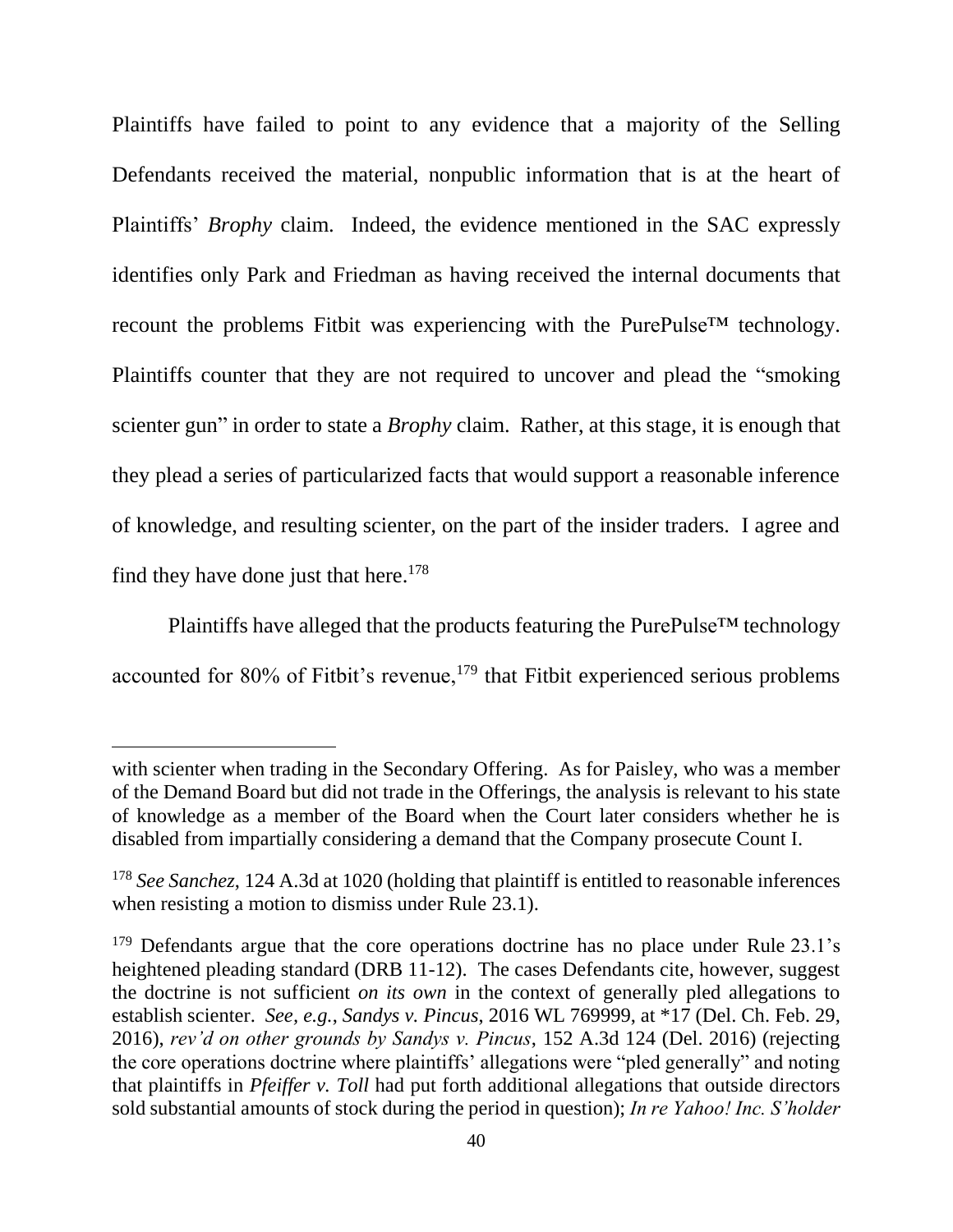with the technology early on, that Fitbit attempted to design fixes to the problems and those fixes were not working, that management was keeping the Board apprised of the problems and the efforts to address them, and that, all the while, Fitbit was touting the promise and success of PurePulse<sup>TM</sup> to the market.<sup>180</sup> These well-pled facts, combined with the nature, timing and size of the Offerings, adequately support a reasonable inference that the Selling Defendants sought to make trades based on nonpublic information.<sup>181</sup>

Plaintiffs have also adequately pled that the Board designed the Secondary Offering to accommodate the Selling Defendants' interests. Aside from initiating a rather unusual Secondary Offering after a successful IPO, the Board adjusted the terms of the offering at the eleventh hour to remove four million shares from what

 $180$  SAC III 105-23.

*Deriv. Litig.*, 153 F. Supp. 3d 1107, 1123 n.10 (N.D. Cal. 2015) ("'[A] plaintiff must allege more than that directors should have known or must have known about matters relating to the corporation's 'core business'") (citing *In re Accuray, Inc. S'holder Deriv. Litig.*, 757 F. Supp. 2d 919, 928 (N.D. Cal. 2010)); *In re Rocket Fuel Inc. Deriv. Litig.*, 2016 WL 4492582, at \*6 (N.D. Cal. Aug. 26, 2016) ("It is hardly clear from the [complaint] that combatting ad fraud is the 'core' of Rocket Fuel's business . . . . Without more, the court cannot infer that the outside directors should or would have had detailed knowledge . . . ."). The totality of the facts Plaintiffs have pled with particularity allow a reasonable pleading stage inference that, because the problems with PurePulse™ were profound and PurePulse<sup>™</sup> drove the Company's bottom line, both Fitbit management, including Zerella, and the Board knew of the alleged material, nonpublic information.

<sup>181</sup> *See Pfeiffer v. Toll*, 989 A.2d 683, 693 (Del. Ch. 2010), *abrogated on other grounds by Kahn*, 23 A.3d 831 (recognizing that allowing directors to claim ignorance of obvious information affecting the company would "afford ostrich-like immunity to directors").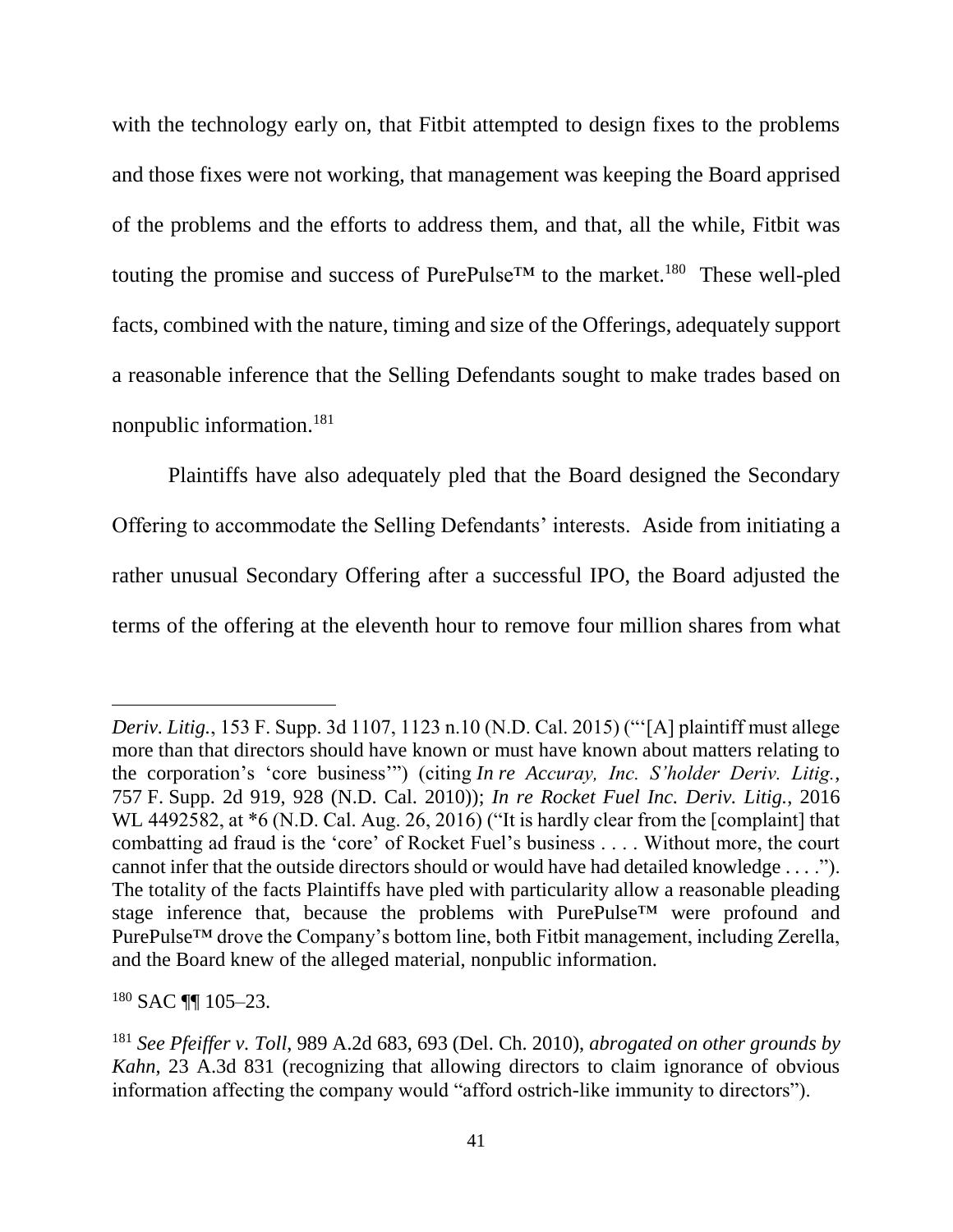Fitbit intended to sell, increasing the likelihood that the underwriters would exercise the Selling Defendants' overallotment option.<sup>182</sup> In addition to this adjustment, the Board, without apparent explanation, waived the lock-up agreements for designated insiders. With these waivers in hand, the Selling Defendants were able to execute their Secondary Offering trades at \$28.13 per share. Had the lock-up agreements not been waived, the Selling Defendants would have realized only \$12.50 per share on the earliest day they would have been allowed to trade.

Defendants' exposure in the federal Securities Action is also a relevant factor in the *Rales* analysis. As noted, all Defendants were also named as defendants in the Securities Action. This court addressed a similar situation in *Pfeiffer v. Toll*, where individual defendants in a Delaware action alleging a *Brophy* claim were also named defendants in a companion federal securities action.<sup>183</sup> In addressing the defendants' motion to dismiss, the court took notice of the federal court's holding that "the complaint sufficiently alleged that the defendants 'made material misrepresentations and omissions of material fact,' [and] that the insider trading of the individual defendants . . . raised a 'powerful and cogent inference of scienter,'

<sup>182</sup> SAC ¶¶ 82–84. *Cf. Silverberg*, 2013 WL 6859282, at \*14 (considering circumstantial evidence, such as timing and scope, to find defendants acted with scienter).

<sup>183</sup> *Pfeiffer*, 989 A.2d at 690.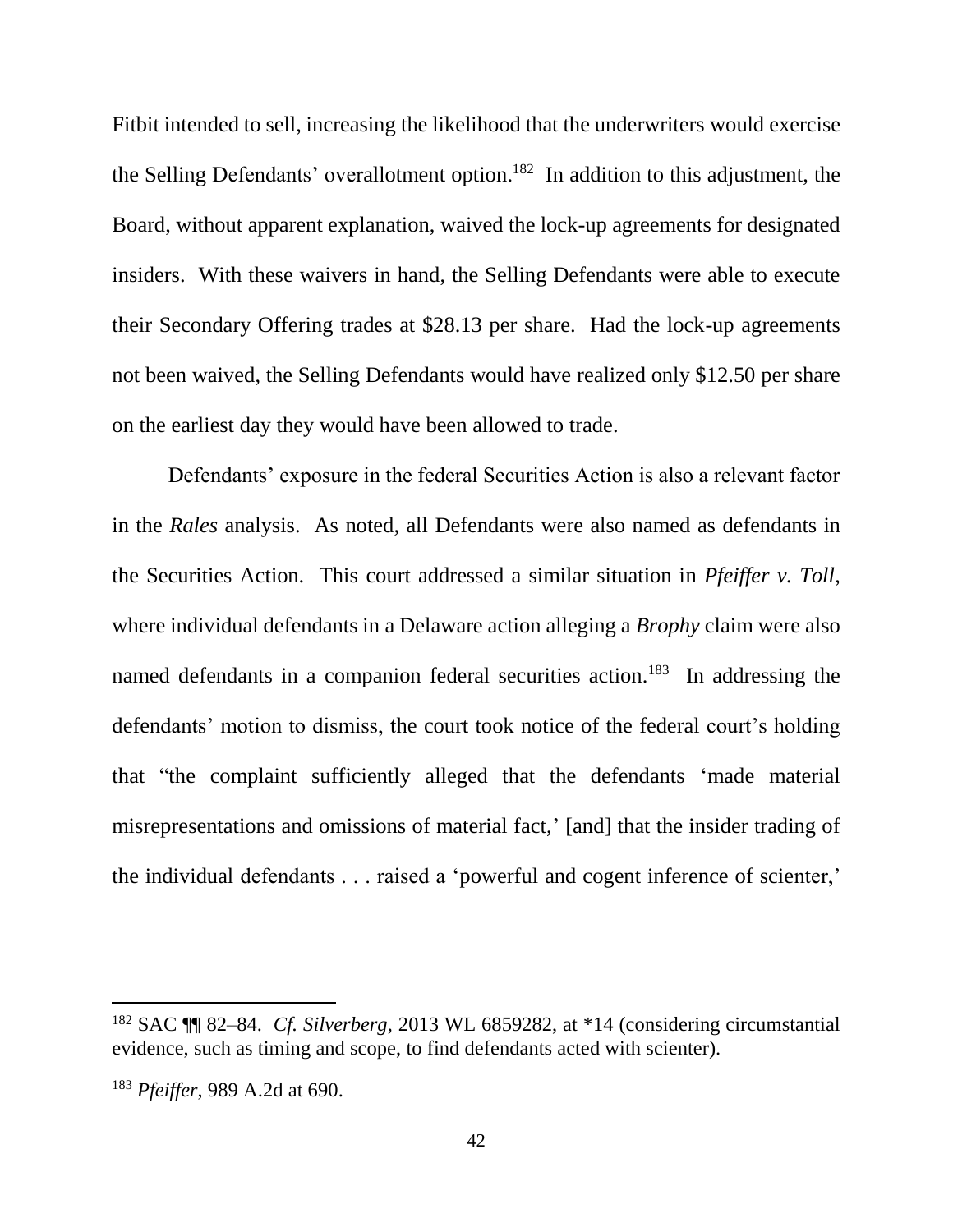and was 'unusual in scope and timing."<sup>184</sup> Given the board members' exposure in the federal companion litigation, Vice Chancellor Laster concluded that the plaintiff had pled a reason to doubt whether the derivative defendants could consider a demand impartially.<sup>185</sup>

In the Securities Action, Park, Friedman and Zerella were alleged to have violated Sections 10(b) and 20(a) of the Securities Exchange Act of 1934 and Rule 10b-5 and all Defendants were alleged to have violated Sections 11 and 15 of the Securities Act of 1933 for issuing materially false or misleading statements related to the IPO. 186 The plaintiffs in the Securities Action *twice* survived a motion to dismiss under the rigorous standards for pleading securities fraud.<sup>187</sup> Judge Illston found that the plaintiffs' allegations were "sufficient to establish scienter" as to Park, Friedman and Zerella regarding their knowledge of PurePulse<sup>™</sup>'s inaccuracy.<sup>188</sup> In denying the motion to dismiss, the court also determined that,

Taken together, the allegations in this case are at least as cogent or compelling as a plausible alternative inference, namely that Fitbit executives were simply unaware of the high degree of inaccuracy in

<sup>186</sup> SAC ¶¶ 17–18.

 $\overline{a}$ 

<sup>187</sup> Pls.' Compendium Tab 2 at 3 (denying motion to dismiss); Pls.' Compendium Tab 1 at 3 (denying motion for partial reconsideration).

<sup>188</sup> Pls.' Compendium Tab 2 at 17–18.

<sup>184</sup> *Id.* (quoting *City of Hialeah Empls.' Ret. Sys. and Laborers Pension Trust Funds v. Toll Bros., Inc.*, 2008 WL 4058690, at \*2, \*5 (E.D. Pa. Aug.29, 2008)).

<sup>185</sup> *Pfeiffer*, 989 A.2d at 690.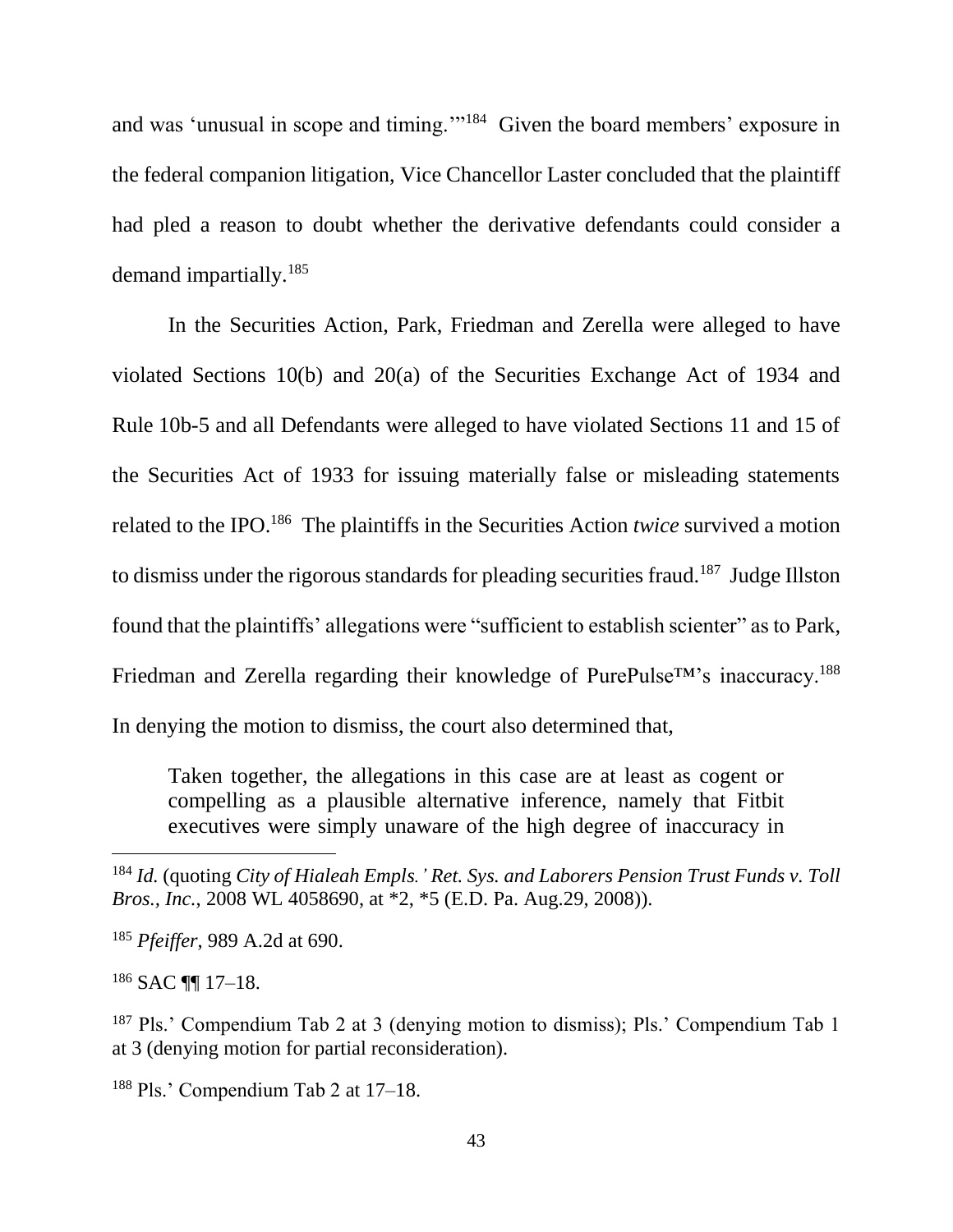PurePulse<sup>™</sup> devices alleged. Particularly given the contributions these devices made to Fitbit's revenue stream in 2015 . . . the Court finds that a holistic review of the allegations suffices to establish scienter.<sup>189</sup>

I take judicial notice that another court reviewing similarly pled facts found that those facts supported an inference of knowledge not only for Park, Friedman and Zerella but also for all Defendants under a "holistic review" of the pleading. And although the Securities Action has since settled, the settlement was not approved until a year after Plaintiffs filed their original complaint. If the Company had elected to move forward with Plaintiffs' action against the Selling Defendants, then the Company's efforts almost certainly would have "undercut or even compromise<sup>[d]</sup> the defense" of all defendants in the Securities Action.<sup>190</sup>

Having considered the foregoing, I am satisfied that Plaintiffs have pled particularized facts that support a reasonable inference that Park, Friedman, Callaghan and Murray—four of seven demand Board directors—possessed material, nonpublic information and relied on that information when making trades in the Offerings. Accordingly, Plaintiffs have met their burden to plead that these directors

<sup>189</sup> *Id.* at 18.

<sup>190</sup> *Pfeiffer*, 989 A.2d at 690. For these same reasons, Paisley, who is also a defendant in the Securities Action, would be disabled from impartially considering a demand to prosecute the *Brophy* claims on behalf of the Company since positions the Company would take in prosecuting those claims would likely compromise his defenses in the Securities Action.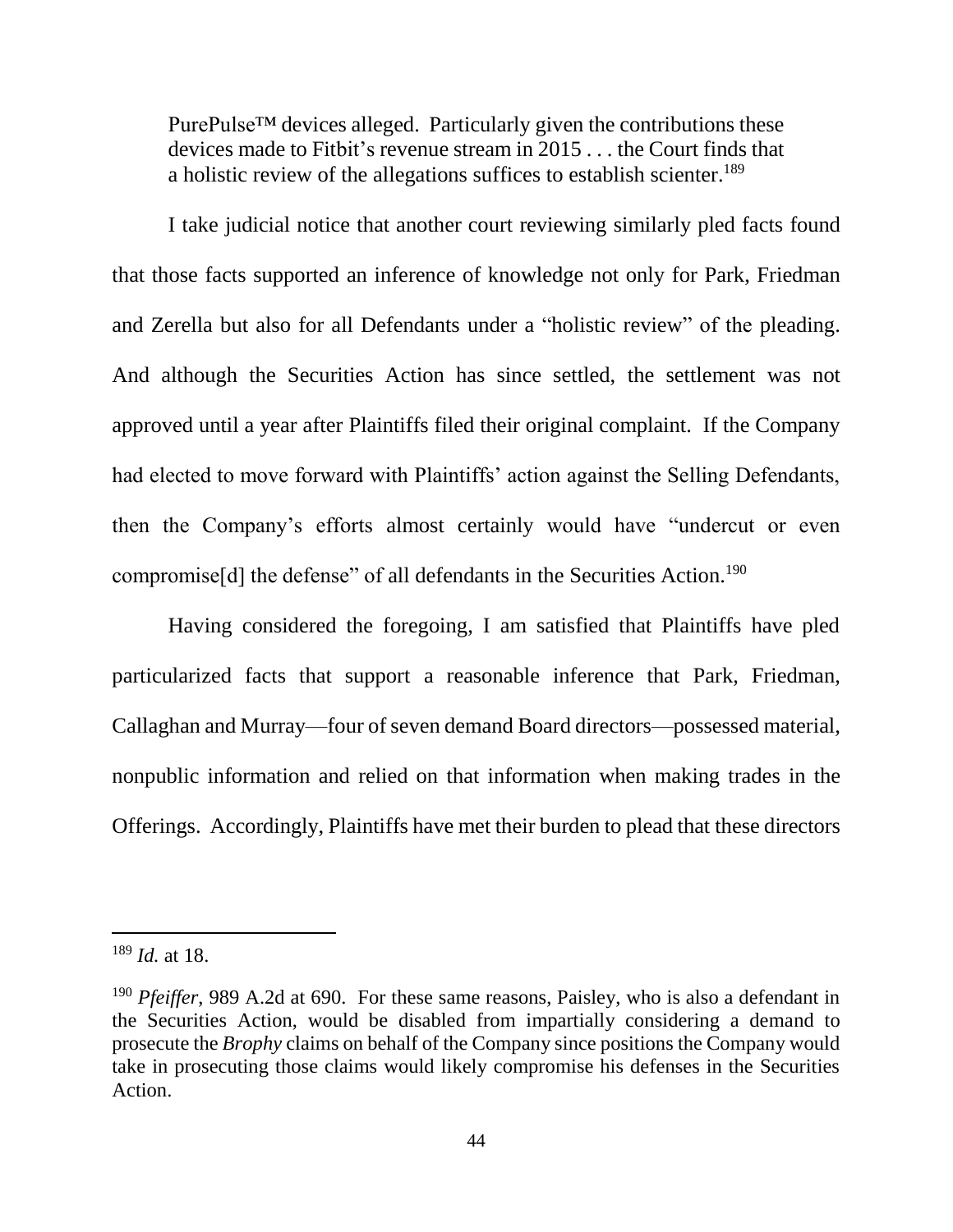face a substantial likelihood of personal liability on the *Brophy* claims, and demand is excused as futile as to Count II. 191

## **D. Count I – The Breach of Fiduciary Duty Claim**

Plaintiffs' breach of fiduciary duty claim as stated in Count I has two components: (i) that all Defendants permitted the Selling Defendants to trade in the Offerings based on insider information; and (ii) that the Director Defendants waived the lock-up agreements that would have otherwise prevented the Selling Defendants from making their trades.<sup>192</sup> Defendants point out that Plaintiffs abandoned any claim based on the theory that the directors failed to prevent insider trades. 193 Indeed, Plaintiffs' brief suggests that only the Director Defendants' actions to facilitate the Selling Defendants' trades are relevant.<sup>194</sup> Accordingly, I focus my demand futility analysis on the second component of Count I and find that Plaintiffs have waived the first component.<sup>195</sup>

<sup>191</sup> *Rales*, 634 A.2d at 936.

<sup>192</sup> SAC ¶ 201.

<sup>193</sup> DRB 24 (citing PAB 58–59 n.235).

<sup>194</sup> PAB 58–59 n.235 (focusing only on the Board's approval of the lock-up waivers and stating "Defendants' argument concerning the Board's 'inaction' and cases where directors failed to detect accounting regularities . . . is irrelevant. Plaintiffs here allege much more than inaction and instead assert affirmative steps the Board took to facilitate the Selling Defendants' trades upon inside information").

<sup>195</sup> *See Emerald P'rs LP v. Berlin*, 726 A.2d 1215, 1224 (Del. 1999) ("Issues not briefed are deemed waived.").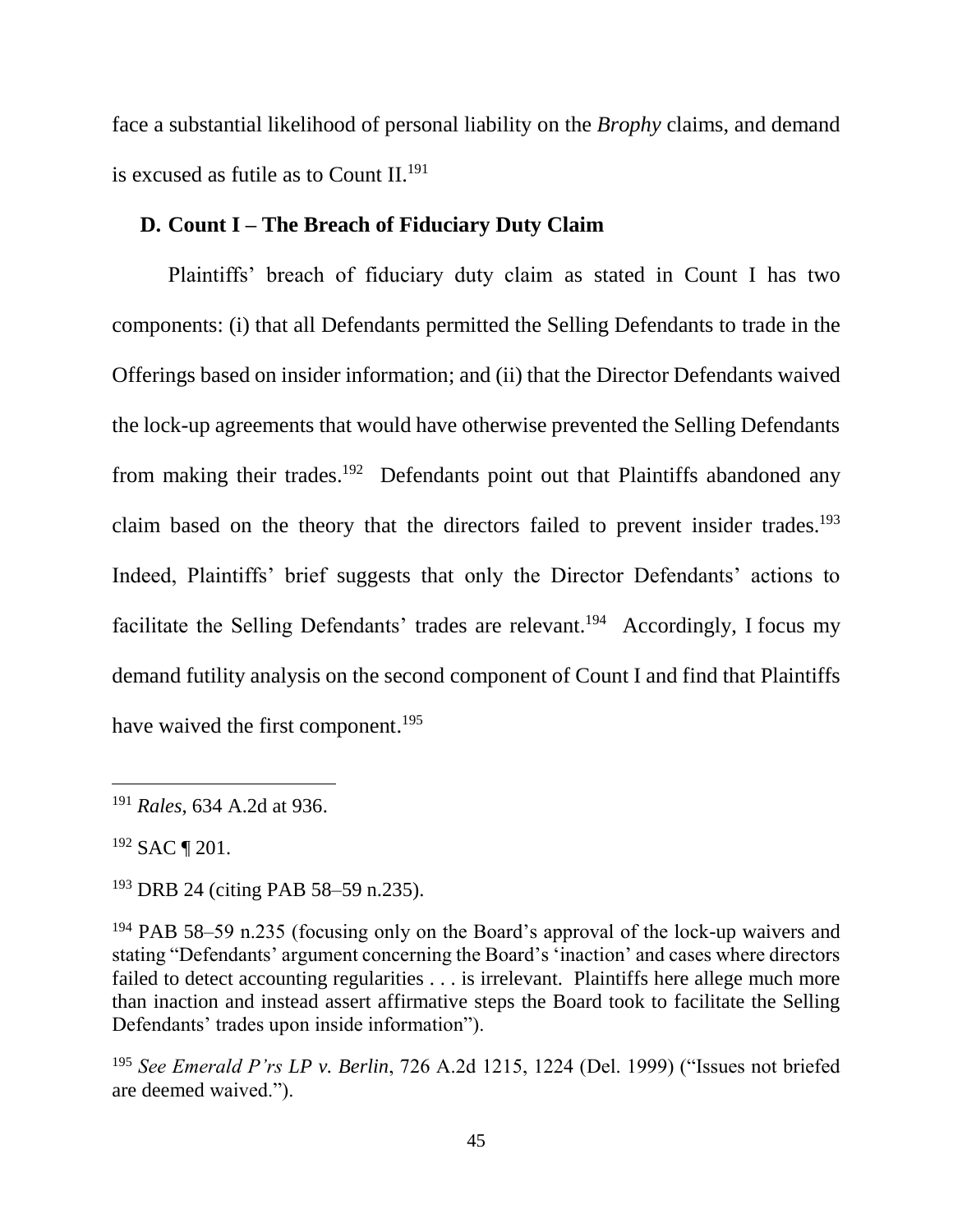The parties agree that when a plaintiff challenges a decision of the board to take affirmative action, like waiving the lock-up agreements, demand futility must be assessed under the two-pronged test stated in *Aronson v. Lewis*.<sup>196</sup> Thus, Plaintiff is obliged to plead particularized facts creating a "reasonable doubt" that either "(1) [a majority of] the directors [is] disinterested and independent or (2) the challenged transaction was otherwise the product of a valid exercise of business judgment."<sup>197</sup>

A director is interested in the underlying transaction if he "appears 'on both sides of a transaction' or expects 'to derive any personal financial benefit from it in the sense of self-dealing, as opposed to a benefit which devolves upon the corporation or the stockholders generally.'"<sup>198</sup> Plaintiffs have alleged with particularity that the Director Defendants voted to approve the waivers of the lockup agreements. And, as of the date Plaintiffs filed their complaint, four of seven Director Defendants—Park, Friedman, Murray, and Callaghan—were beneficiaries of the waivers when they sold shares in the Secondary Offering for significant

<sup>196</sup> *See* DOB 48–49, PAB 56.

<sup>197</sup> *Aronson*, 473 A.2d at 814.

<sup>198</sup> *Chester Cty. Empls.' Ret. Fund v. New Residential Inv. Corp.*, 2017 WL 4461131, at \*6 (Del. Ch. Oct. 6, 2017) (quoting *Aronson*, 473 A.2d at 812).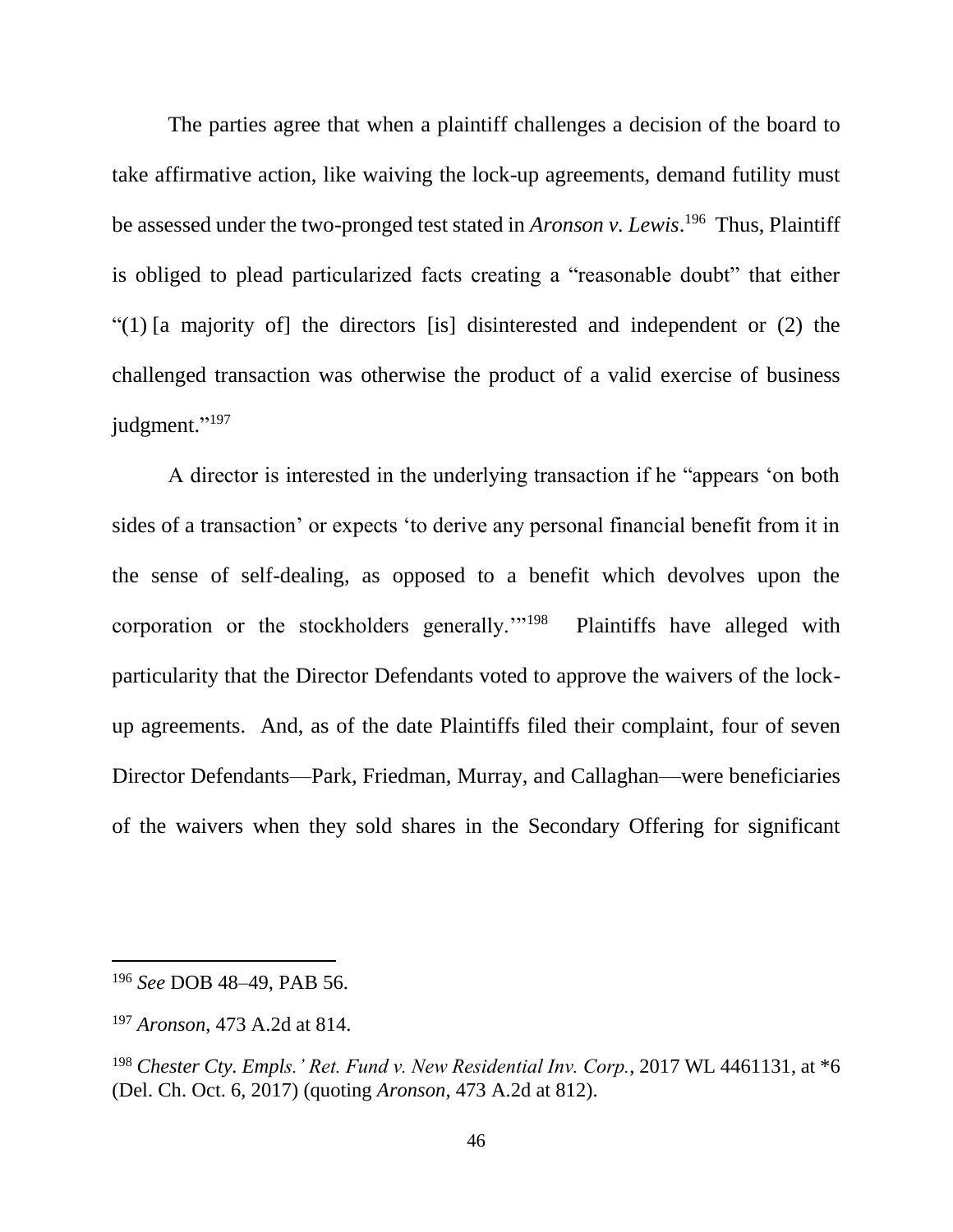personal profit.<sup>199</sup> If these pled facts are proven, entire fairness would be the standard of review.<sup>200</sup>

The Defendants argue that the waiver provided no unique benefits to the Selling Defendants because it applied equally to "other employees, consultants, and early investors" who were also subject to the lock-up agreements.<sup>201</sup> This argument misses the mark for the simple reason that Plaintiffs have well pled that, unlike other constituencies who may have benefited from the waiver, the Selling Defendants were armed with nonpublic information not available to others who might be considering whether to participate in the Offerings.

Defendants' argument that Plaintiffs have failed to well-plead that the trades were material to the Selling Defendants is also unpersuasive.<sup>202</sup> While the percentages of stock that Park, Friedman, Callaghan and Murray sold may have been small in relation to their holdings, their profits were sizable to say the least.

 $201$  DOB 50.

<sup>202</sup> *Id.*

<sup>199</sup> *Cf. In re Tyson Foods, Inc. Consol. S'holder Litig.*, 919 A.2d 563, 592–93 (Del. Ch. 2007) (noting that spring-loaded and bullet-dodging options (options timed to enable insiders to avoid losses from future harmful disclosures) "clearly involve<sup>[]</sup> a deception" and implicate a "duty of loyalty").

<sup>200</sup> *See Lee v. Pincus*, 2014 WL 6066108, at \*12-13 (Del. Ch. Nov. 24, 2014) (holding that entire fairness standard of review would apply to plaintiff's claim that board members breached their fiduciary duty by agreeing to waive contractual restrictions that had prevented most pre-IPO investors from selling their stock for a designated period because the directors personally were beneficiaries of the waiver).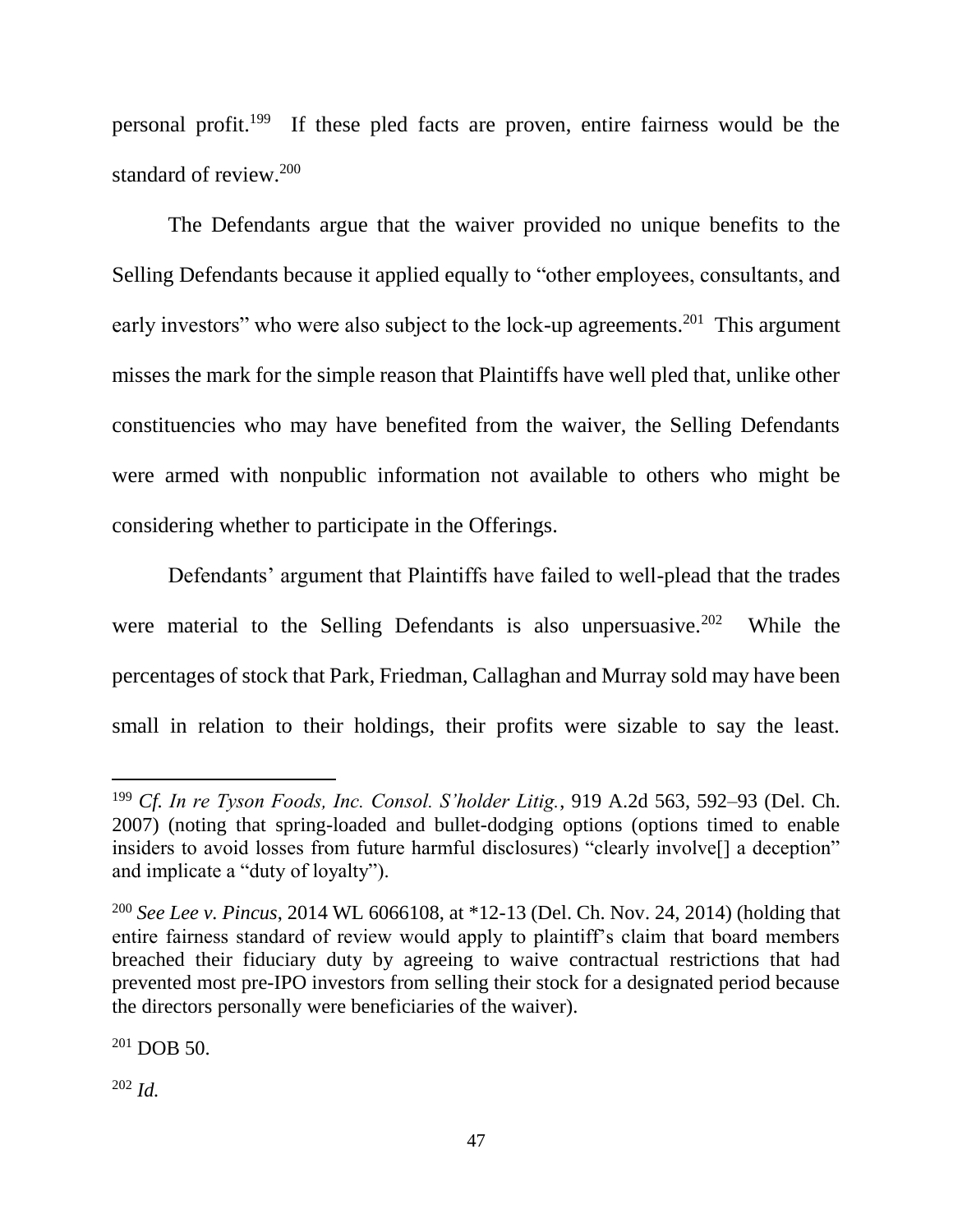Friedman and Murray are alleged to have made over \$30 million from the Secondary Offering and Park is alleged to have made more than twice that much. As pled, the trades were material.<sup>203</sup>

Plaintiffs have adequately pled facts that raise a reasonable doubt as to whether the Demand Board was disinterested with respect to the waiver of the lockup agreements for designated employees and consultants. Accordingly, they have well-pled demand futility under the first prong of *Aronson* as to Count I of the SAC.

Under Delaware law, each director facing liability as a result of an action by the board has a right to be considered individually "because the nature of their breach of duty (if any), and whether they are exculpated from liability for that breach, can vary by director."<sup>204</sup> Here, Plaintiffs allege that Paisley voted to waive the lock-up agreements but did not subsequently sell shares in the Secondary Offering. As such, he is situated differently from the remaining Director Defendants discussed above who personally benefited from their votes to waive the lock-up agreements.

Although not expressly separating Paisley in their opposition papers, Plaintiffs have made clear their position that he is disabled from impartially

<sup>203</sup> *See Chen v. Howard-Anderson*, 87 A.3d 648, 670 (Del. Ch. 2014) (noting that a director's interest was material when he received more than \$840,500 in benefits not shared with other stockholders).

<sup>204</sup> *In re Emerging Commc'ns Inc. S'holders Litig.,* 2004 WL 1305745, at \*38 (Del. Ch. June 4, 2004).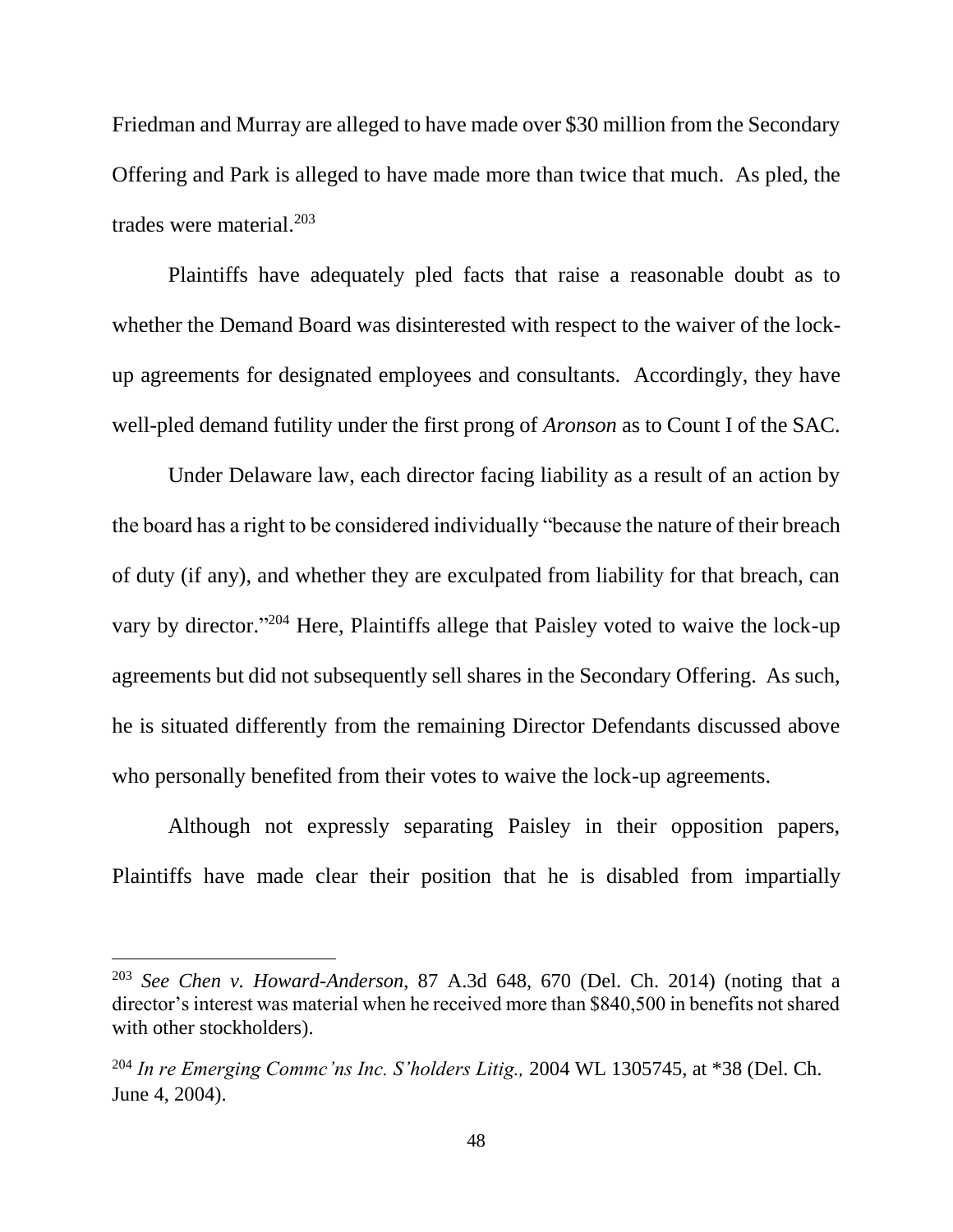considering a demand with respect to Count I for two reasons. First, as previously noted, Paisley was a defendant in the Securities Action and faced the same likelihood of liability as the remaining Defendants in that action. An election to move forward with Plaintiffs' demand in this action would undercut the defense in the Securities Action for Paisley as well as for the other Director Defendants.

Moreover, Plaintiffs cast doubt as to whether Paisley exercised his business judgment when he voted to waive the lock-up agreements. In *In re Emerging Commc'ns*, then-Vice Chancellor Jacobs found that a board member who voted to approve a transaction—but did not directly benefit from it—nonetheless "'consciously and intentionally disregarded' his responsibility to safeguard the minority stockholders from the risk, of which he had unique knowledge, that the transaction was unfair."<sup>205</sup> Because this director had a unique understanding of the company's intrinsic value, the court found that his vote of approval exposed him to liability for breach of his fiduciary duty of loyalty. Here, Plaintiffs have alleged that Paisley faces a similar likelihood of liability because he knowingly facilitated the Selling Defendants' insider trading when he voted to waive the lock-up agreements.<sup>206</sup> Thus, Plaintiffs have adequately pled that director Paisley is also

<sup>205</sup> *In re Emerging Commc'ns,* 2004 WL 1305745, at \*40 (citing *In re Walt Disney Co. Derivative Litig.,* 825 A.2d 275, 289 (Del. Ch. 2003)).

<sup>206</sup> *See also In re Tyson Foods*, 919 A.2d at 592–93 ("A director who intentionally uses inside knowledge not available to shareholders in order to enrich employees while avoiding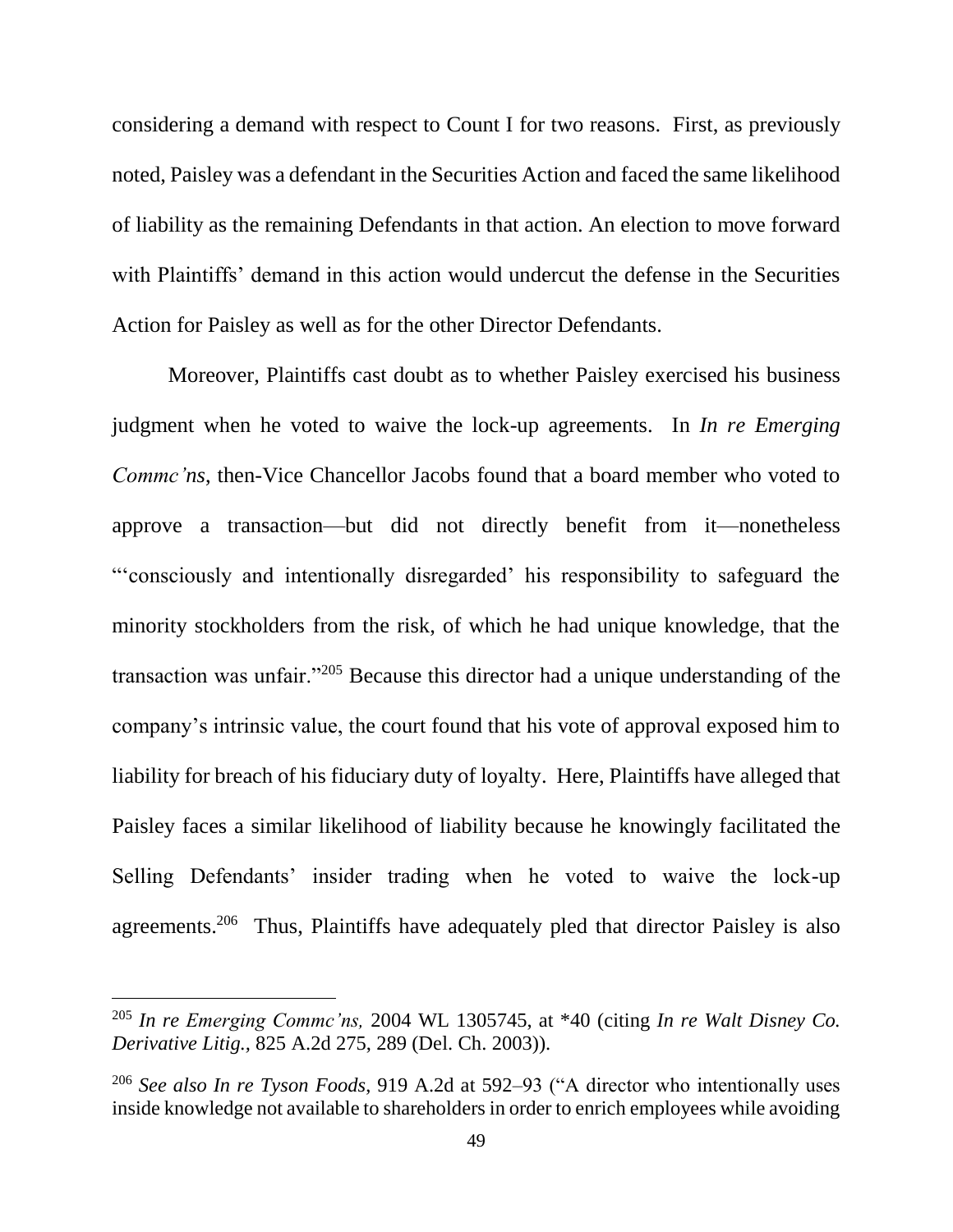disabled from considering a demand as to Count I under the second prong of *Aronson*.

# **E. Plaintiffs State Reasonably Conceivable Claims**

Under Court of Chancery Rule 12(b)(6), a complaint must be dismissed if the plaintiff would be unable to recover under "any reasonably conceivable set of circumstances susceptible of proof" based on the facts pled in the complaint.<sup>207</sup> In considering a motion to dismiss, the Court must accept as true all well-pled allegations in the complaint and draw all reasonable inferences from those facts in plaintiff's favor.<sup>208</sup> The Court need not accept conclusory allegations that lack factual support, however, or "accept every strained interpretation of the allegations proposed by the plaintiff."<sup>209</sup> "In the context of a motion to dismiss for failure to state a claim, the pleading standard does not reach so high a bar as Rule 23.1."<sup>210</sup>

shareholder-imposed requirements cannot, in my opinion, be said to be acting loyally and in good faith as a fiduciary.").

<sup>207</sup> *In re Gen. Motors (Hughes) S'holder Litig.*, 897 A.2d 162, 168 (citing *[Savor, Inc. v.](https://1.next.westlaw.com/Link/Document/FullText?findType=Y&serNum=2002789824&pubNum=0000162&originatingDoc=Ia10fb782ba7611dab6b19d807577f4c3&refType=RP&fi=co_pp_sp_162_896&originationContext=document&transitionType=DocumentItem&contextData=(sc.UserEnteredCitation)#co_pp_sp_162_896)  FMR Corp.*, [812 A.2d 894, 896–97 \(Del. 2002\)\)](https://1.next.westlaw.com/Link/Document/FullText?findType=Y&serNum=2002789824&pubNum=0000162&originatingDoc=Ia10fb782ba7611dab6b19d807577f4c3&refType=RP&fi=co_pp_sp_162_896&originationContext=document&transitionType=DocumentItem&contextData=(sc.UserEnteredCitation)#co_pp_sp_162_896).

<sup>208</sup> *In re Gen. Motors*, 897 A.2d at 168.

<sup>209</sup> *Id.*

<sup>210</sup> *Ryan v. Gifford*, 918 A.2d 341, 357 (Del. Ch. 2007).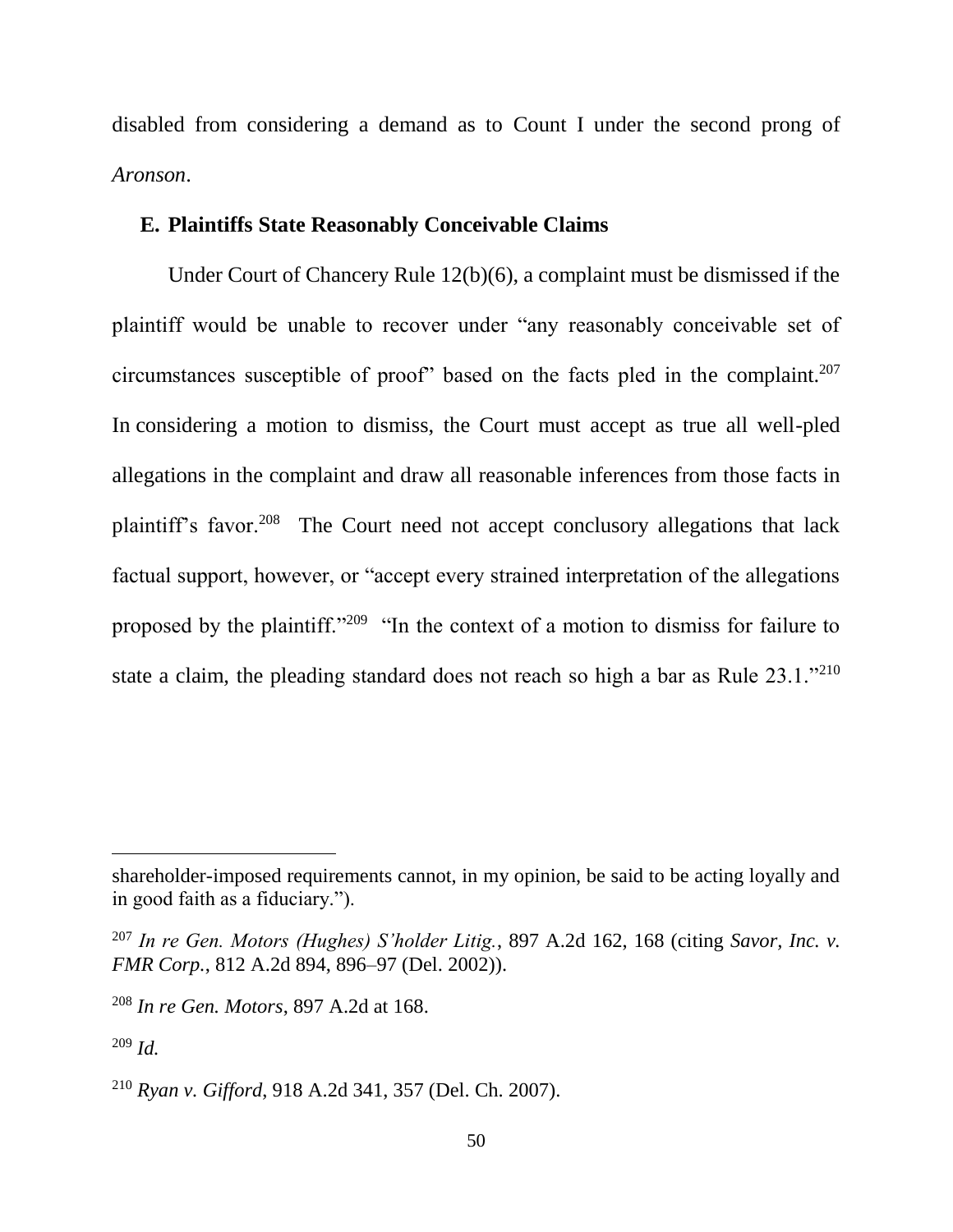Thus, if a complaint survives a motion under Rule 23.1, it will likely survive a motion under Rule  $12(b)(6)$ .<sup>211</sup>

Beyond renewing the same arguments they raised to attack the sufficiency of Plaintiffs' *Brophy* and fiduciary duty claims in the context of their Rule 23.1 dismissal motion, Defendants' remaining argument in support of Rule 12(b)(6) dismissal is that Plaintiffs' claims are subject to exculpation under Section 102(b)(7) of the DGCL and the exculpatory provision in Fitbit's certificate of incorporation.<sup>212</sup> At this pleading stage, I cannot agree. The exculpatory provision does not, and cannot, provide director exculpation "for any transaction from which the director derived an improper personal benefit," implicating their duty of loyalty.<sup>213</sup> For reasons discussed above, Plaintiffs have stated a viable *Brophy* claim against the Selling Defendants and viable breach of the duty of loyalty claims against the Director Defendants relating to the waiver of the lock-ups. As pled, these claims are not subject to Section 102(b)(7) exculpation.

<sup>211</sup> *McPadden v. Sidhu*, 964 A.2d 1262, 1270 (Del. Ch. 2008).

<sup>212</sup> DOB 53–54, 58–60 (citing 8 *Del. C.* § 102(b)(7)).

<sup>213</sup> 8 *Del. C.* §102(b)(7)(iv). *See also In re Emerging Commc'ns,* 2004 WL 1305745, at \*40 (holding that a director who facilitated a breach of the duty of loyalty by a fellow director was not entitled to exculpation). I also note that although corporate officers and directors owe identical fiduciary duties, Section 102(b)(7) does not exculpate officers from monetary liability. *See Gantler v. Stephens*, 965 A.2d 695, 708, 709 n.37 (Del. 2009). Accordingly, Zerella is not entitled to exculpation as a matter of law.